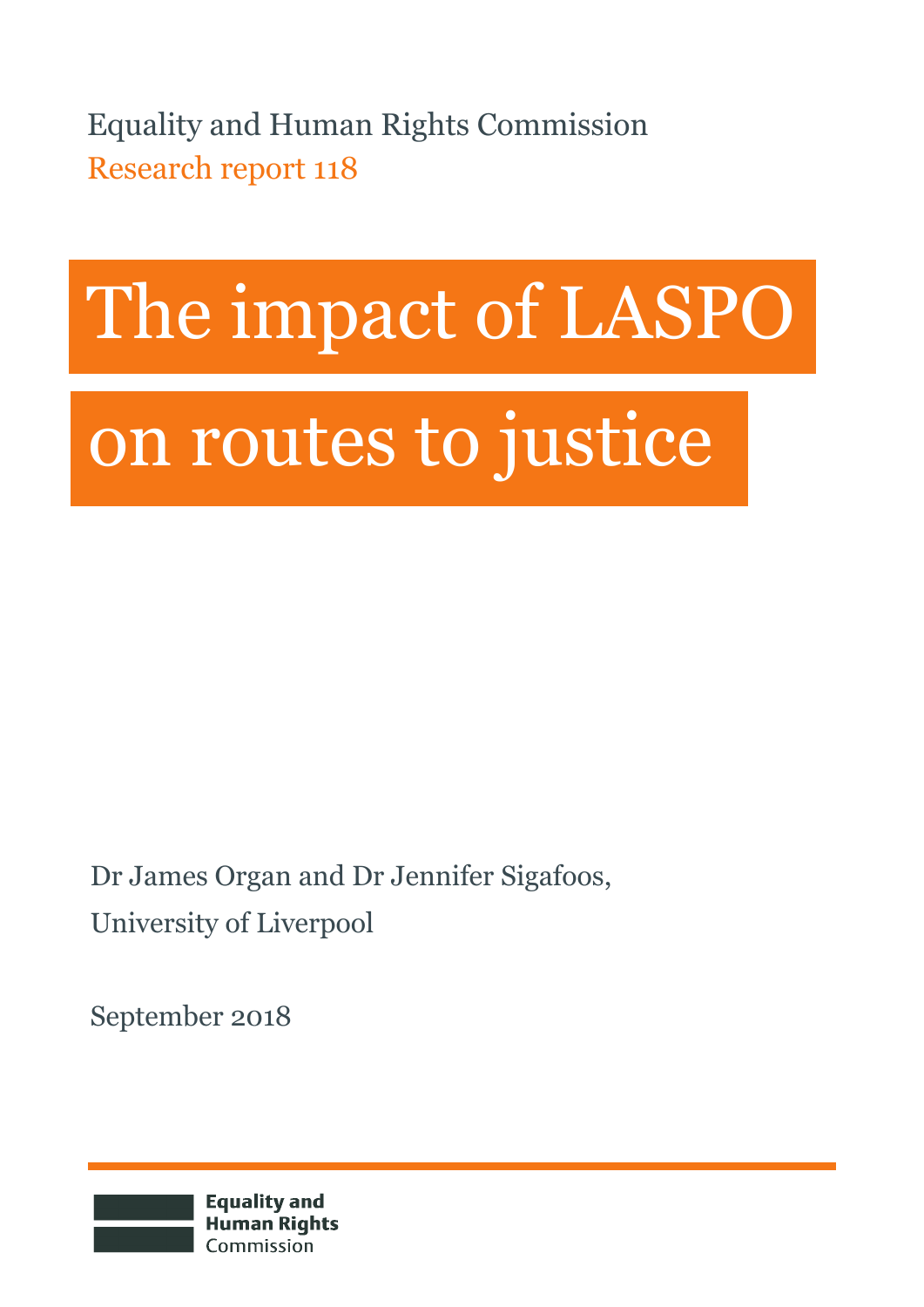© 2018 Equality and Human Rights Commission First published September 2018 ISBN 978-1-84206-751-2

#### **Equality and Human Rights Commission Research Report Series**

The Equality and Human Rights Commission Research Report Series publishes research carried out for the Commission by commissioned researchers.

The views expressed in this report are those of the authors and do not necessarily represent the views of the Commission. The Commission is publishing the report as a contribution to discussion and debate.

Please contact the Research Team for further information about other Commission research reports, or visit our website.

- Post: Research Team Equality and Human Rights Commission Arndale House The Arndale Centre Manchester M4 3AQ
- Email: [research@equalityhumanrights.com](mailto:research@equalityhumanrights.com)

Telephone: 0161 829 8500

Website: [www.equalityhumanrights.com](http://www.equalityhumanrights.com/) 

You can download a copy of this report as a PDF from our website: [www.equalityhumanrights.com](http://www.equalityhumanrights.com/) 

If you require this publication in an alternative format, please contact the Communications Team to discuss your needs at: [correspondence@equalityhumanrights.com](mailto:correspondence@equalityhumanrights.com)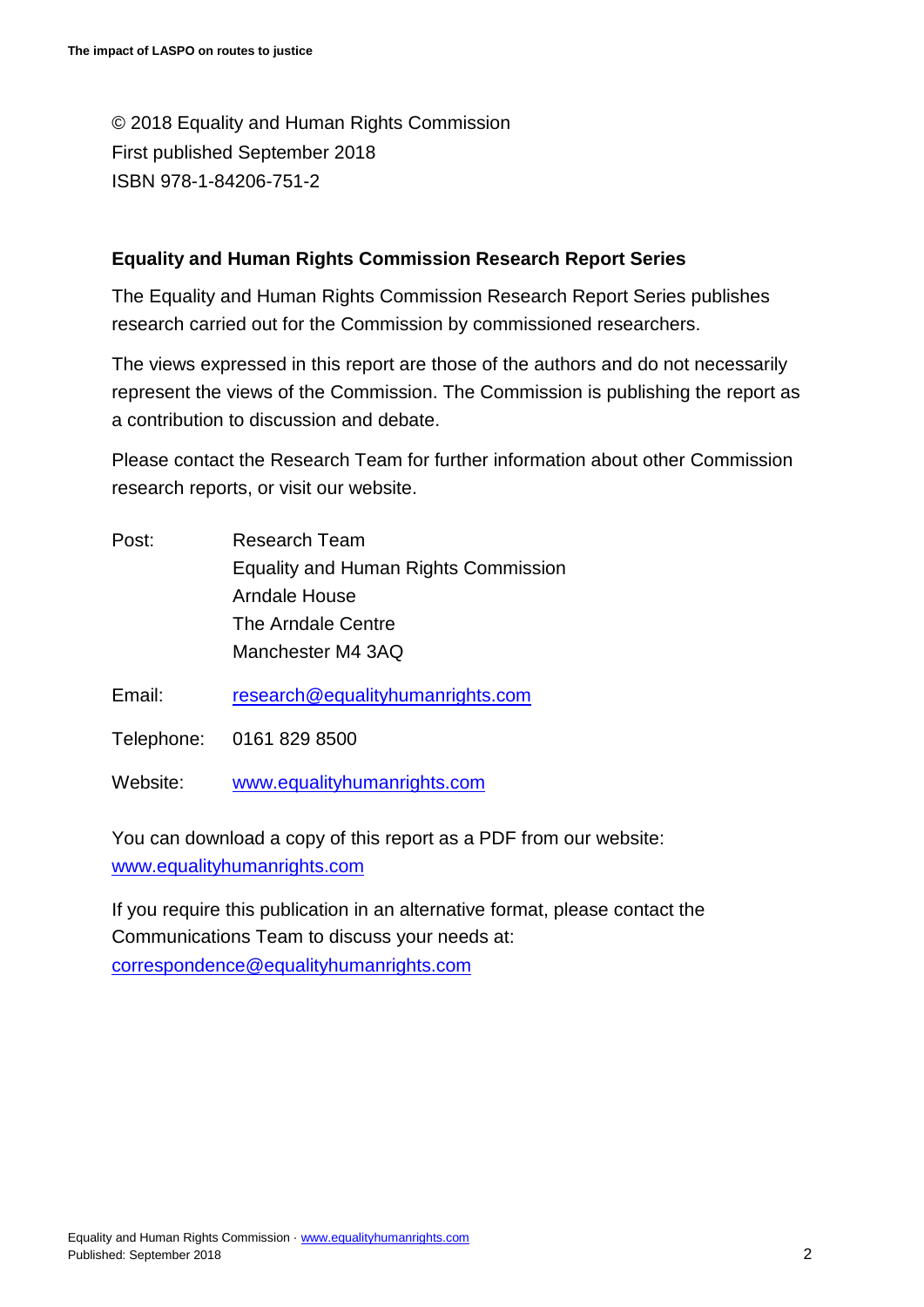# **Contents**

| 2.1 |  |  |  |
|-----|--|--|--|
| 2.2 |  |  |  |
|     |  |  |  |
|     |  |  |  |
| 4.1 |  |  |  |
| 4.2 |  |  |  |
| 4.3 |  |  |  |
| 4.4 |  |  |  |
| 4.5 |  |  |  |
| 4.6 |  |  |  |
| 4.7 |  |  |  |
| 4.8 |  |  |  |
|     |  |  |  |
| 5.1 |  |  |  |
| 5.2 |  |  |  |
| 5.3 |  |  |  |
| 5.4 |  |  |  |
| 5.5 |  |  |  |
| 5.6 |  |  |  |
|     |  |  |  |
| 6.1 |  |  |  |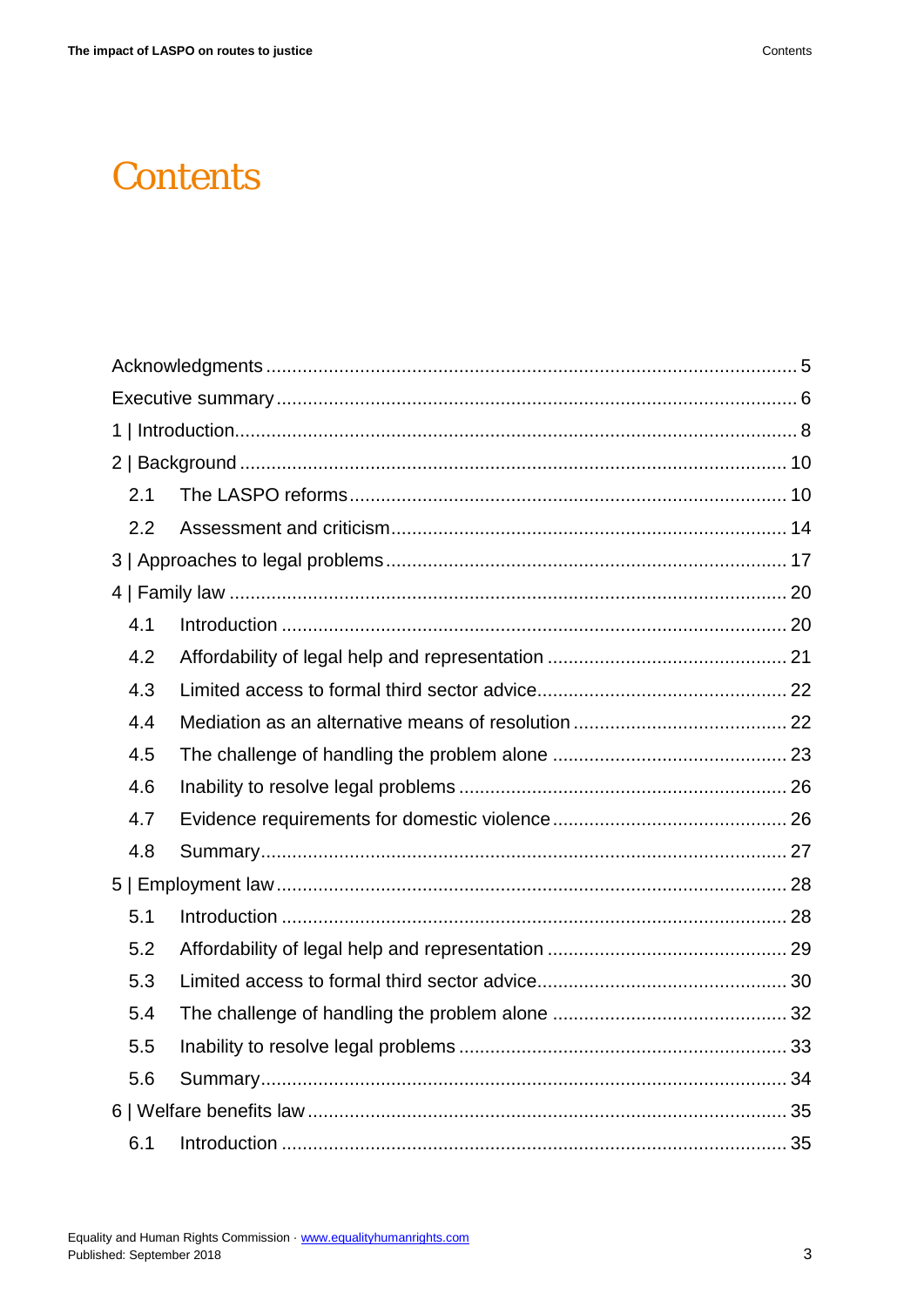| 6.3<br>6.4<br>6.5<br>6.6<br>7.1<br>7.2<br>7.3<br>7.4<br>7.5 | 6.2 |  |  |
|-------------------------------------------------------------|-----|--|--|
|                                                             |     |  |  |
|                                                             |     |  |  |
|                                                             |     |  |  |
|                                                             |     |  |  |
|                                                             |     |  |  |
|                                                             |     |  |  |
|                                                             |     |  |  |
|                                                             |     |  |  |
|                                                             |     |  |  |
|                                                             |     |  |  |
|                                                             |     |  |  |
|                                                             |     |  |  |
|                                                             |     |  |  |
|                                                             |     |  |  |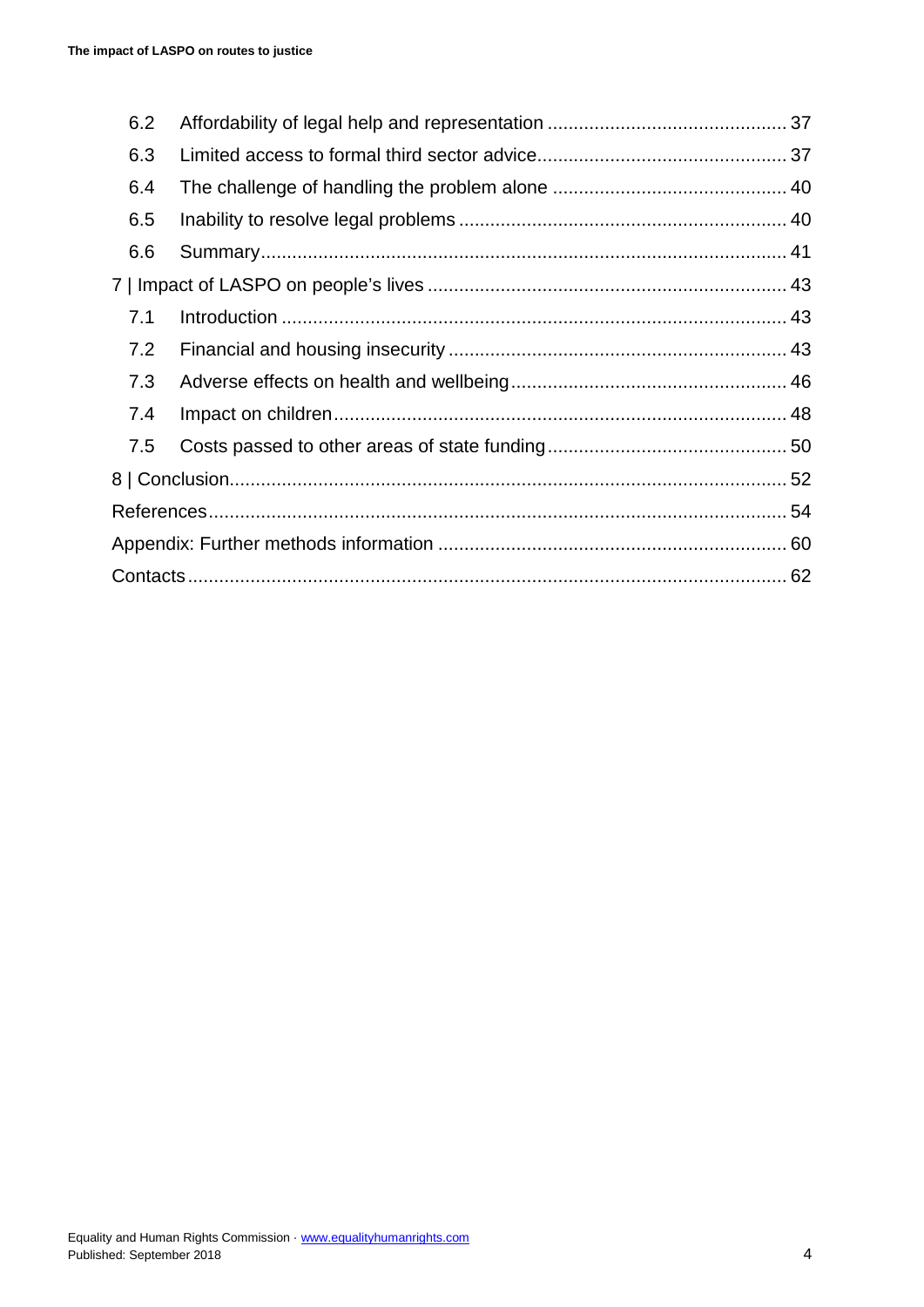# <span id="page-4-0"></span>Acknowledgments

Jennifer and James are very grateful to the participants and service provider participants for taking the time to tell us their stories. We also are indebted to the local agencies who worked with us so closely to reach these participants: Merseyside Employment Law, Citizens Advice Halton, Citizens Advice Knowsley, Citizens Advice Liverpool, Citizens Advice South Liverpool, Citizens Advice Sefton, Citizens Advice Wirral, Merseyside Law Centre, Blackburne House, St Bede's Food Bank, the University of Liverpool Law Clinic and MBL Solicitors. We would like to acknowledge the invaluable contributions of our research team. We are grateful to the Equality and Human Rights Commission for allowing us to work with them, for comments on earlier drafts and the presentation, and especially to Hardeep Aiden and Lorel Clafton for their rigorous and constructive feedback throughout the project. Finally, we thank our families for putting up with our absorption with this project over a short but very intense period of time.

#### **Co-authors**

We would also like to acknowledge the invaluable contributions of our tireless team of researchers and co-authors on the report:

Mr Ben Crawford

Mr Alexander Eaton

Dr Maike Pötschulat

Ms Priya Sharma

Dr Michelle Waite

Dr Martin Whiteford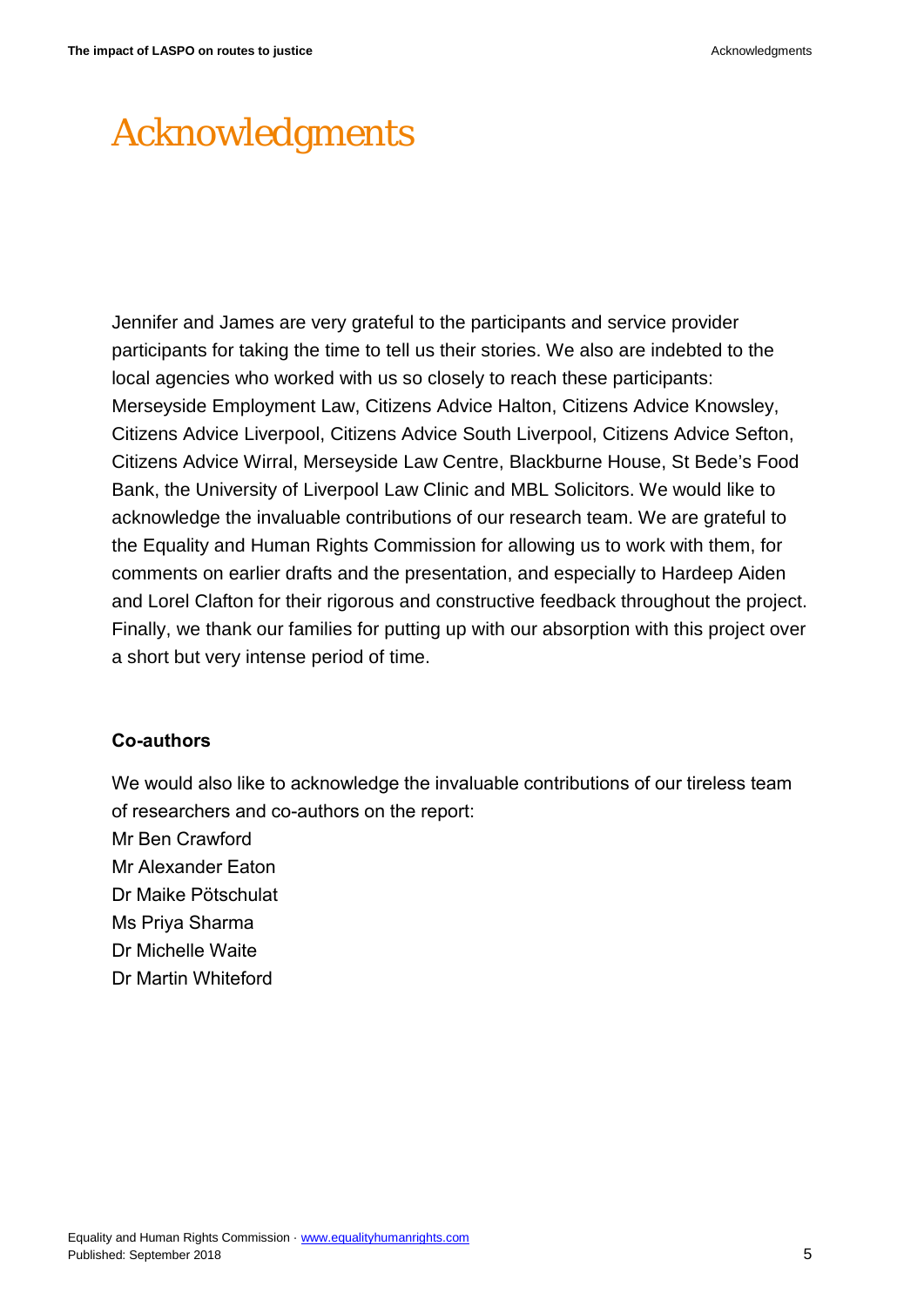# <span id="page-5-0"></span>Executive summary

This research underlines the emotional, social, financial and mental health impacts for individuals who have attempted to resolve their legal problems without legal aid, following the implementation of the Legal Aid, Sentencing and Punishment of Offenders Act (LASPO) in 2013.

LASPO introduced funding cuts to legal aid and narrowed the scope and financial eligibility criteria, with the result that fewer people could access legal advice and representation for problems in areas such as family, employment and welfare benefits law. We interviewed over 100 people in the Liverpool City Region, with problems in at least one of these areas of law, to understand how LASPO had affected their options for resolving those issues. We also interviewed a number of advice providers and legal aid practitioners, and analysed national data from Citizens Advice.

Many participants reported significant financial deprivation as a result of trying but not being able to resolve their legal issues. Some were unable to afford food, adequate housing or other essentials. A lack of preventive legal help led to delays in resolution, which often made problems worse. There was also evidence that costs were passed to other parts of the public sector, including an increased reliance on welfare benefits as a result of unresolved employment issues.

#### **Family law**

- The high cost of legal fees is a key barrier to justice. Some participants who paid for legal advice or representation reported going into debt as a result.
- People's inability to pay for expert or specialist evidence without legal aid may have led to courts making decisions on the basis of insufficient information.
- Cuts to legal aid have had a negative impact on children's lives, especially in relation to child contact cases.

#### **Employment law**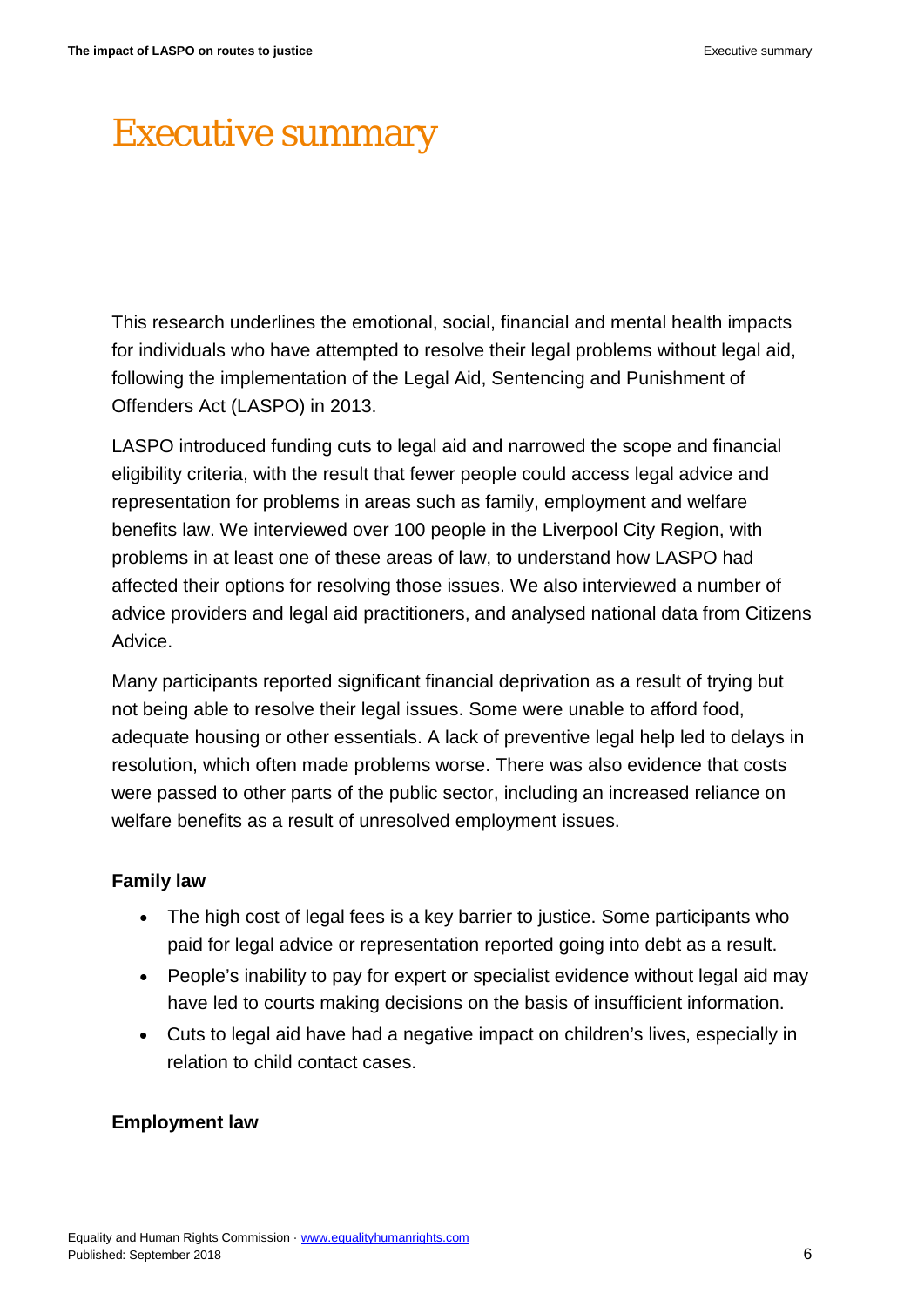- The main barriers to justice are the high cost of legal representation, the difficulty of navigating the tribunal process without support and a low level of knowledge about employment rights.
- Many participants reported that the costs of bringing their claims to tribunal were disproportionate to the value of the claims. This deterred them from bringing claims and made it harder to find a solicitor willing to take their case.
- Participants had fewer options for accessing third-sector specialist advice and representation. Those participants who went to tribunal had to represent themselves as a result, and in general they lacked the skills or experience to do this competently.

#### **Welfare benefits law**

- LASPO has significantly reduced the capacity of voluntary sector organisations to provide welfare law advice. There is almost no specialist advice left to provide support to appeal benefits decisions.
- The removal of welfare benefits law from the scope of legal aid has exacerbated the impact of recent welfare reforms, which is likely to have affected disabled people disproportionately.

Most participants tried multiple routes to resolve a single issue: attempting to resolve problems on their own, trying to access free advice and taking steps to get paid advice or representation before courts or tribunals. But without legal aid, almost all the participants struggled to solve their problems.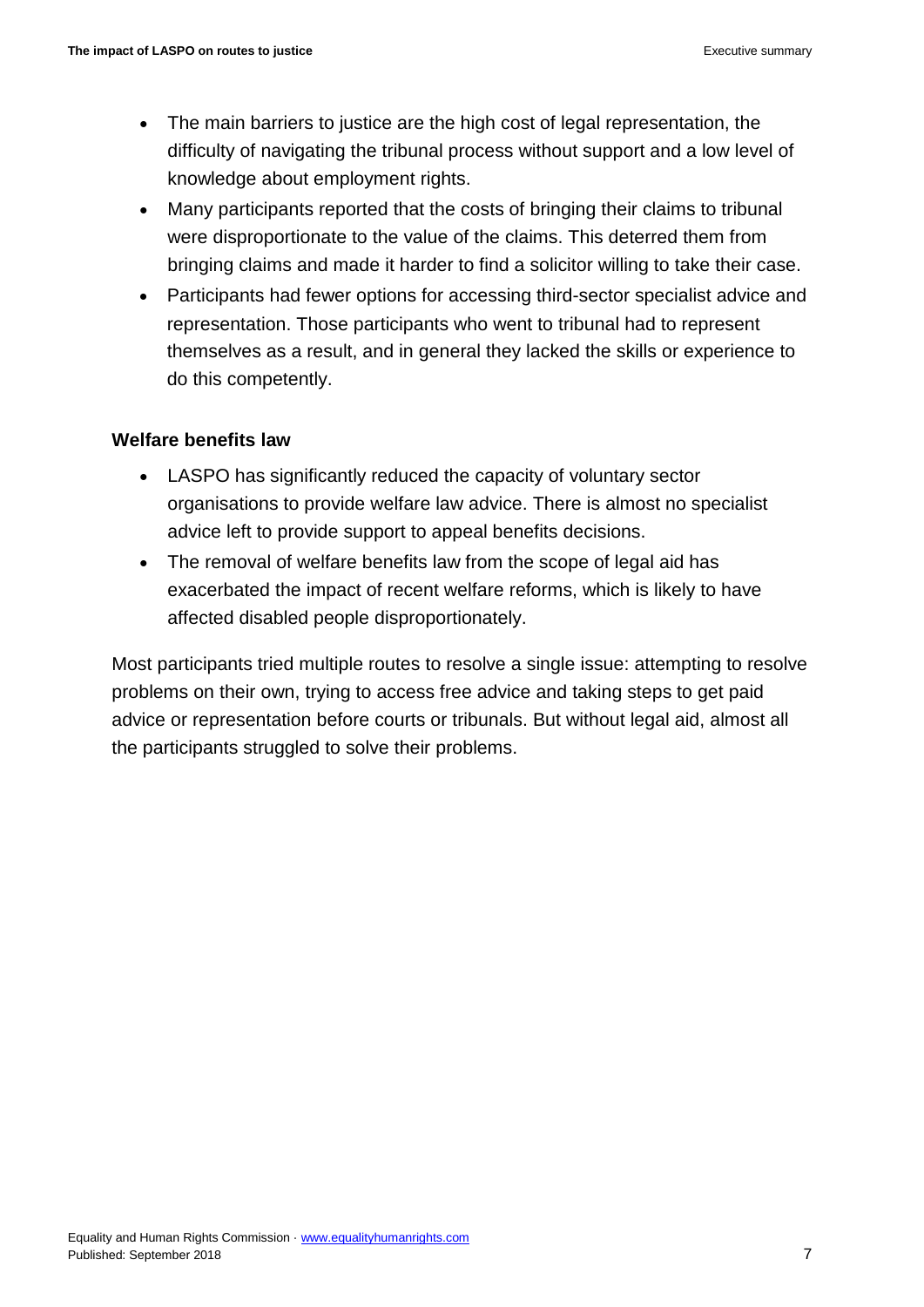# <span id="page-7-0"></span>1 | Introduction

The Legal Aid, Sentencing and Punishment of Offenders Act 2012 (LASPO) came into force in 2013. It had a dramatic impact on the provision of civil legal aid in England and Wales, and has meant that legal aid is no longer available for a wide range of civil legal issues. This report examines how individuals who can no longer access legal aid have tried to resolve their legal problems, and how this has affected their access to justice and their personal lives. It focuses on family, employment and welfare benefits law.

As a result of LASPO, many individuals who would previously have been eligible for legal aid have been unable to gain legal assistance to pursue their cases in court or at a tribunal. Instead, they must now either pay for legal advice or representation themselves, try to find free support (usually from a charity such as Citizens Advice), or navigate their problem on their own. These alternative 'routes to justice' lead to difficulties for individuals in reaching a just resolution, and mean that if justice is achieved it is often delayed and at personal cost.

LASPO is one of several recent changes to the legal system in England and Wales that have affected individuals' demand for and ability to access justice, and it should be considered in this context. Related policies include the introduction of employment tribunal fees, other increased court fees, and changes to judicial review, such as largely restricting legal aid payment to challenges that are successful. Also relevant are significant changes introduced by the Welfare Reform Act 2012, such as the transition from Disability Living Allowance to Personal Independence Payments and the introduction of universal credit and the so-called 'Bedroom Tax', which have increased the demand for legal advice services.

The project involved 131 semi-structured interviews in the Liverpool City Region, comprising 115 interviews with people who had legal issues and 16 interviews with advice providers and legal aid practitioners. The findings from the interviews are informed by analysis of national data and literature on the impact of LASPO on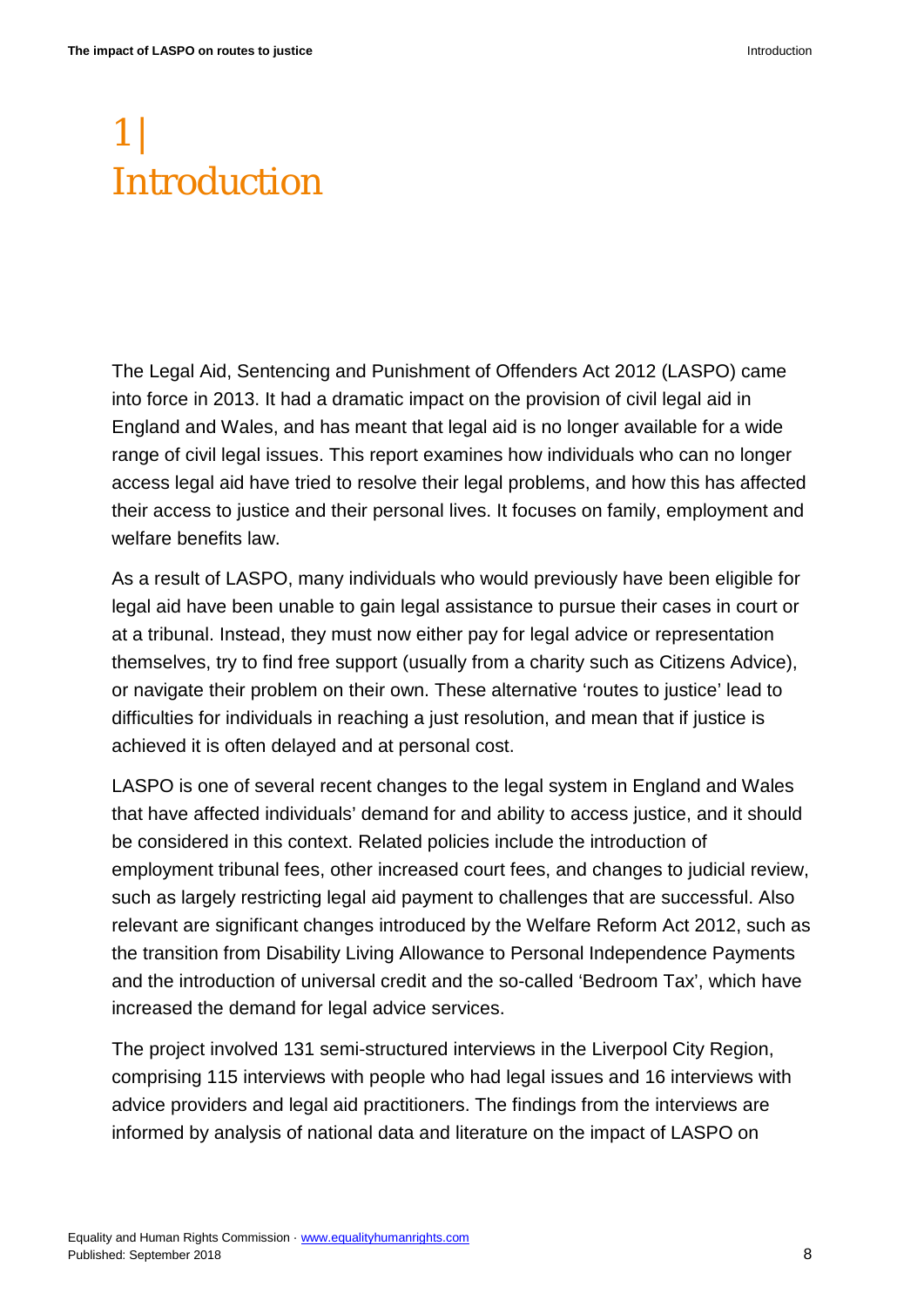access to justice. All names used in this report have been changed to protect the identities of the interview participants. Further information about the methods is included in the Appendix.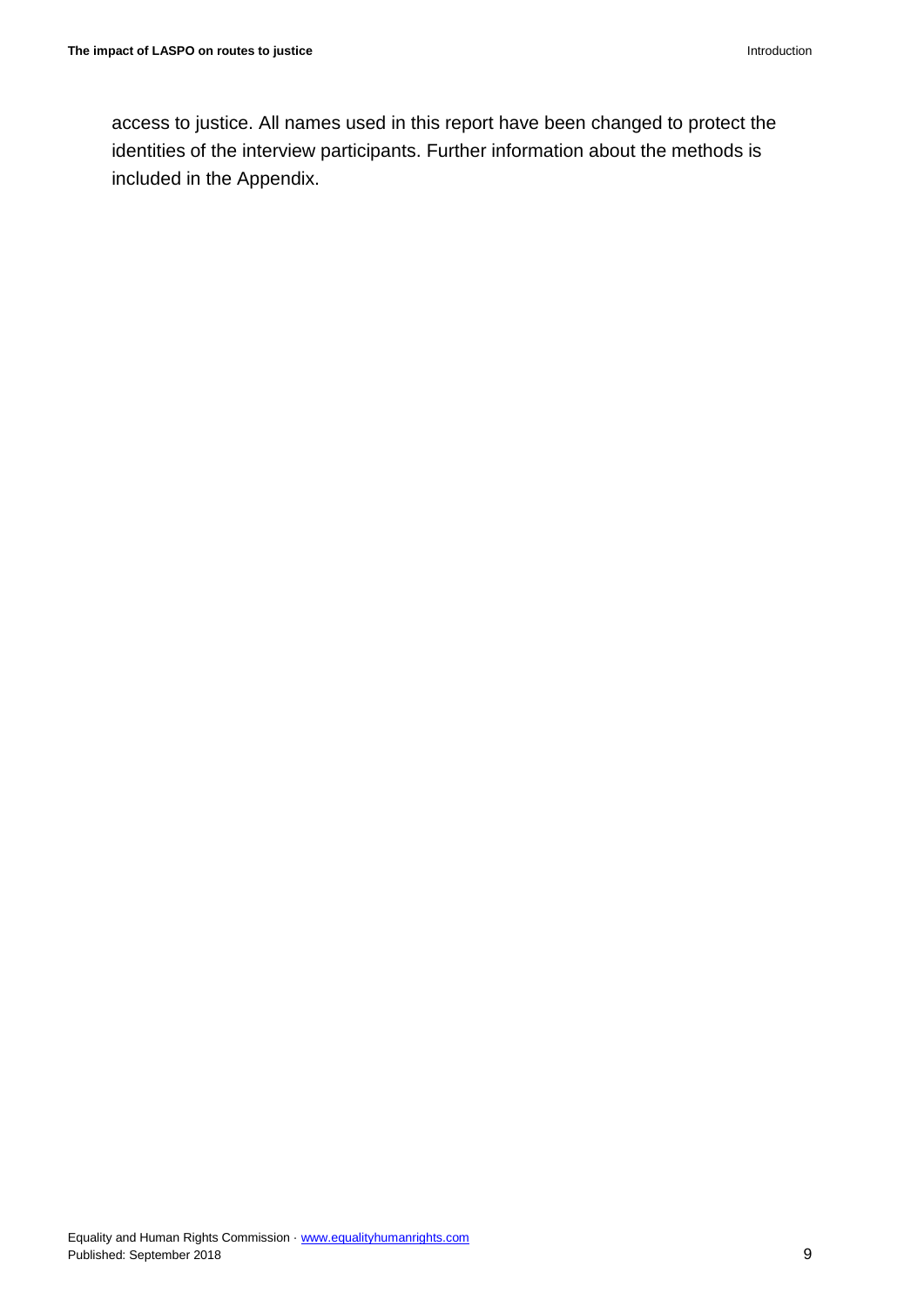# <span id="page-9-0"></span>2 | Background

# <span id="page-9-1"></span>**2.1 The LASPO reforms**

The Legal Aid, Sentencing and Punishment of Offenders Act 2012 (LASPO) was introduced in response to increasing pressure on the legal aid budget, and in the context of a wider policy to reduce the national deficit. According to the Ministry of Justice (MOJ) (2011a), LASPO aimed to:

- discourage unnecessary and adversarial litigation at public expense
- target legal aid to those who need it most
- make significant savings to the cost of the scheme, and
- deliver better overall value for money for the taxpayer.

Most of the projected cost savings were made by removing a number of areas of law from the scope of legal aid, including most private family, employment, welfare benefits, housing, debt, clinical negligence and non-asylum immigration law matters. Savings were also made by changing the financial means test for areas of law that remained in scope of legal aid, including ending automatic eligibility for those in receipt of means-tested benefits, and reducing the limit on the maximum income and capital an individual can have to qualify for legal aid.

Civil legal aid is generally available in two forms: legal help and legal representation (also called civil representation). Legal help refers to initial advice and assistance to resolve a problem, including specialist casework to help with the assessment of the merits of a claim, to correspond and negotiate with the other party, and to progress a claim towards a court or tribunal. Legal representation refers to formal representation by a solicitor or a barrister in court or at the upper level (appeal) tribunal. Individuals with problems in areas of law excluded from legal aid under LASPO can no longer access legal aid to fund either legal help or legal representation.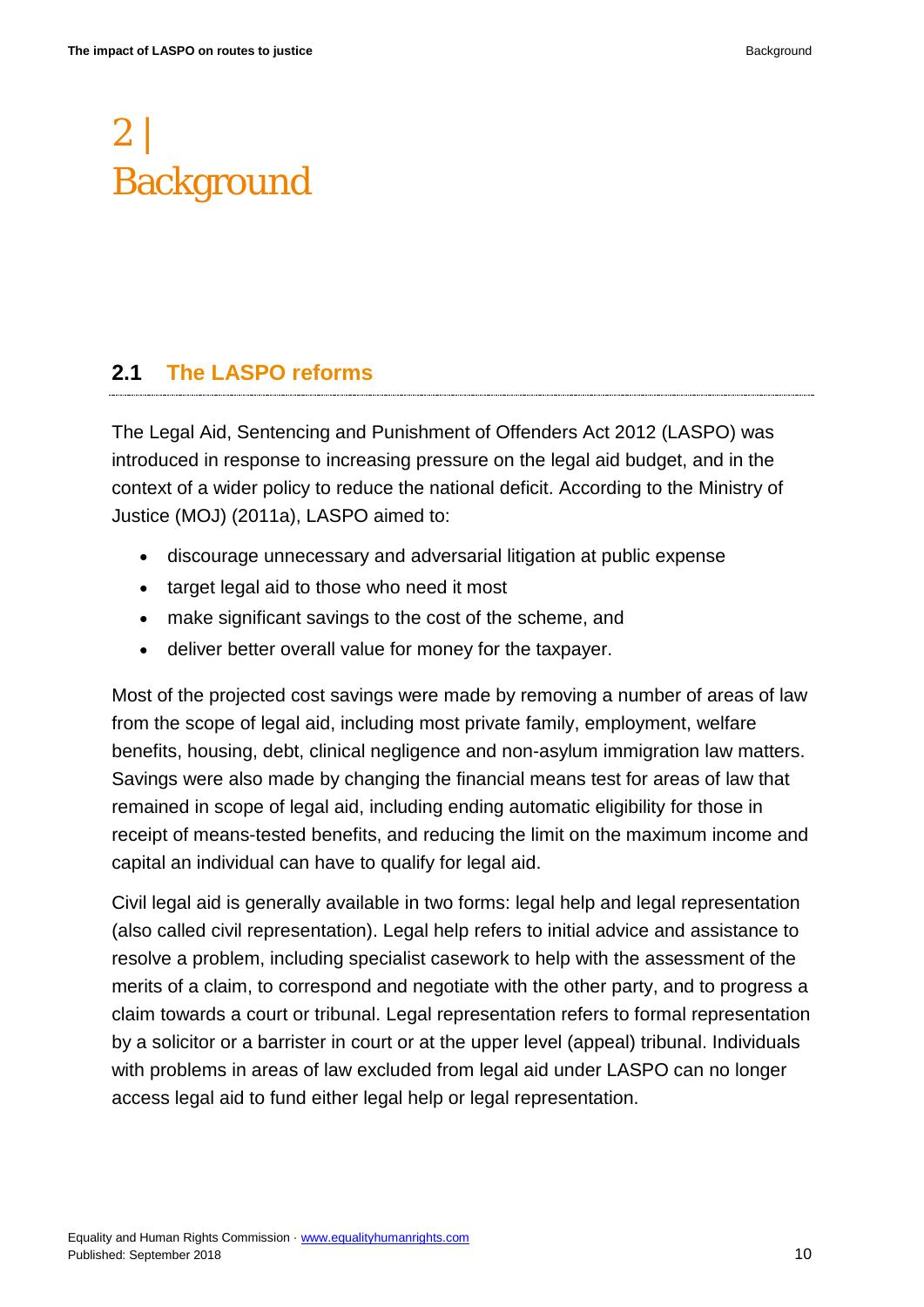Prior to the introduction of LASPO, much of the legal help that was available was provided through advice organisations that held legal aid contracts with Government. The reductions to the scope of legal aid under LASPO led to a corresponding reduction in funding for advice organisations, and limited their ability to provide specialist legal help. Citizens Advice, for example, lost around £19 million of funding as a result of LASPO. Around half of Citizens Advice Bureaux previously held legal aid contracts, which funded qualified staff to provide specialist advice to people with legal problems relating to debt, welfare benefits, housing, family, employment and immigration (Citizens Advice, 2014b).

#### **Family law**

Private family law cases, such as divorce and child contact, were generally removed from the scope of legal aid by LASPO. This was intended to encourage people to resolve their private family law problems out of court, which was the main way the Government planned to discourage litigation (MOJ, 2017: 38). The number of private family law proceedings in the family courts has not fallen significantly since the introduction of LASPO: between 2012–13 and 2016–17 the number of cases of this type fell by 2 per cent overall. The number of litigants in family law cases who have no representation has, however, increased significantly: in 2016–17, 64 per cent of parties in private family law cases (both applicants and respondents) were unrepresented, compared with 42 per cent in 2012–13 (MOJ, 2017: 42).

The Ministry of Justice predicted a corresponding increase in the uptake of mediation following the implementation of LASPO, and an increase in Mediation Information and Assessment Meetings (MIAMs), which establish whether mediation is an appropriate form of dispute resolution. In fact, uptake fell significantly, which the Government's post-legislative memorandum stated may be attributable to the fact that LASPO reduced the opportunities for clients to be in contact with law firms and therefore to be referred to mediation. Prior to LASPO most referrals for MIAMs (over 80 per cent) had come from legally aided solicitors (MOJ, 2017: 39–41).

Opportunities for free legal advice for family matters are scarce and cannot meet the demand. The Child Law Advice Service (CLAS), which provides free general legal advice on child, family and education law in England, reported that it is able to meet only about 20 percent of the demand across all areas, despite doubling its capacity by recruiting additional volunteers (Coram, 2018). CLAS received 15,500 calls about private family law matters in 2016/17 and estimates that about 9,500 of these were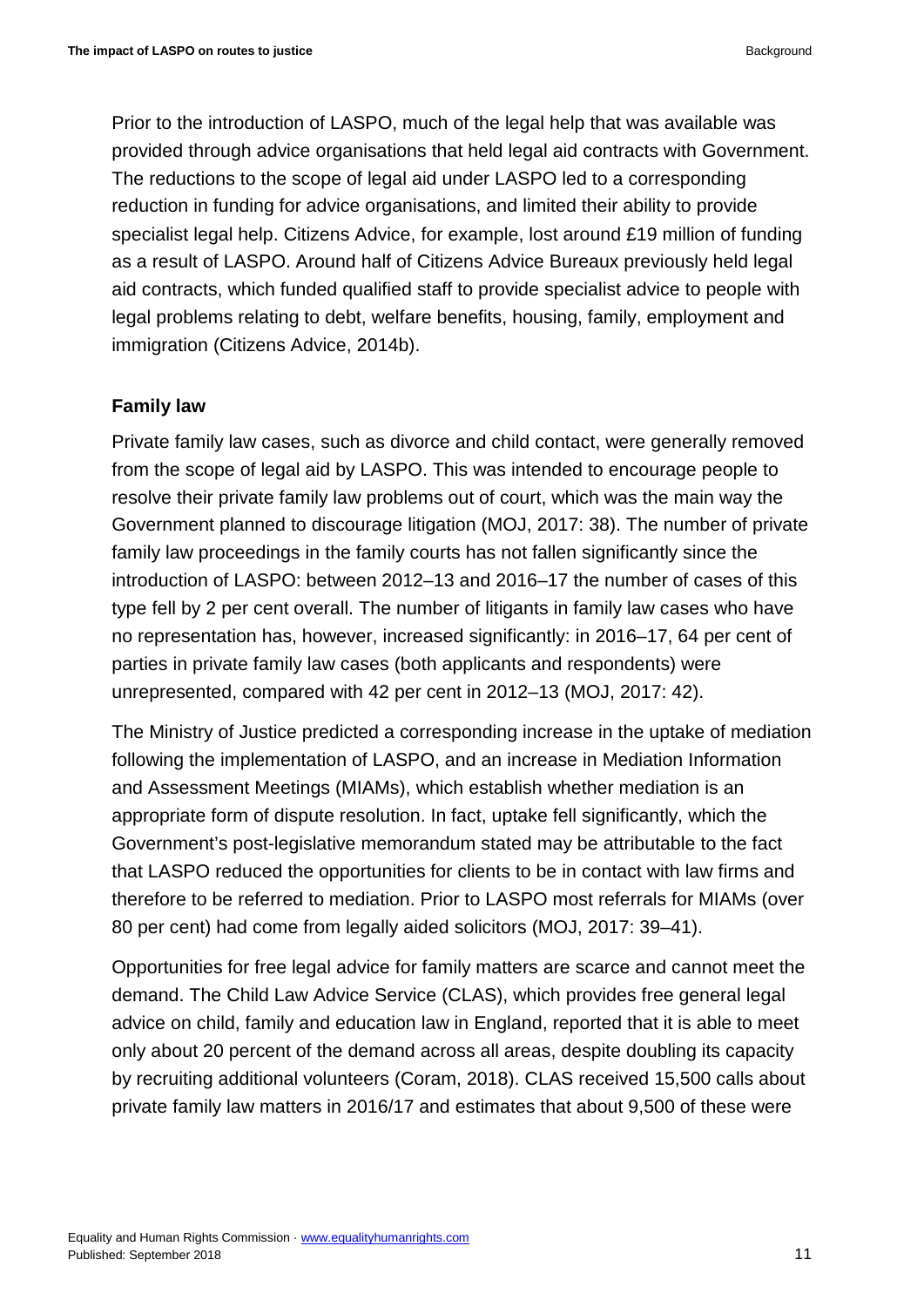from individuals who would have been eligible for legal aid prior to LASPO (Coram, 2018).

Legal aid has remained available for family law issues where there is evidence of domestic violence, including child abuse. However, the evidence requirements to qualify for legal aid in these cases were considered prohibitive. From January 2018, after sustained campaigning by a number of groups and a judicial review brought by Rights of Women, the requirements were relaxed by removing the time limit and allowing new categories of evidence.

### **Employment law**

All employment law matters, with the exception of employment-related discrimination, were taken out of scope for legal aid by LASPO. There is evidence of a shortfall in the take-up of legal aid for employment-related discrimination claims compared with the Government's predictions, and the causes of this need further investigation (Hickman and Oldfield, 2015). It may partly be due to the fact that victims of discrimination often need advice to understand that their employment problems engage anti-discrimination law in the first place (Equality and Human Rights Commission [EHRC], 2016). Without initial legal advice, individuals are less likely to be aware that legal aid is available and may therefore decide not to pursue a claim, even for strong cases that would qualify for legal aid.

Legal aid for initial advice in employment discrimination claims can now be accessed only via the Civil Legal Advice telephone gateway. The gateway has been underused compared with predicted take-up, which may be due partly to a lack of public awareness. Concerns about the low number of referrals for specialist and face-toface advice have also been raised (Law Society, 2017a: 18). The barriers presented by the gateway may have resulted in victims of discrimination or harassment at work not accessing the legal help to which they are entitled.

#### **Welfare benefits**

LASPO removed legal aid for almost all welfare benefits cases. Prior to LASPO, most legal aid for welfare benefits was provided as funded legal help, with around 82,500 legal help matter starts for 2012–13 and 102,900 for 2011–12 (Legal Aid Agency, 2014). This funded legal help would have provided specialist advice and casework to support people in appealing a decision about benefits eligibility in the first-tier tribunal. Legal aid rarely funded representation even prior to the introduction of LASPO, with only 15 and 24 civil representation certificates granted for welfare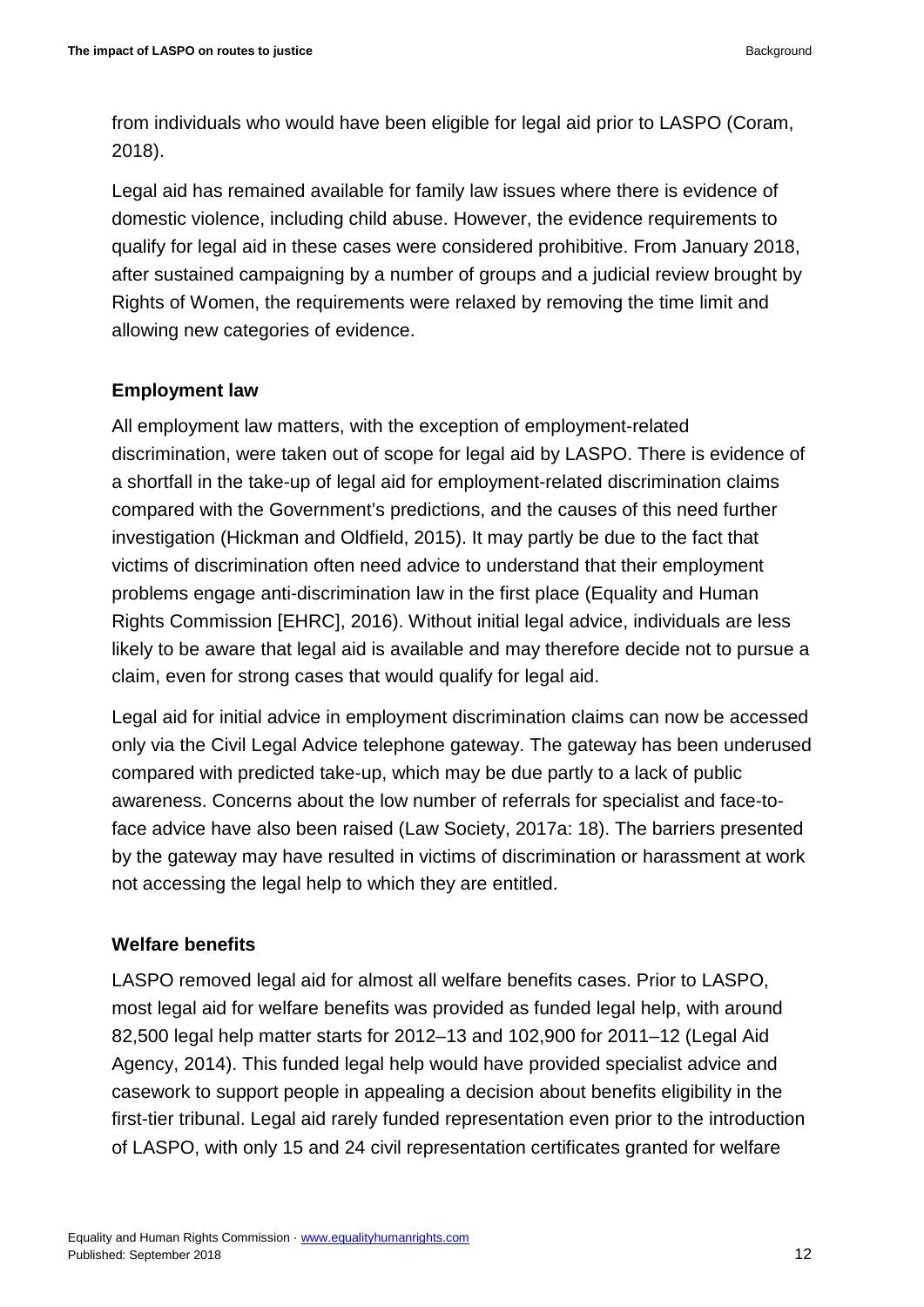benefits in 2012–13 and 2011–12 respectively (Legal Aid Agency, 2014). Legal aid post-LASPO remains in scope only for civil representation for appeal on a point of law to the upper tribunal and subsequent appeals, and for judicial review.

The Government accepted in its initial consultation on LASPO that the removal of legal aid for most welfare benefits matters was likely to have a disproportionate impact on disabled people (MOJ, 2010). The 2011 LASPO equality impact assessment similarly acknowledged that those in receipt of legal aid for welfare benefits were more likely to be disabled than the population in general (MOJ, 2011b: 2.213). It nevertheless concluded that the tribunal was 'relatively accessible and user-friendly' and that, despite evidence that the voluntary sector would be unable to meet the demand for advice, other sources such as the Job Centre remained available (MOJ, 2011b: 2.222). Welfare benefits legal help remains in high demand, particularly for the disability benefits Employment Support Allowance and Personal Independence Payments (Citizens Advice, 2017).

# **Exceptional case funding**

If legal aid is not targeted correctly, the UK Government may violate its obligations to provide access to justice in some instances to protect an individual's human rights or rights arising from EU law. LASPO introduced an exceptional case funding (ECF) scheme to provide legal aid where necessary to meet these obligations, in cases that would otherwise fall outside of scope for legal aid. There is evidence that the ECF scheme is not functioning as intended (Justice Select Committee, 2015). The Bach Commission reported that 'far too few people have been covered by the scheme and it has thus failed to function as an effective safety net' (Bach Commission, 2017a: 10).

The numbers of applications for ECF since its inception were considerably lower than anticipated by Government, with a peak of 1,516 in 2013–14, compared with an estimate of 5,000–7,000 annually (Legal Aid Agency, 2016; Justice Select Committee, 2015). The number of successful applications has also been much lower than anticipated: in 2014-15 ECF was granted to around 230 people (a grant rate of 20 per cent), rising to around 670 in 2015-16 (50 per cent) and 950 in 2016/17 (51 per cent) (MOJ, 2017: 48). The Government had anticipated that ECF would be granted to 3,700 cases per year (Lord Faulks, 2014).

ECF has not provided a route to justice in welfare benefits cases, with only 13 applications out of 45 granted between April 2013 and March 2017, and it is also of limited impact in family law and employment law (Brooke, 2016). The unsuccessful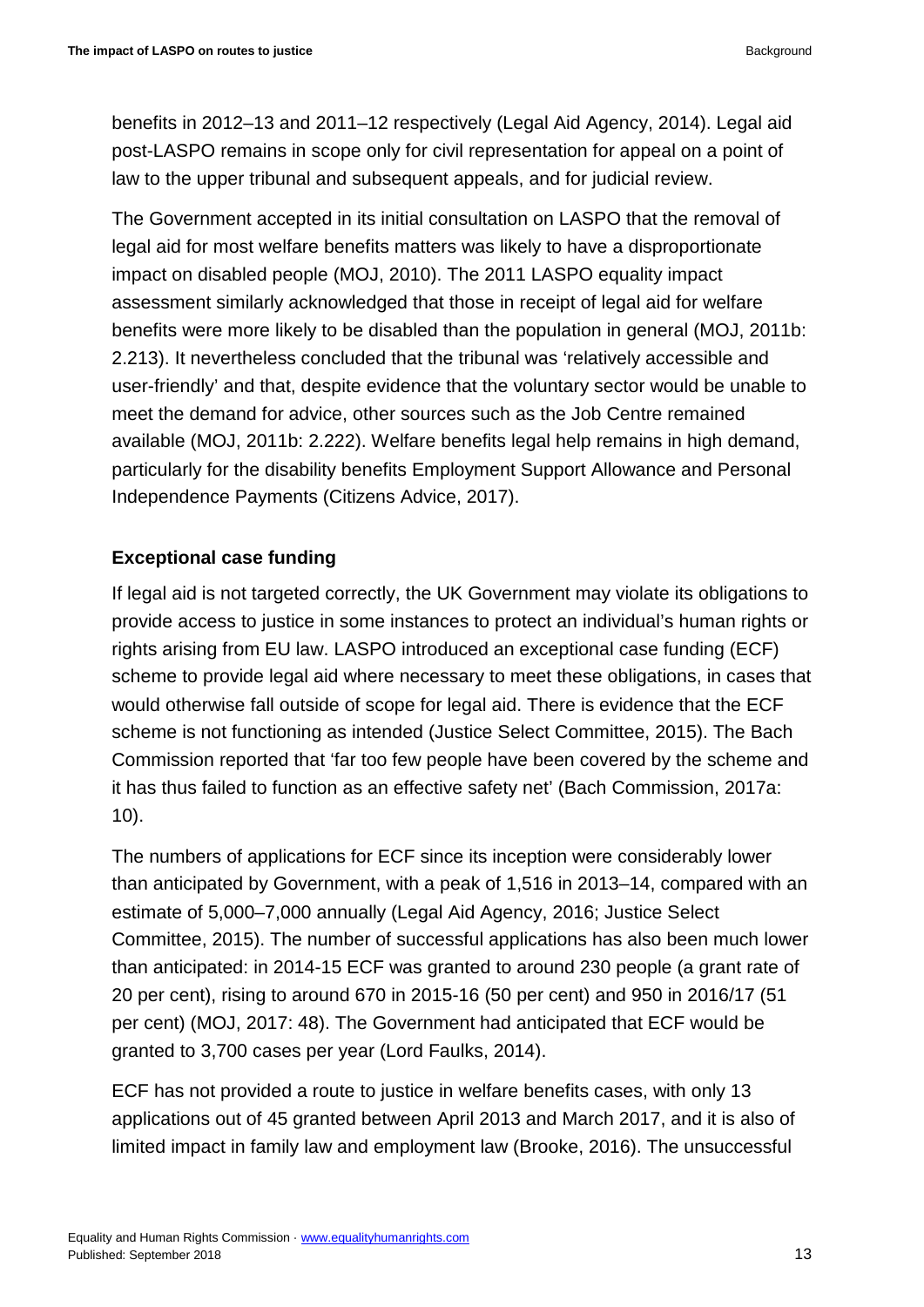functioning of the ECF scheme may be attributed to a number of factors: the complex application form, low success rates acting as a deterrent in making applications, restrictive guidance on the circumstances under which ECF should be granted, and the restriction of payment for solicitors who assist with the form to only those cases that result in a successful grant (Justice Select Committee, 2015; EHRC, 2016a; Law Society, 2017a).

# <span id="page-13-0"></span>**2.2 Assessment and criticism**

#### **Access to justice**

LASPO has attracted considerable criticism about the potential and actual impacts on access to justice. The Law Society concluded that LASPO has harmed access to justice, placed strain on the justice system, and resulted in knock-on costs elsewhere in the public sector (2017a). The Bach Commission also criticised LASPO's impact on access to justice, calling for a new legally enforceable right of access to justice (2017a). Amnesty International reported that LASPO had resulted in a two-tier legal system, open to those that could afford it but closed to those who could not pay (Amnesty, 2016). The findings in these as well as the present study raise concerns that LASPO has had the effect of preventing *necessary* litigation, rather than only discouraging *unnecessary* litigation, across all three areas of law.

#### **Impact on protected groups**

Significant evidence suggests that legal aid is not being targeted at those who need it most. In 2015 the Equality and Human Rights Commission published a report with evidence of a disproportionate impact on disabled people, ethnic minorities and women (Anthony and Crilly, 2015: 91). Amnesty International noted a disproportionate impact on disadvantaged groups, including vulnerable young people, migrants and refugees, and people with 'additional vulnerabilities' (such as those with mental health conditions, learning disabilities, low numeracy and literacy levels, language problems, medical conditions such as terminal illness, and alcohol and drug dependency) (Amnesty, 2016: 4).

Amnesty International noted disproportionate impacts on children (Amnesty, 2016: 4) and the Bach Commission called for a restoration of legal aid for all cases where children are involved (2017a). The Office of the Children's Commissioner has published research showing that LASPO has forced children to attempt to find free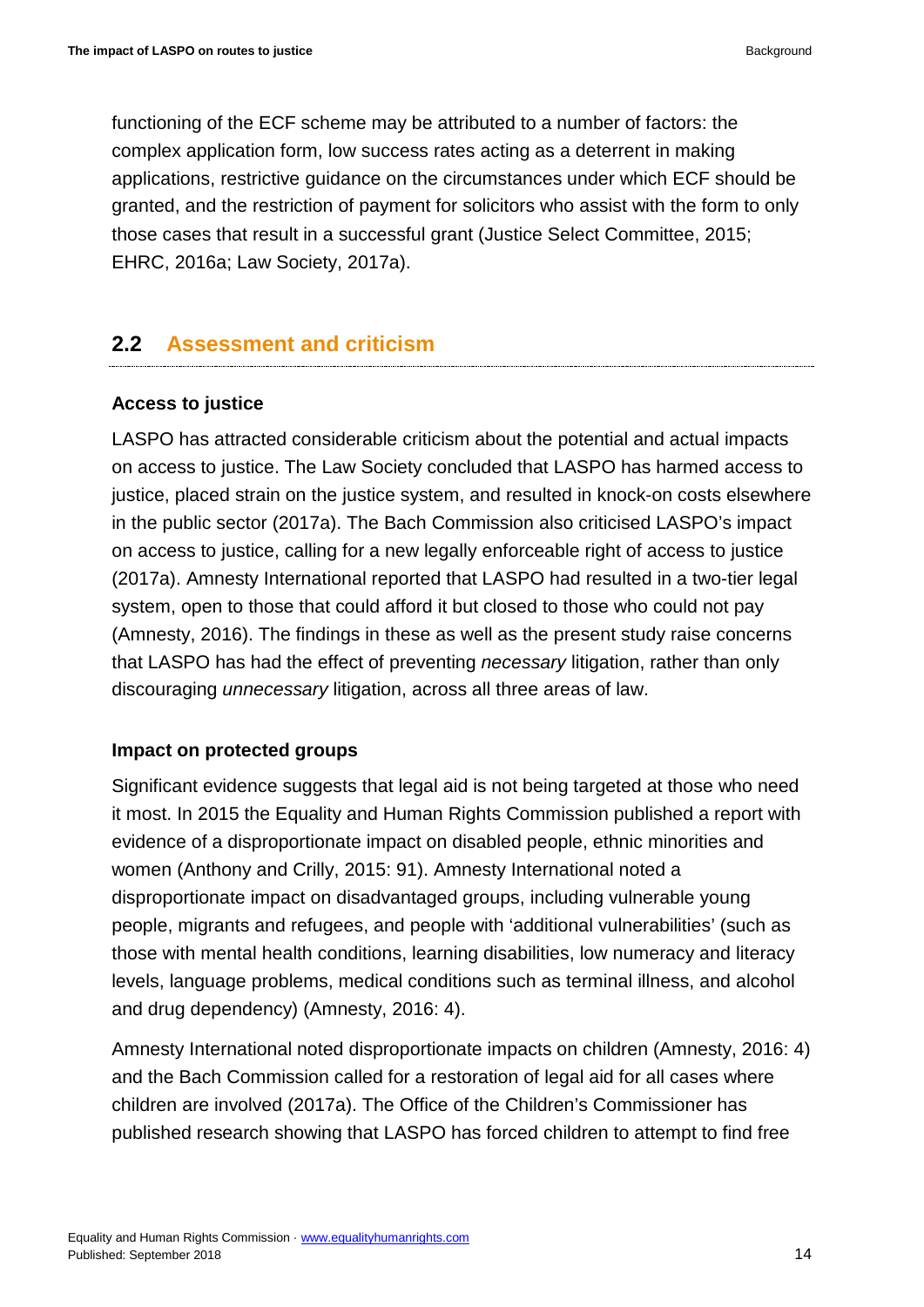legal advice, represent themselves as litigants in person, or not try to solve their legal problems (Carter, 2014). The Law Society stated that LASPO has had both a direct and indirect negative impact on children, despite assurance from the Government at the time that, as far as possible, legal aid would be provided where children were involved (Law Society, 2017). The Equality and Human Rights Commission noted the high incidence of mental health conditions among people involved in private family law proceedings, which created a risk that parents would lose contact with their children because they were unable to present their cases effectively without legal representation (Anthony and Crilly, 2015).

#### **Cost implications**

The Justice Committee concluded in 2015 that LASPO had only achieved one of its objectives – to make significant savings – and had harmed access to justice for some litigants (Justice Select Committee, 2015). The Committee urged the Ministry of Justice 'to appreciate that a significant and unexpected saving in the civil legal aid budget requires immediate investigation as it may indicate a significant impairment of access to justice' (Justice Select Committee, 2015: 21). The under-spend in the legal aid budget is around £0.5 billion annually compared with what was anticipated at the time of the LASPO bill (Bach Commission, 2017a: Appendix 7; MOJ, 2017: 52).

The significant savings to the legal aid budget are likely to have had the effect of shifting costs within the justice system. For example, the National Audit Office (NAO) (2014) noted that the increase in the number of litigants in person in the family courts may have increased costs. The escalation of legal issues as a result of restricted access to legal aid at an early stage, such as to provide specialist casework support, may also have increased costs. The Bach Commission highlighted the withdrawal of legal aid for early legal help as 'one of the least cost effective cuts' and recommended that legal aid for legal help (not including representation) be restored for all welfare rights and family law cases (2017a). Amnesty International also raised concerns about the loss of early legal help and the uneven provision of legal advice services across the country (Amnesty, 2016).

Savings from the legal aid budget may also have increased costs in other parts of the public sector, which both the Bach Commission and the Low Commission have expressed concern about (Bach Commission, 2017a, Low Commission, 2015). The present study identifies a specific example where the NHS is funding advice provision, and evidence that an inability to resolve employment law issues can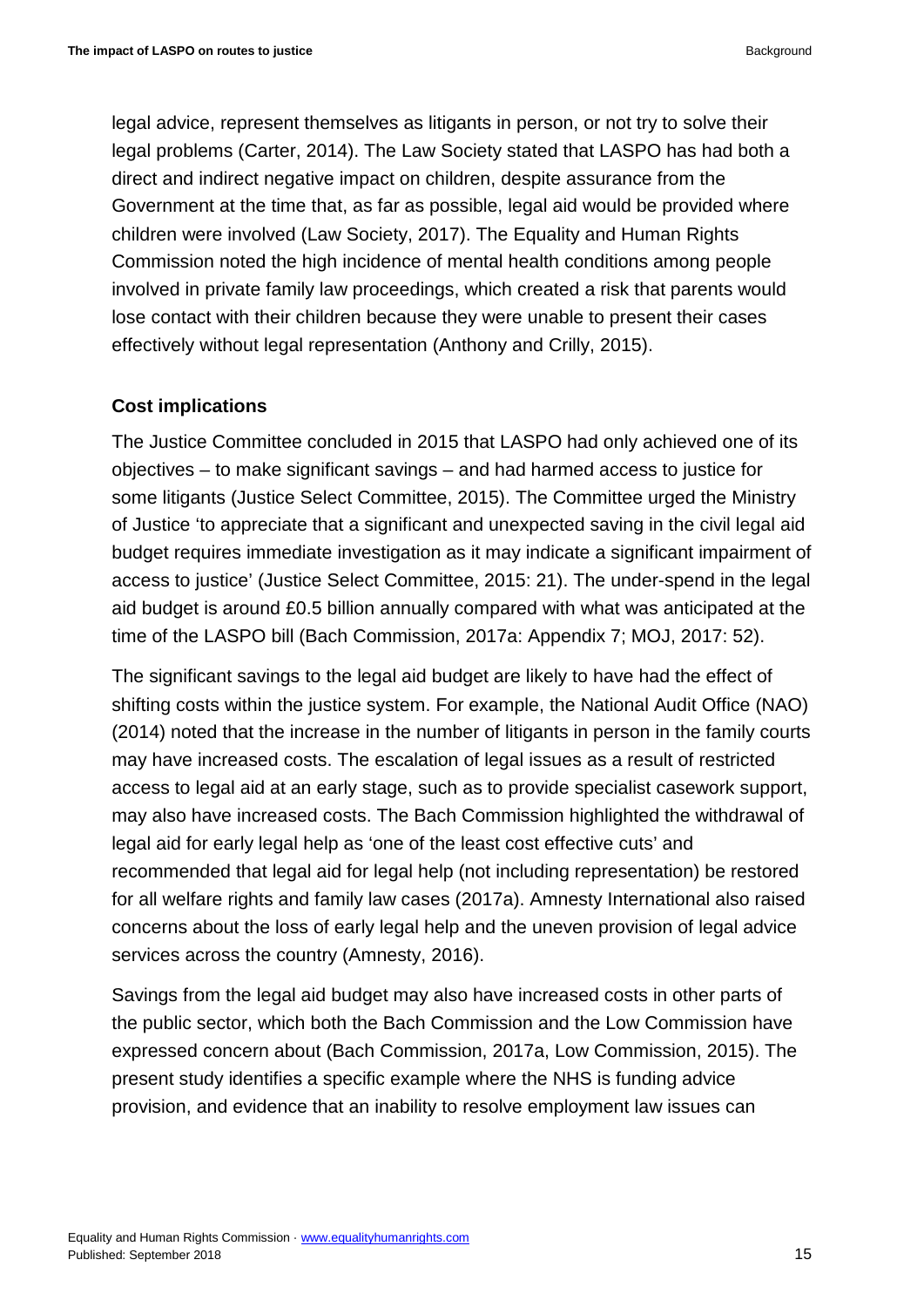increase take-up of welfare benefits. This raises the question of whether the legal aid cuts have in fact delivered better overall value for money for the taxpayer.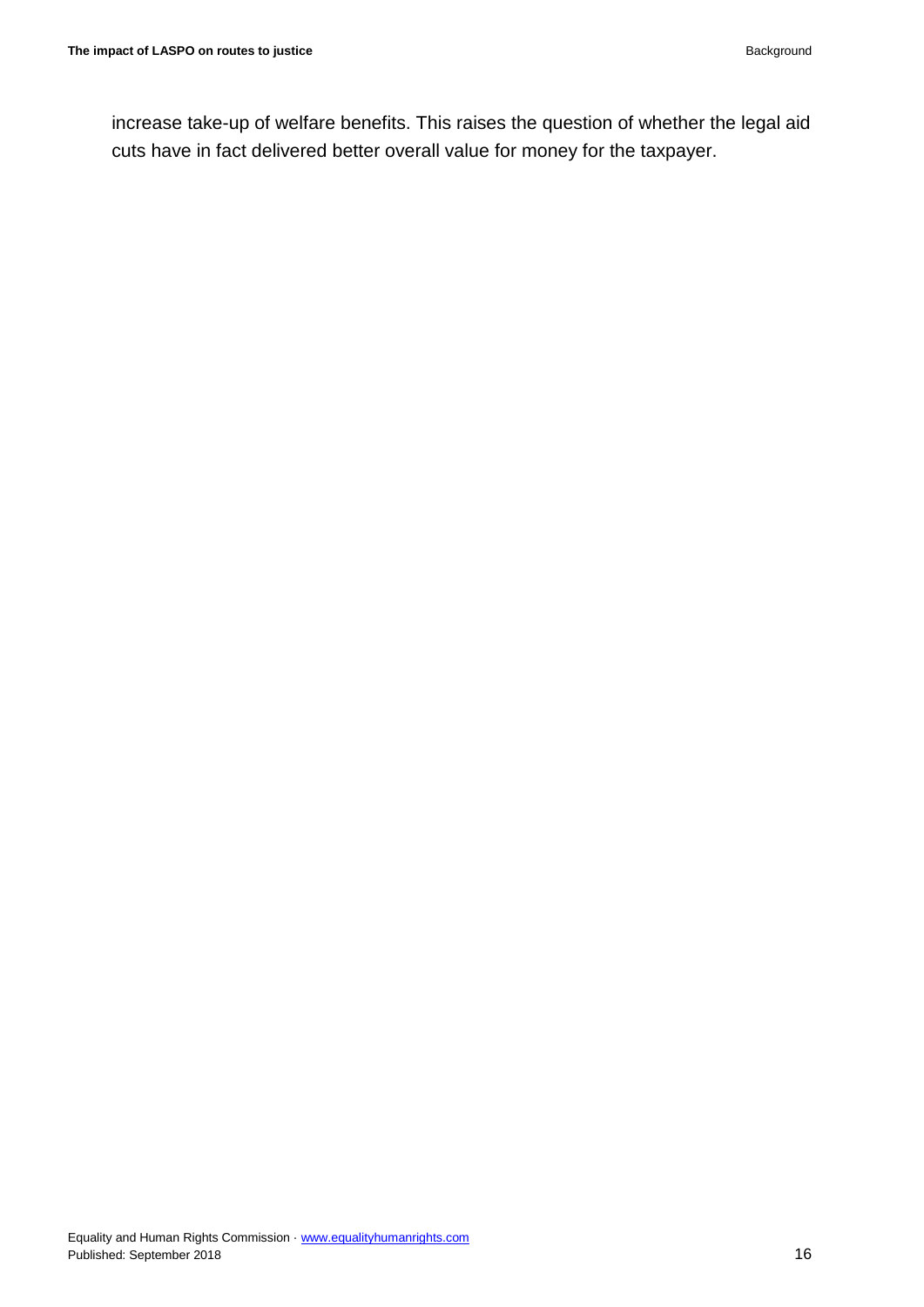# <span id="page-16-0"></span>3| Approaches to legal problems

In line with prior legal needs surveys (for example, Genn, 1999; Pleasence et al.*,* 2010; University College London, 2015; Balmer et al.*,* 2013), the research for this report was based on four categories of potential action that people could take in response to a legal issue:

- **used formal advice:** either paid or unpaid, including generalist, typically oneoff advice, and specialist, usually ongoing advice, which often involves casework or legal representation
- **used informal advice:** from sources such as family or friends
- **handled alone:** dealt with some or all aspects of the legal problem without assistance from others, and
- **did not take action:** did not take or ceased taking action to pursue a solution.

Participants in the study typically were forced to pursue several approaches to try to resolve their legal problem, due to a lack of access to free ongoing legal advice. For example, participants were able to find some limited free advice at some stages of their case, while handling their case alone at other stages; or were unable to take action for a period of time and then made renewed efforts to resolve their legal problem, with or without legal assistance. The lack of access to free ongoing legal advice, for which all of the participants would have qualified before LASPO, caused delays and hampered participants' ability to pursue their problem to resolution and achieve justice.

#### **Used formal advice**

LASPO has significantly affected the formal advice available for family, employment and welfare law. As described in chapter 2, prior to LASPO, legal aid was available in all these areas for legal help (advice and assistance to initiate and progress a case) and civil representation (by a solicitor or barrister in court or at an upper-tier tribunal). In family law, legally aided representation was common, whereas in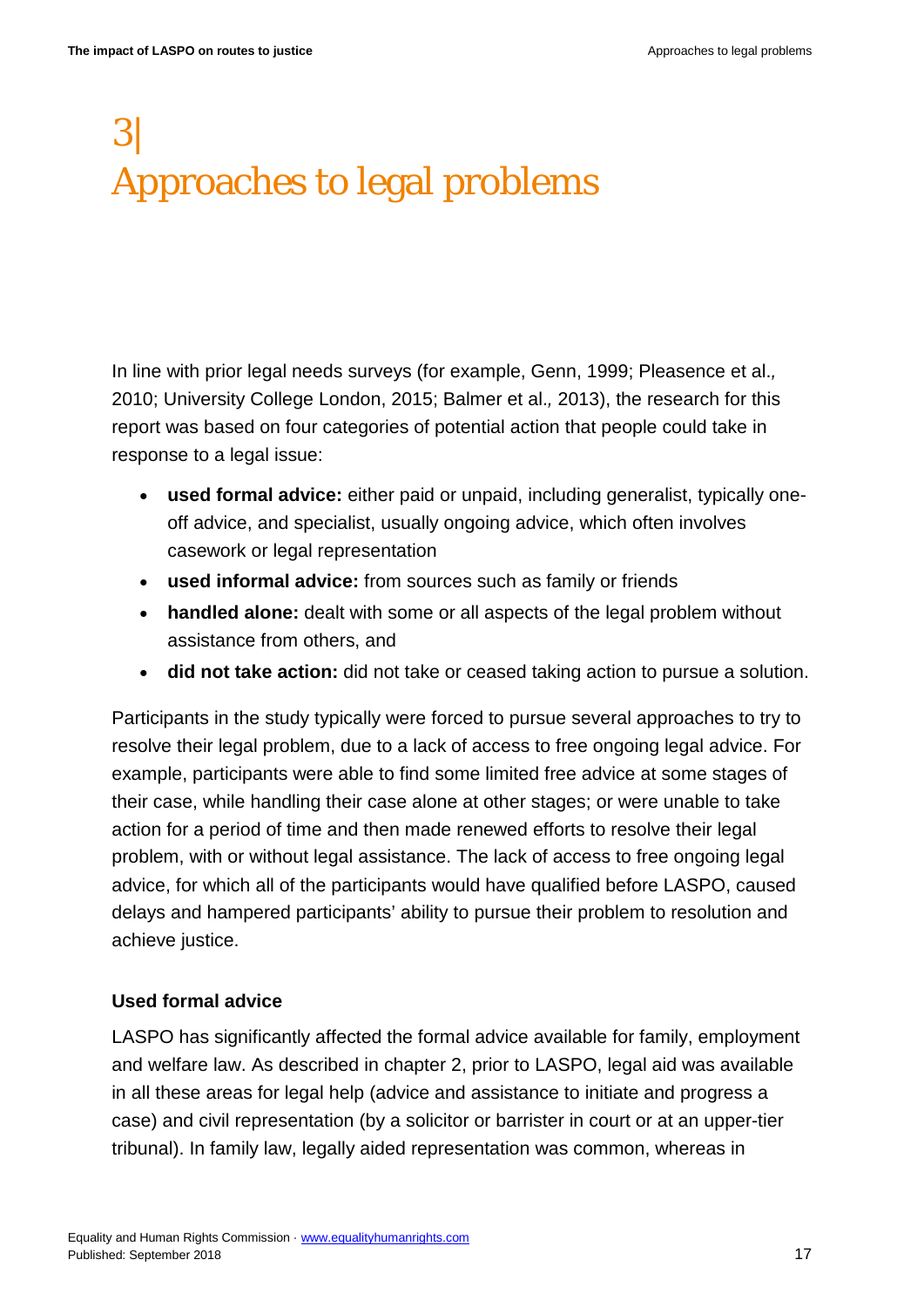employment and welfare benefits law, legal aid usually funded legal help, often provided by third sector organisations.

There are two ways of accessing formal advice for areas of law now outside the scope of legal aid: paying for legal help and representation, usually from solicitors in private law firms; and obtaining free legal help, representation or general advice, usually from advice agencies in the third sector (of which Citizens Advice is the largest provider). As described in chapter 2, because LASPO removed areas of law from the scope of legal aid, it also removed the funding that advice agencies had previously received to provide free legal help in those areas. Consequently, free legal help, as well as funded legal representation, are now very difficult to find. What is mostly available, and what most of the participants received (where they were able to access formal advice), is referred to in this report as **general advice**. This refers to formal legal advice provided by someone who is not a specialist (sometimes a volunteer), who can advise on the law and the best approach to resolving a case. It is usually one-off rather than ongoing, and it does not provide the level of support that casework would, or extend to representation. As a result, even those participants who accessed some initial or general advice handled their cases on their own to a greater extent.

In the context of family law, general advice is mostly available only at the initial stage; for employment and particularly welfare benefits it may be available beyond this point. Participants with employment and welfare benefits law problems tended to use this formal advice at different stages, mostly handling a problem on their own but returning to a third sector agency to get further general advice at various points. This suggests there has been a noticeable shift in the approaches that people take to their legal problems following LASPO (in combination with other changes), with an increase in the extent to which people handle cases on their own. In some cases this led to participants not taking or ceasing to take further action.

#### **Used informal advice or handled alone**

There are two ways that people seek to pursue their legal issues without formal advice: either with informal help from friends or family, or by handling their case on their own. The use of informal advice was low in the study, and participants reported that it was of limited use in helping them pursue their legal issues. People on low incomes also reported not having the peer resources necessary to get this type of support.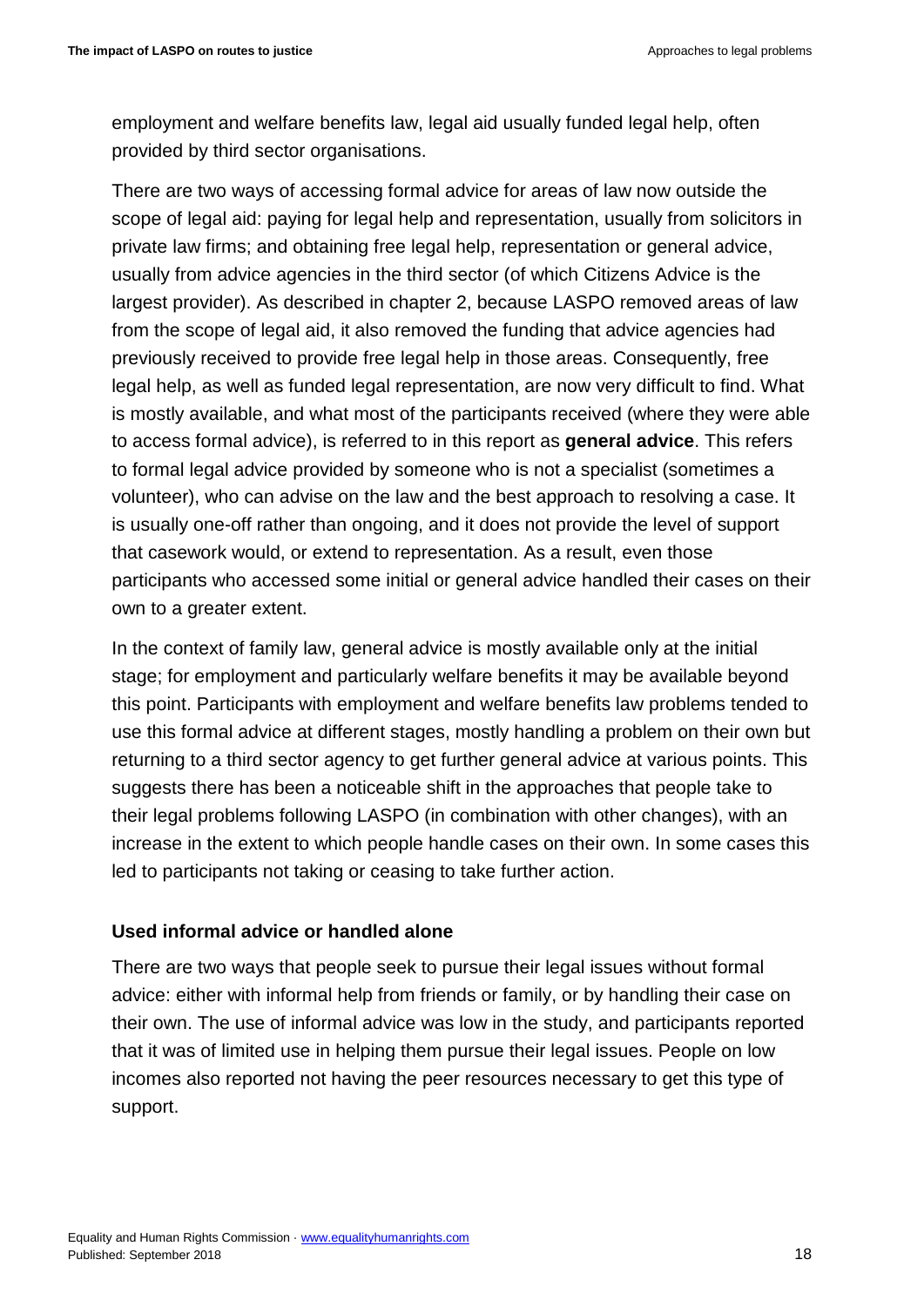Participants frequently handled their cases alone during at least one stage. This was often not through choice, and usually followed attempts by participants (which were unsuccessful due to the cost barrier) to get help from recognised sources.

#### **Did not take action**

The final approach people adopt is to take no action in relation to their legal issue. LASPO was linked to participants being forced to take no action for various reasons, including the financial cost of getting recognised legal help and representation, and the lack of available free advice. There was also evidence of a perception or assumption among those with legal problems that legal aid is now generally unavailable.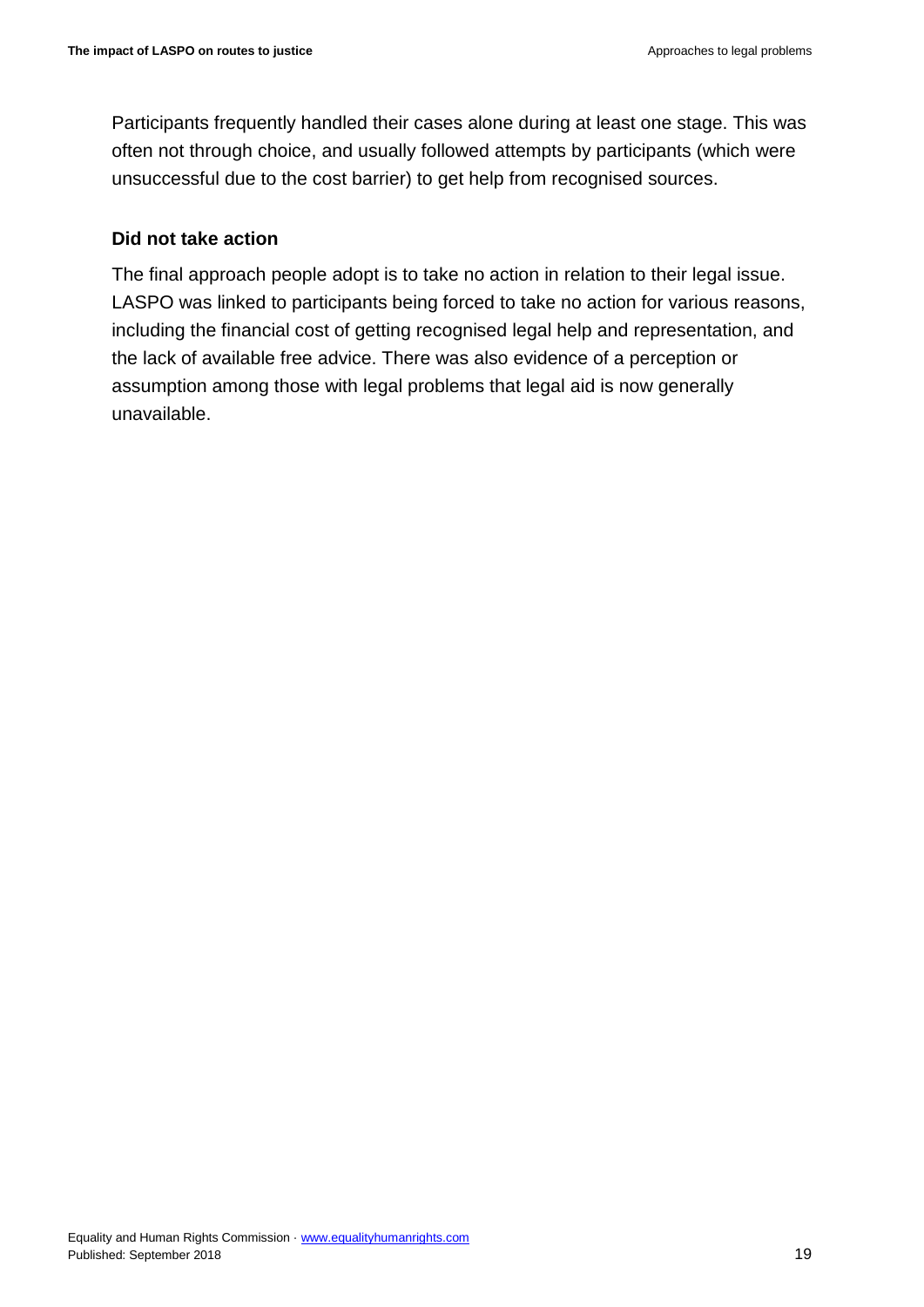# <span id="page-19-0"></span>4 | Family law

#### **Key findings**

- Participants reported multiple unsuccessful efforts to engage an affordable solicitor.
- Other costs, such as court fees and the costs associated with providing the evidence needed to support a case, are also barriers to accessing justice.
- Inability to pay for expert or specialist evidence can lead to courts making decisions with insufficient information.
- Children are adversely affected by unresolved legal problems, particularly in relation to contact with their non-resident parent.

# <span id="page-19-1"></span>**4.1 Introduction**

Of the 115 interviews conducted with individuals with legal issues, 25 participants described their experiences of attempting to resolve family law issues, mostly concerning divorce or child contact issues. Prior to LASPO, legal aid would have been available to fund legal help and legal representation in these types of cases, and all 25 participants would have been eligible for legal aid based on the income and assets means test. A further five interviews were conducted with family law service providers. The findings suggest that individuals were being prevented from pursuing necessary litigation as a result of LASPO, or were being denied advice and representation to respond to litigation initiated by another party. Participants with family law problems also reported experiencing other legal issues. Data on advice trends from Citizens Advice (2018) reflects this co-occurrence of legal problems at a national level. For example, in January 2018, 21 per cent of Citizens Advice family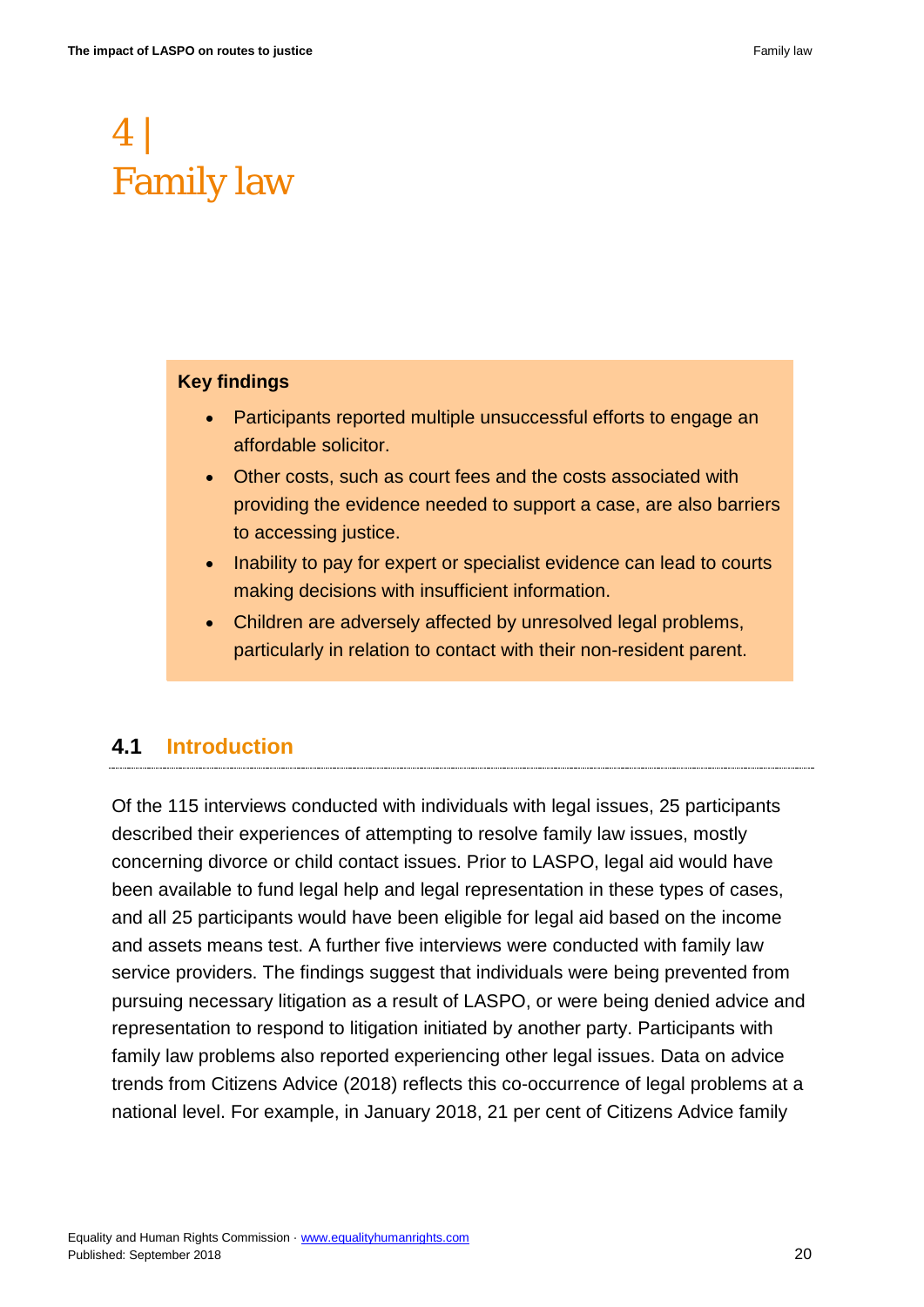law clients also had benefits issues, 11 per cent also had housing issues and 9 per cent also had debt issues.

# <span id="page-20-0"></span>**4.2 Affordability of legal help and representation**

Participants were more likely to have tried to get legal advice and representation from a solicitor for family law problems than for other areas of law. However, cost was a significant barrier and participants described unsuccessful attempts to engage a solicitor without legal aid, with no alternative means to pay. Some did pay for legal assistance and reported going into debt as a result:

I did seek legal advice but… you get 20-30 minutes free and the next thing you know you're getting a letter for a bill … I need their services to go through the courts because I didn't know the system … I ended up thousands and thousands of pounds in debt. (Interview 27)

Some participants reported trying to find free advice but found it was only available at a cost. Commercial online sites often advertise free family law advice but in fact require payment to access any substantive legal advice:

You look on the internet and … at first it comes up with a load of sites which say free divorce advice, oh but you've got to pay, and you've got to pay this, and you've got to pay. (Interview 91)

Those participants who handled their legal issues on their own, without paying for help and representation, still faced court fees and other associated costs, for example in relation to providing evidence. Disbursements to cover the costs of obtaining evidence, as well as the casework to help organise evidence into a court bundle, could previously have been funded by legal aid. This service provider confirmed the range of expenses people face:

And then there's all the other add-ons around the proceedings, like the fact that they can't afford to get evidence, they can't afford to get medical reports, drug test reports, psychiatric reports. (Service Provider Interview 2)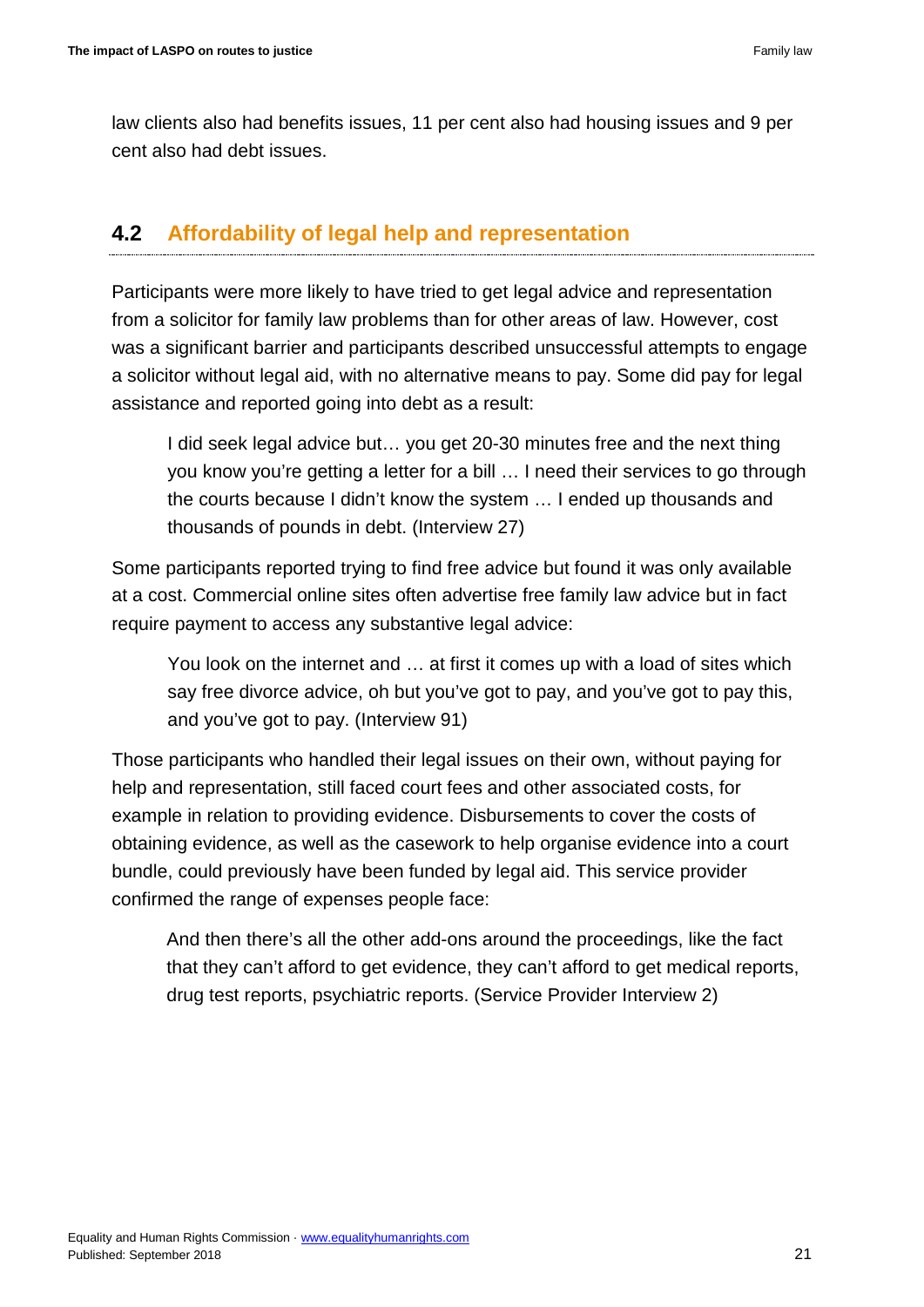### <span id="page-21-0"></span>**4.3 Limited access to formal third sector advice**

Opportunities for free legal advice for family matters are scarce. The free legal advice that is available is usually general in nature, such as information about how the divorce process works and where the relevant forms can be found online. There is very little free casework, such as help to gather the evidence needed for court, and very limited free legal representation available. A small number of participants had received free general legal advice from organisations such as Women's Aid, Family First and Citizens Advice, but reported limitations on what was available.

I was recommended to phone the Citizens Advice but they can only offer you 10-15 minutes' worth of advice and then they'd say where to go from there. (Interview 32)

Some participants had taken advantage of law clinics at local universities to get free specialist advice, and found this helpful but limited because it did not include representation. Provider participants reported that many third sector organisations who had previously referred individuals to solicitors for representation funded by legal aid are now unable to do so. Some solicitors still provide a pro bono rota at Citizens Advice offices and other third sector agencies, but this is limited to offering some free initial information and identifying clients who may be eligible for legal aid. Previously, these solicitors would have been able to take on these individuals as clients, funded by legal aid. LASPO has largely removed these potential sources of referrals in family law.

Some legal aid service providers reported a particular impact on the ability of men to seek contact with their children without legal help or representation:

I was representing lots and lots of dads who were being prevented from seeing their children … Once LASPO came in, we weren't able really to service a whole group of people and provide them with that legal advice. (Service Provider Interview 3)

### <span id="page-21-1"></span>**4.4 Mediation as an alternative means of resolution**

The Government expected take-up of mediation to increase after LASPO was introduced, as a way of resolving legal problems without recourse to litigation. Individuals must attend a Mediation Information and Assessment Meeting (MIAM) to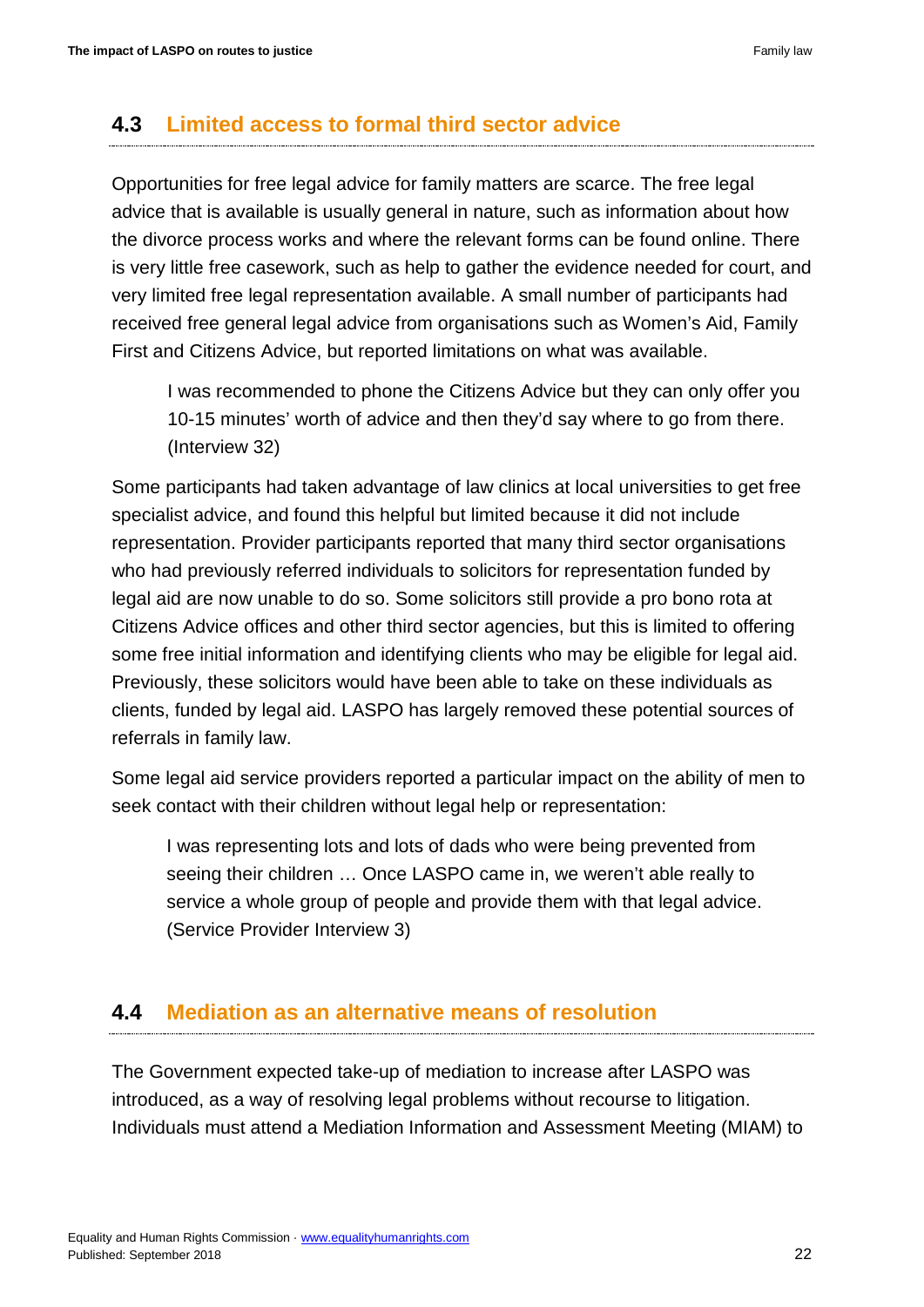determine whether their case is suitable for mediation before they can progress to court. However, instead of mediation providing an alternative after the withdrawal of legal aid, the main alternative approach that people have pursued is to represent themselves in family courts as litigants in person (Barlow, 2017). Of those who do engage in mediation, the number for whom it provides a solution seems to be dropping: in 2016/17 61 per cent of completed mediations resulted in a successful outcome, down from 68 per cent in 2013/14 (Legal Aid Agency, 2017).

Few participants in our study reported engaging with mediation. Some of those who did noted problems with getting the other party to engage with this process. One participant had mental health issues and learning disabilities. Prior to LASPO and with legal aid funding, she and her mother had gone to court over parental responsibility for her child whom she had when she was 17. At a point after legal aid was cut under LASPO, her mother stopped allowing her contact with her child, in violation of the terms of the judgment. She tried to get advice and representation from a solicitor funded by legal aid but none was available. She set up mediation but when her mother refused to take part she had no means to make her mother comply with the judgment:

I did set up mediation and my mum said she would do the mediation, but she didn't want to sit in the same room as me so therefore, there is no mediation. She basically put a blocker on it. (Interview 63)

This is a good illustration of why mediation cannot always provide an alternative to necessary litigation: the non-adversarial option may seem preferable, but as it is voluntary it only works when both parties agree to take part.

# <span id="page-22-0"></span>**4.5 The challenge of handling the problem alone**

A number of participants reported having no option but to seek a resolution to their legal problem on their own, for a variety of processes associated with family law from form-filling to court hearings. Some participants reported trying to use online sources to help with their case but found the information too complex and sometimes at a cost.

#### **Family law case study: Ian (interview 32)**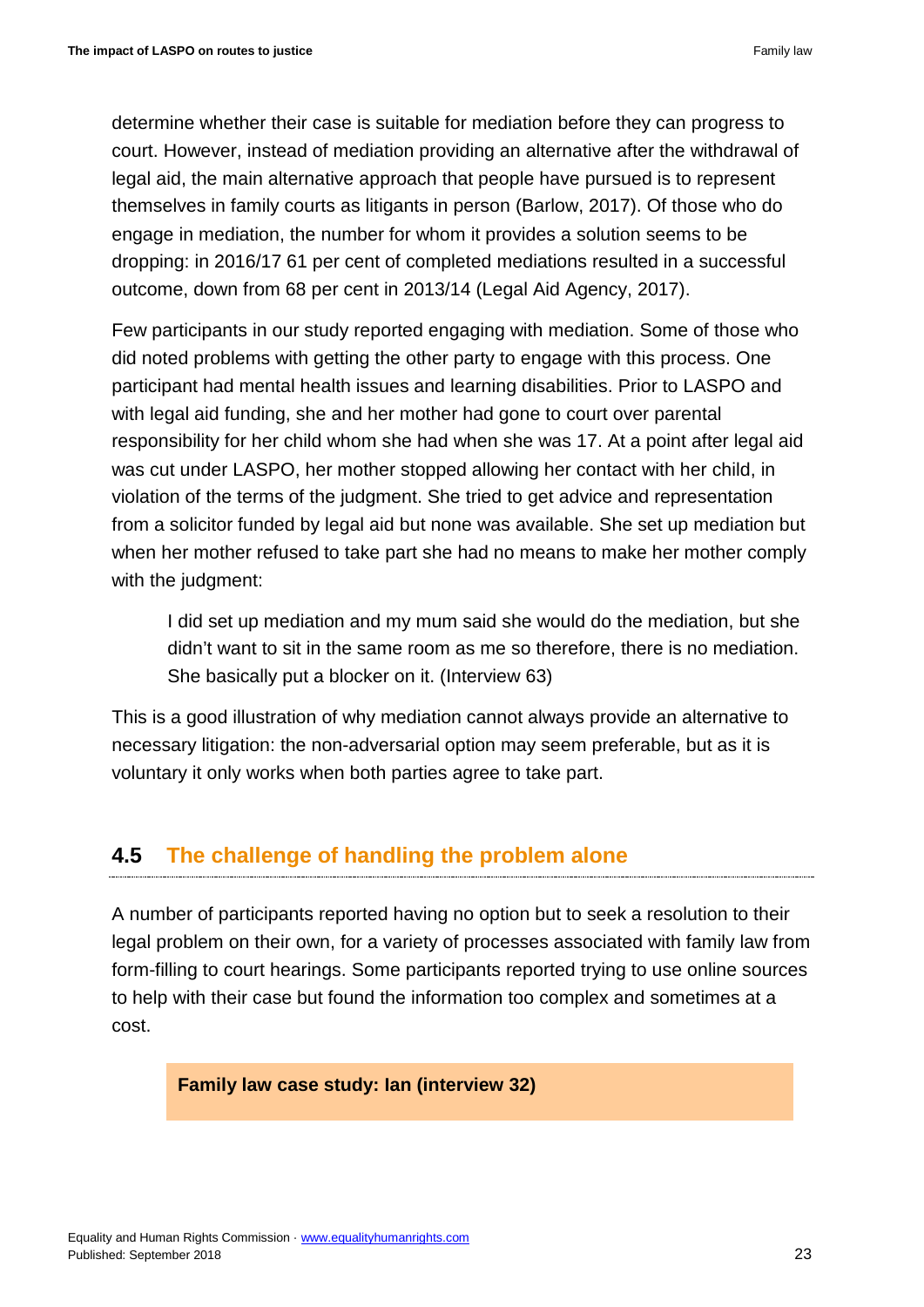Ian was interviewed at Citizens Advice while seeking help with divorce proceedings. He was concerned about being able to continue seeing his two children, aged two and six, as he expected his wife to seek full custody. He had called a number of solicitors and found that he could not get any free consultation.

He had looked for information online, and although he found it to be helpful, it did not enable him to pursue his case on his own. At Citizens Advice, Ian was only able to get 10–15 minutes of general advice and could not get a further referral for free legal advice and representation. At the time of interview, he was planning to engage a paid solicitor, but he was worried about how to pay for this. He had some limited savings but had been signed off work due to the stress and anxiety of the divorce. This, along with the ongoing costs of maintaining the house in which his wife and children live, was using up his savings. Ian said that 'a divorce is not a nice thing to go through and then to have the money worries on top of that, to pay for the divorce and the worries of how it's getting on, how it's gonna run with the children, with the ex and like.'

Informal advice did not emerge as an important approach to the resolution of participants' family law issues. Those who did seek advice from friends or family members reported that the advice did not help them to reach a resolution:

It's all like hearsay and myth and what someone else has experienced and never a guarantee that what they say is right. (Interview 27)

As the study population comprises those living on a low income, participants may not have a social network that encompasses many people with the relevant knowledge and experience to help them solve legal problems. Since so many participants are forced to attempt to navigate their problems without the benefit of formal legal advice and representation, not having a reliable informal source of advice provides a further barrier.

Those who represent themselves in proceedings present challenges for the courts, as the Ministry of Justice acknowledged in the LASPO green paper:

This may potentially lead to delays in proceedings, poorer outcomes for litigants (particularly when the opponent has legal representation),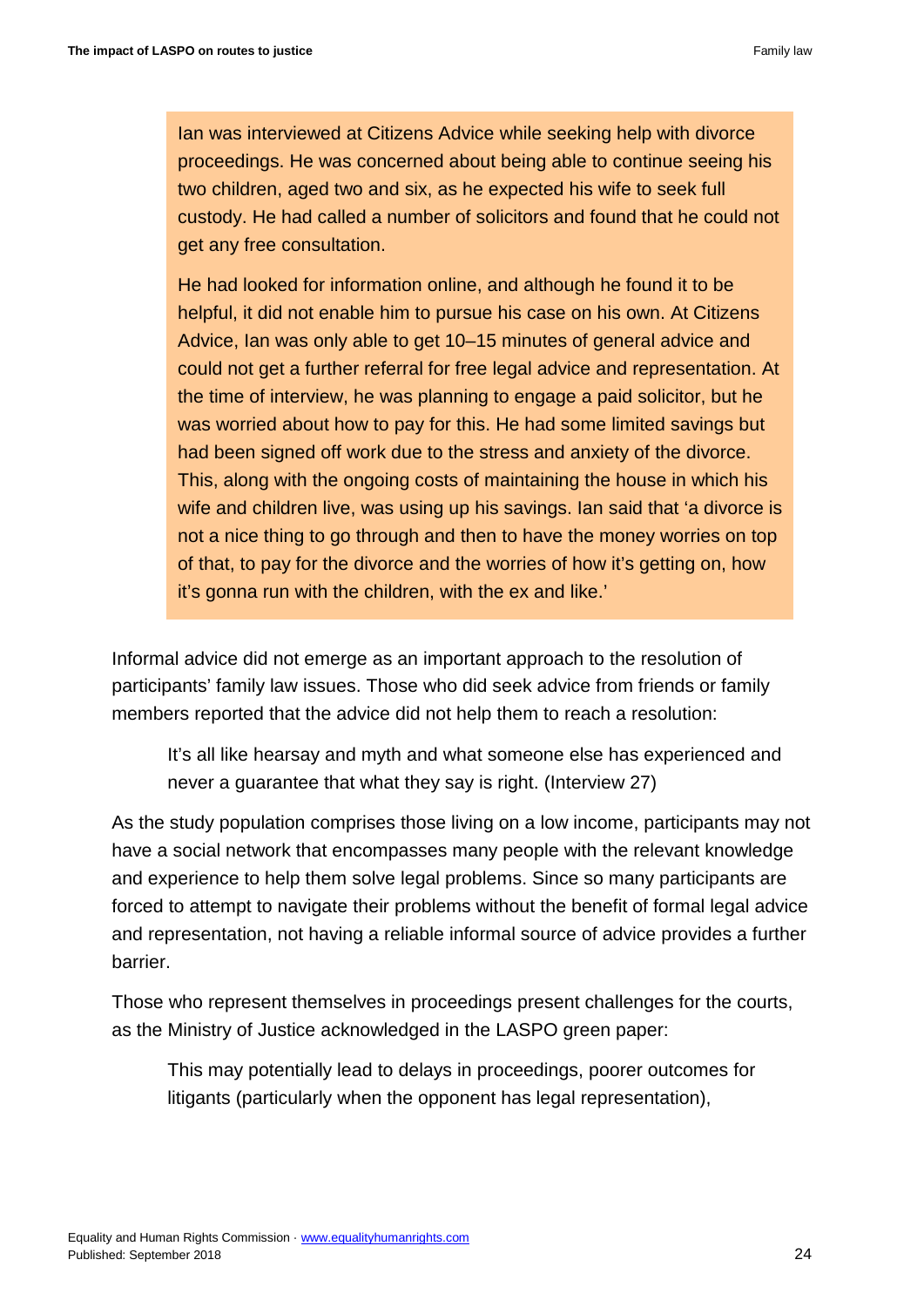implications for the judiciary, and costs for Her Majesty's Courts Service. (MOJ, 2010: 4.266)

The National Audit Office (NAO) has criticised the Government's understanding of why people go to court and noted that this led to a failure on the part of Government to adequately predict what the outcomes of the LASPO reforms would be (NAO, 2014). The National Audit Office showed a large increase in the number of cases in which one or both parties were unrepresented (NAO, 2014). Research published by the Ministry of Justice into the experience of litigants in person in the family courts found that most in their sample were unrepresented because they were ineligible for legal aid but still could not afford representation (Trinder et al.*,* 2014). In addition, around half of litigants in person observed had one or more 'vulnerability', such as a disability or long-term health condition, learning or language difficulties, difficulties controlling emotions, or experience of domestic violence, abuse or harassment. These made it difficult or prevented litigants in person from adequately presenting their case (Trinder et al.*,* 2014: 27). The evidence from our sample supports the findings in the Ministry of Justice study: the participants we interviewed did not choose to be litigants in person but felt they had no other choice because they could not access legal aid and were otherwise unable to afford representation.

Overall, many participants found that the legal process was too complex to pursue satisfactorily, or at all, on their own. Participants described not knowing how to navigate child contact disputes, how to revisit financial settlements that they perceived to be unaffordable, or even how to fill in the divorce petition on their own. Service providers highlighted the complexity of legal cases and the risks to case outcomes where people cannot access representation. One service provider said:

They really… a lot of them need representation in court which they don't have at all. (Service Provider Interview 2)

Individuals often cannot represent themselves effectively or provide the evidence that courts need to reach a fair decision. This is particularly true for people with certain protected characteristics, such as those with mental health conditions and learning disabilities, and those who face language barriers. The risk that a case outcome may not be just, because the parties have not been able to access appropriate legal help and representation, is particularly concerning since children are frequently involved. Coram Children's Legal Centre has stated:

Adults with learning disabilities, language barriers and/or mental health issues will all struggle to engage with the legal system without specialist support. If a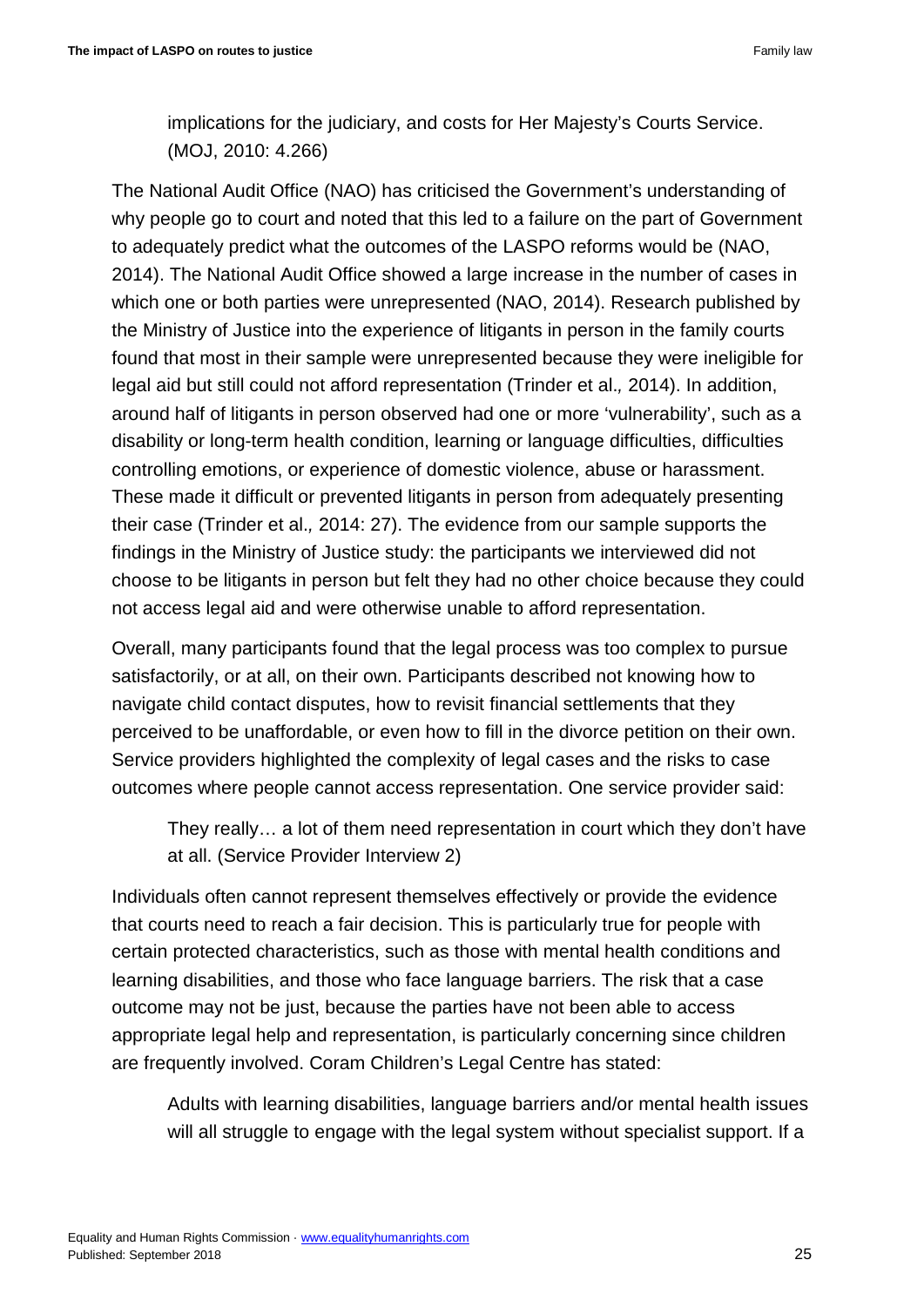parent cannot understand the evidence requirements in a case, cannot effectively navigate the procedures and processes required, and cannot represent themselves effectively in a hearing by presenting their argument and advocating their position, judges are more likely to lack the necessary information to ensure that the outcome of a case is in the best interests of a child. (Coram, 2018)

Frequently, one party to a family law case is forced to pursue litigation by the other party initiating action. Men pursue applications for contact more frequently than women, and mothers are unwilling litigants in such cases (Kaganas, 2017: 181). Such unwilling unrepresented litigants are less likely to understand the case and to be able to articulate their position, and more likely to lack confidence (Kaganas, 2017: 181).

# <span id="page-25-0"></span>**4.6 Inability to resolve legal problems**

In some cases the barriers described above led to participants being unable to take any action to resolve their legal issues. This means that necessary litigation was left unresolved, leading, for example, to participants being unable to enforce a contact order or get a divorce:

I mean I am at the moment still married, I would get a divorce but obviously I know there's no legal aid and I haven't seen him for five years now. You know we moved away. He's in another relationship but we've had no contact for five years so a divorce would… I would have normally have done that. (Interview 36)

These findings support research by Rights of Women and Women's Aid, which in a survey of 239 women nationally found that half (53 per cent) of respondents took no action in relation to their family law problem because they could not apply for legal aid (Rights of Women, 2015).

# <span id="page-25-1"></span>**4.7 Evidence requirements for domestic violence**

Legal aid remained available for family law issues where there is evidence of domestic violence, including child abuse. However, restrictions on the types and age of evidence that would be accepted have created barriers to accessing legal aid in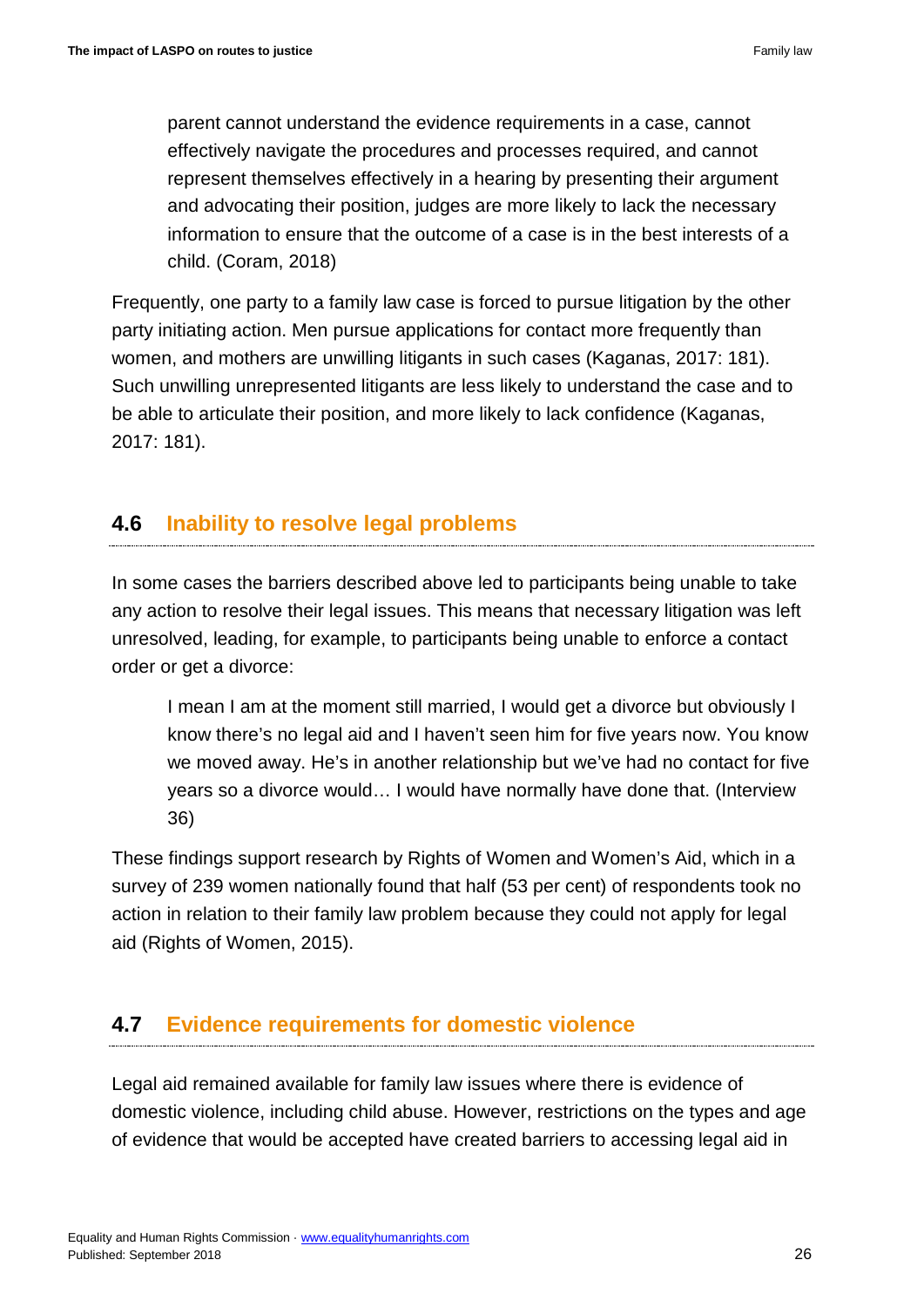these situations. One participant's ex-partner, who had been abusive in the past, applied for parental responsibility. The participant tried to get legal aid from a number of different solicitors but could not because her evidence of domestic violence was not recent enough. She had to handle the case on her own. Her ex-partner was awarded parental responsibility and she reported being afraid when he comes to her door every week:

It's hard when you know he's coming to your door and he's threatening you and your son's in the living room and he's heard it. (Interview 38)

Changes to the evidence requirements had taken effect at the time of the study, removing the time limit and allowing new categories of evidence to be submitted. Service provider participants reported that they had already been able to get legal aid for clients who had experienced domestic violence whom they would not have been able to help under the previous requirements.

# <span id="page-26-0"></span>**4.8 Summary**

For family law problems, participants typically tried but failed to secure free legal help and representation from solicitors. They could not afford to engage a solicitor for legal help and representation or went into debt to pay for it. Other costs, such as providing the evidence required for a case or for court fees, were also identified as a significant barrier to resolving family law problems and reaching an appropriate outcome. Free general legal advice from the third sector, pro bono services and mediation did not compensate for the lack of legal help and representation for participants.

As a result, many participants were forced to handle cases alone or felt they had no choice but to take no action. This suggests that necessary litigation cannot be pursued by some people under the current legal aid arrangements. For those participants who handled their cases alone and represented themselves, the complexity of family law processes prevented them from presenting their cases effectively. This is likely in some cases to have resulted in outcomes that are inappropriate or unjust, including where children are involved.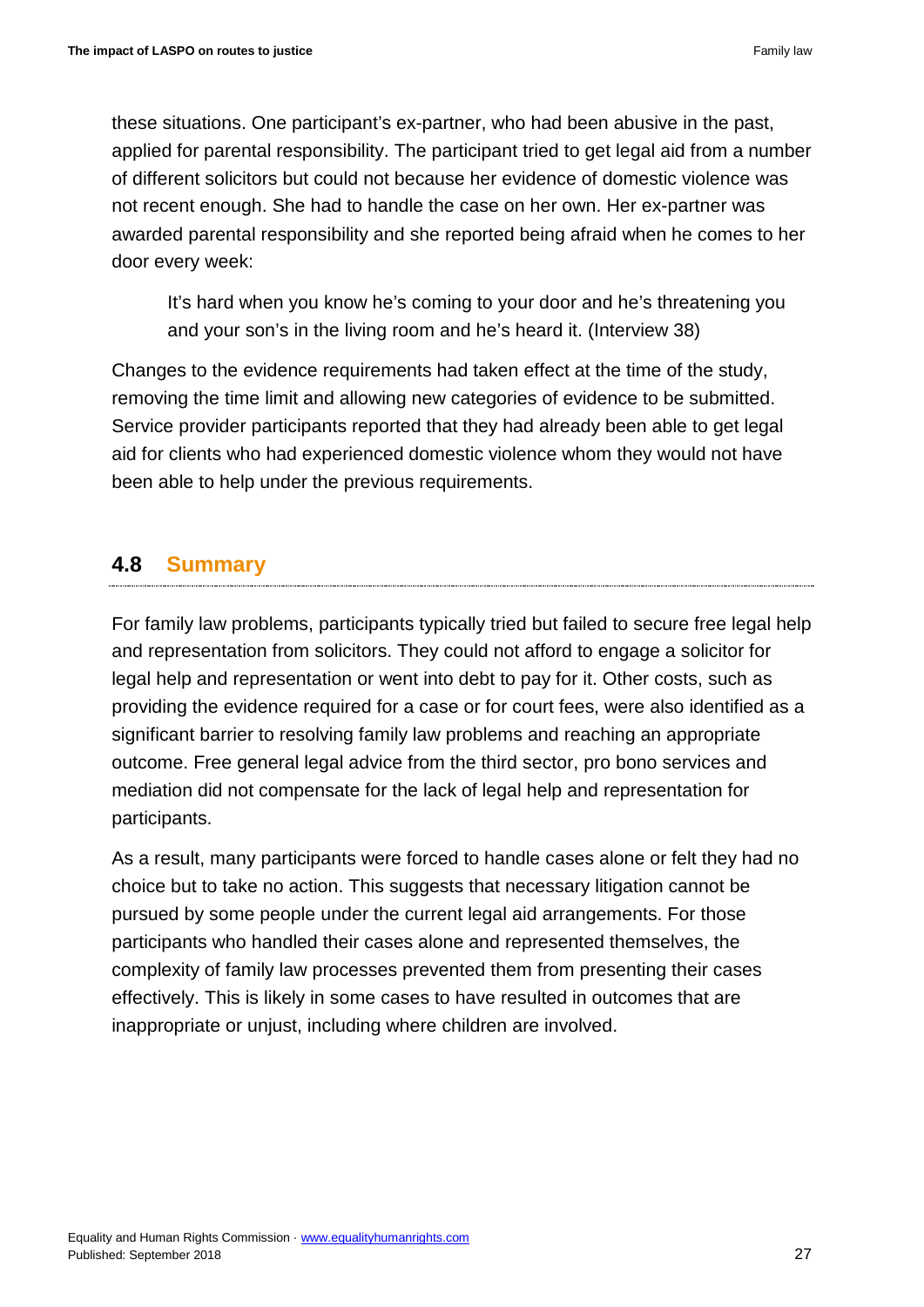# <span id="page-27-0"></span>5 | Employment law

#### **Key findings**

- Participants were often forced to handle cases alone because they could not access legal aid for legal help or representation.
- Participants indicated a range of barriers to accessing justice, including costs, lack of knowledge about their rights, difficulty dealing with complex legal issues on their own or with only informal support, and concerns about job precariousness.
- Participants were deterred from bringing claims because the costs they would need to meet without legal aid were disproportionate to the value of their claims.
- Some participants who had been unable to resolve an employment issue were now unemployed and reported having to claim welfare benefits.

# <span id="page-27-1"></span>**5.1 Introduction**

We interviewed 28 participants who had experienced employment law problems that would have been in scope of legal aid prior to LASPO, and two employment law service providers. Most participants were interviewed at Citizens Advice offices or at Merseyside Employment Law, which is the only not-for-profit provider of specialist employment advice in Liverpool. Participants reported a range of employment issues, including changes to hours, job location or role, non-payment of holiday or earned pay, and dismissal. A number of participants also reported experiencing welfare benefits issues as a result of being unable to resolve their employment problem. According to national data (Citizens Advice, 2018), in January 2018, 25 per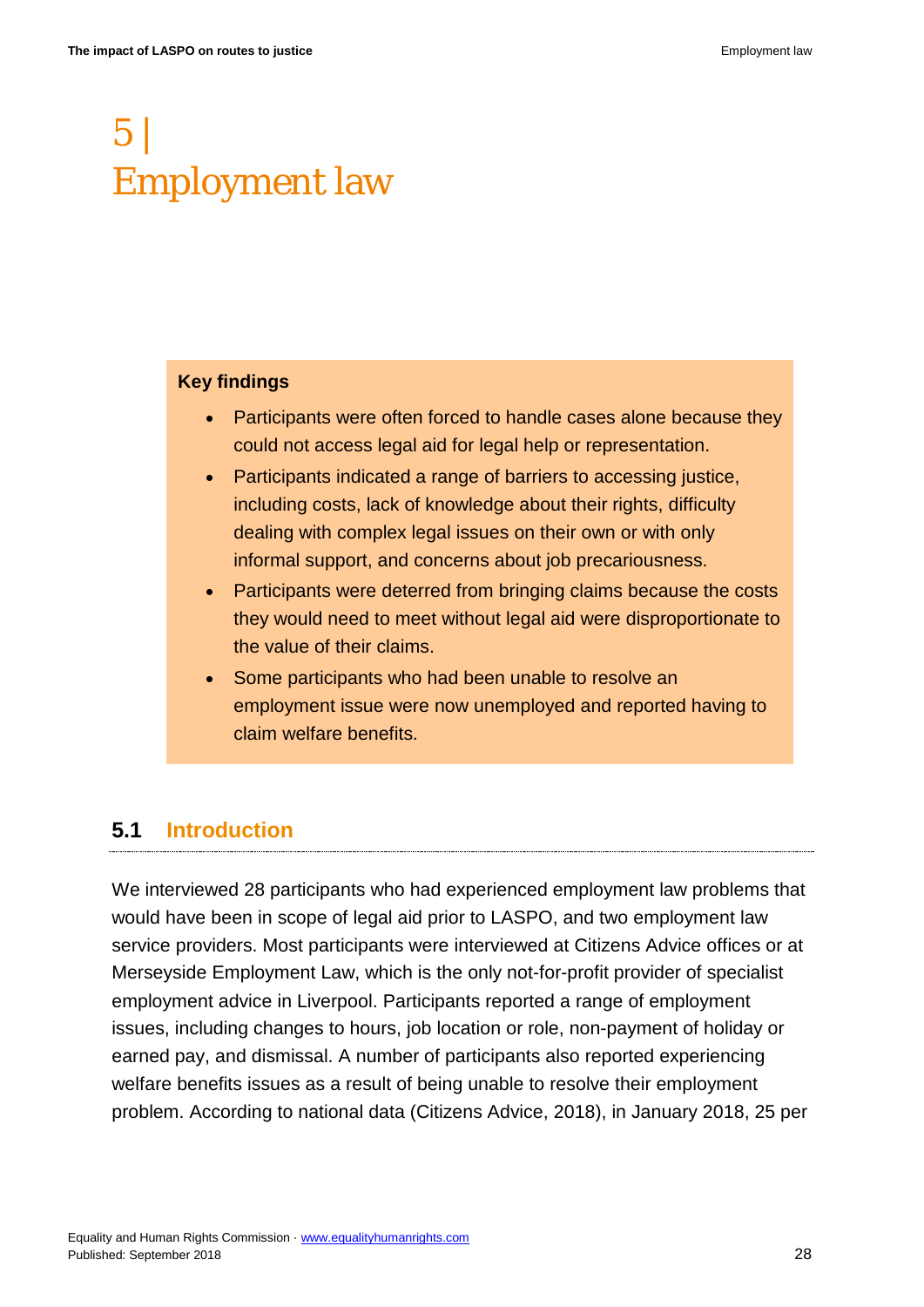cent of Citizens Advice clients also had benefits issues and 7 per cent were seeking advice on debt.

Participants reported that an inability to resolve an issue led to it escalating or was a precursor to a more serious employment problem. Sometimes this was to the point of being dismissed from their job or having to resign, and subsequently being forced to claim welfare benefits. The case study below describes a participant who did manage to claim legal aid, but only once she had been dismissed and the case had become more complex and costly to resolve. She had suffered serious personal impacts in the intervening period.

#### **Employment case study: Sophie (interview 70)**

Sophie was on a three-month fixed-term contract which was repeatedly renewed over eight years. She was unable to agree a more stable employment contract with her employer directly or through the conciliation and arbitration service, Acas. She was also unable to access advice from a solicitor without legal aid.

Sophie was unable to resolve the case on her own, and after she suffered a period of sickness, with severe headaches, vomiting and high blood pressure, her employer ended her contract and she was dismissed. It was only at this stage after seeking advice from Merseyside Employment Law that Sophie was able to pursue a legal aid-funded disability discrimination claim. At this point her savings had almost run out, and while she was reluctant to make a claim for welfare benefits, she felt she had little choice.

### <span id="page-28-0"></span>**5.2 Affordability of legal help and representation**

Participants saw the tribunal process, including the process of deciding whether to bring a claim, as too legalistic and complex to handle without the advice of a solicitor. A small number of participants did pay for access to legal advice from a recognised source, but most reported finding this too expensive.

The solicitor costs are so high. I'm on minimum wage job—it's not something you can really think about. The hourly rate that they charge for their work… Going to a solicitor is like the last resort. (Interview 31)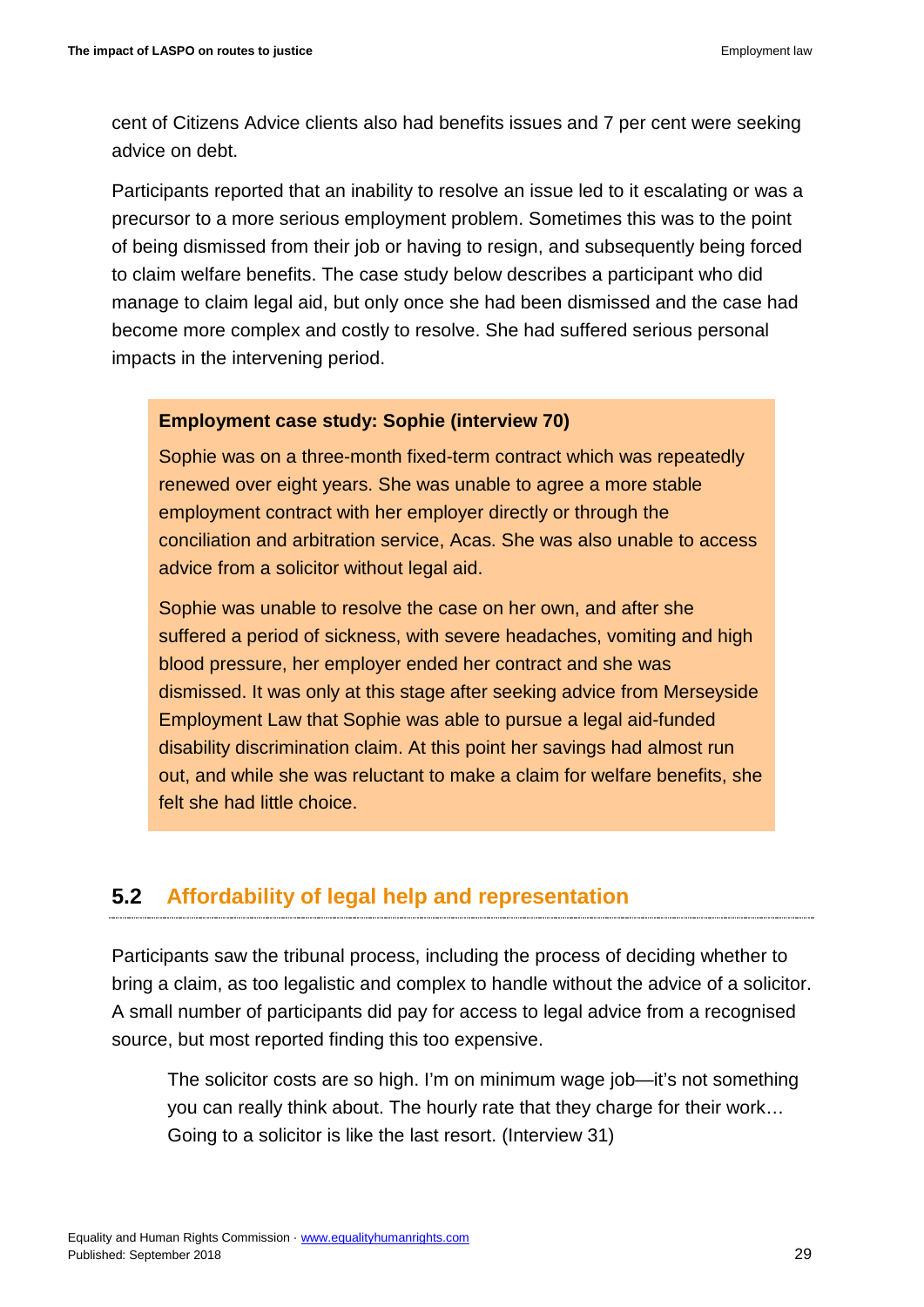Some participants reported trying to get a solicitor to take their case but with no success because of the low value of their claims:

I find the solicitors these days, they seem to cherry pick what work they take. One time years ago when I did use a solicitor, you used to be able to get one quite easy, that's when you could get help, but now they don't seem to want to deal with small problems, yeah. So that's what I found. (Interview 31)

Specialist employment law providers highlighted that it is the low value claims that are least likely to be taken forward in the absence of legal aid, as conditional 'no-win, no-fee' arrangements would not be equitable either for the solicitor or the client. This suggests that LASPO has had a disproportionate impact on those with low incomes because they cannot access legal advice (unless there is a discrimination element to their claim) or use the conditional fee arrangements that avoid the need for unaffordable upfront costs. This leaves people with lower value claims disproportionately at risk of not getting the support they need to continue with their cases.

Much of the analysis of the post-LASPO position for people with employment law problems has centred on the impact of employment tribunal fees (set at between £160 and £1,200), which were ruled unlawful by the Supreme Court in 2017. [1](#page-29-1) The imposition of these fees has compounded the impact of LASPO on people's ability to resolve employment law issues. In particular, the high fees were likely to deter lower value claims, and evidence shows that this disproportionately affected people with protected characteristics (TUC, 2016). The introduction of employment tribunal fees coincided with a significant drop in the number of applications. Ministry of Justice data indicates a 72 per cent drop in the number of claims accepted by the tribunal, comparing the first quarter of 2013/14 (when no fees were payable) to the first quarter of 2015/16.

# <span id="page-29-0"></span>**5.3 Limited access to formal third sector advice**

Third sector advice organisations provide some free legal help for employment issues. However, this is now typically limited to one-off, usually initial legal advice, rather than preparation for tribunal or specialist casework to support the resolution of a legal issue. In a previous study, many local Citizens Advice services reported that

<span id="page-29-1"></span> <sup>1</sup> (*R (on the application of UNISON) (Appellant) v Lord Chancellor (Respondent)* [2017] UKSC 51, at 20)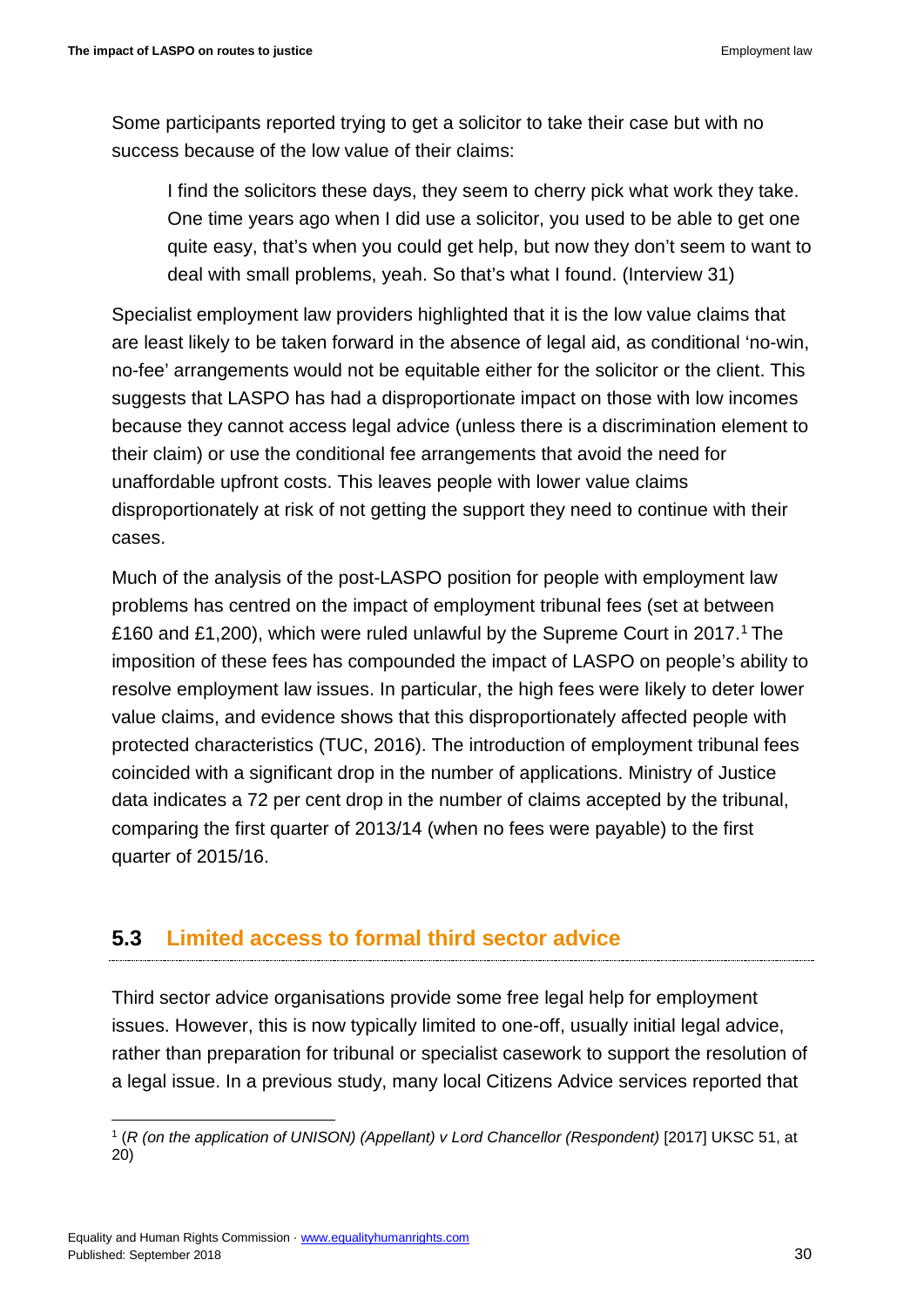they had no capacity to provide assistance with preparing employment claims, which is time-consuming and complex (McDermont et al.*,* 2016). This is the situation in the Liverpool City Region where the present study was carried out. Merseyside Employment Law can help with the limited employment matters that remain in scope for legal aid and can provide lower-cost legal help and representation in other employment law areas. However, there are no paid specialist employment advisers at Citizens Advice, which means that people in the area have limited access to specialist legal help. Research highlights that this lack of meaningful support, which could previously have been provided through legal aid, acts as an impediment to justice (McDermont et al.*,* 2016).

Since the introduction of LASPO, legal aid for employment matters is available only if the claim has a discrimination element. Merseyside Employment Law estimates that it can take forward 5–10 per cent of the employment advice calls it receives via legal aid through their contract to provide discrimination employment advice. In addition, it seems likely that not all discrimination cases are receiving legal aid. One participant, who attended a Citizens Advice office to get advice about benefits, mentioned an issue with her former employer that she was unaware was a legal issue, even though there was an element of discrimination due to her pregnancy. In the way it was reported to the research team, her situation would probably have qualified for legal aid. She had not visited Citizens Advice for advice on this matter and it was not clear if she had mentioned it during her session:

[Speaking of her former employer] He's just a horrible person but no other issues… Just, he told me last minute I had to get let go. It was like, I was six months pregnant and he was asking me to climb ladders and I was like no I'm pregnant and I could fall and injure myself and my, the baby… And he just let me go from then so. Now that I'm pregnant he just took the mickey a bit and just said, yeah I'll let her go. (Interview 96)

This may illustrate that it is difficult for people without access to initial advice to identify that their employment problems engage anti-discrimination law (EHRC, 2016). Without the initial legal help, individuals may not be aware that legal aid could be available to help them pursue their claim. Participants in the study indicated that they thought legal aid no longer existed:

I knew straight away that there wouldn't have been any point because I didn't have no representation with me, right, and I know everything cost me, and I know because my situation and what it was, I couldn't afford to pay legal representation and I wasn't in the union, which was… I think I learned from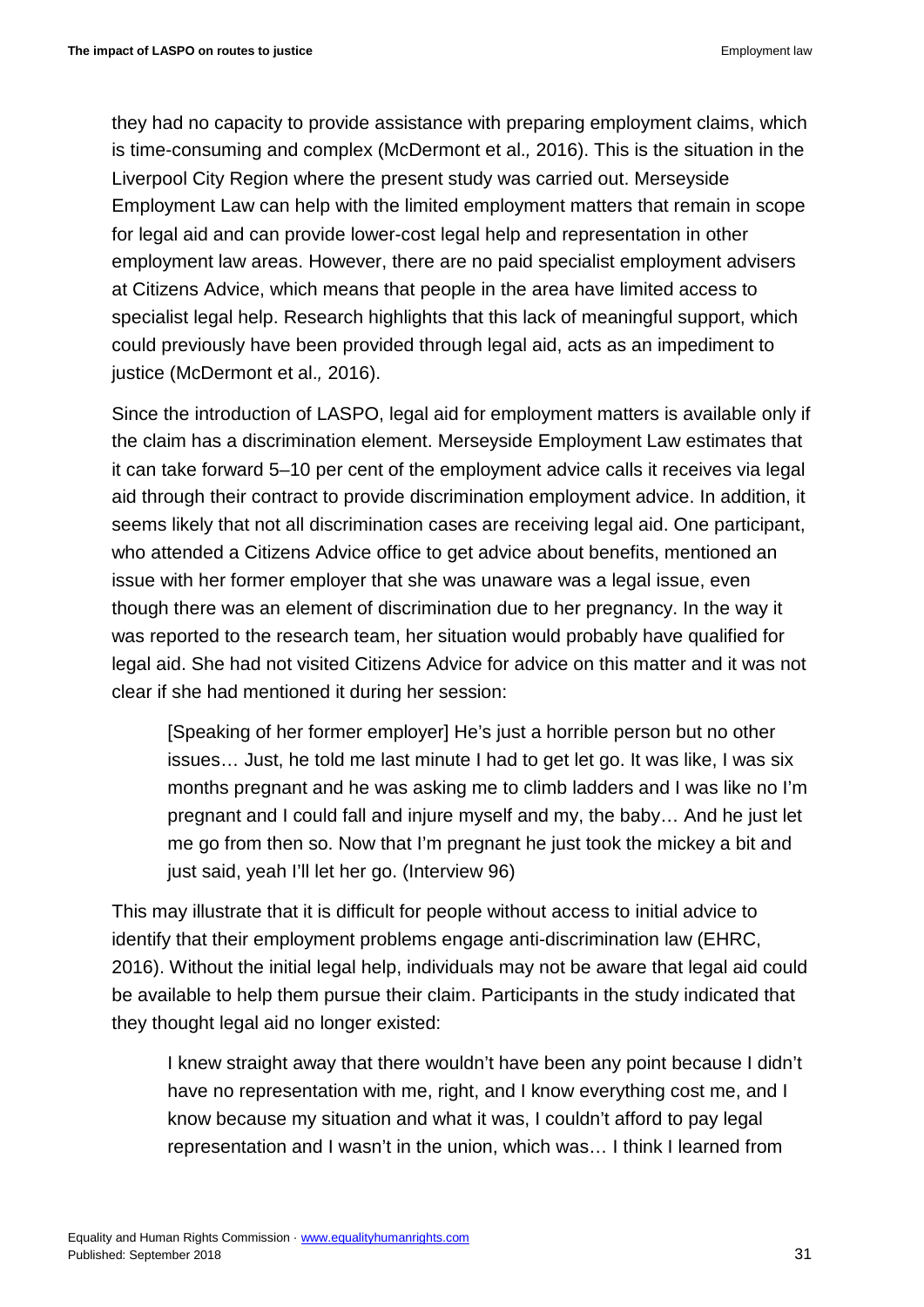that mistake really. But… and I know legal aid wasn't accessible because as far as I was aware legal aid had been scrapped. (Interview 45)

Implicit in statements like this is the perception that formal legal action is something that can only be taken with legal representation. Only a small number of participants mentioned using Acas, which gives limited, impartial information about how to proceed with a case, and must legally be notified by an individual who intends to bring an employment claim. This may reflect a lack of understanding about the role of Acas or the limited extent to which they can give legal advice:

Somewhere along the line I think I contacted a company called Acas… They [the employer] didn't answer my letter of grievance, so they've paid me my wage at the reduced level of 12 hours but then they have paid me in lieu, but I have tried everything possible and I can't work out what they have done, how they've done it, what hours they have paid me for, it's just a payment of my wage. (Interview 77)

# <span id="page-31-0"></span>**5.4 The challenge of handling the problem alone**

Many participants tried to handle their issues with their employers – through informal discussions or through recognised grievance and disciplinary processes – without more formal support and often with little success. The issues were often complex, including bullying, changes to terms and conditions, and transfer of undertakings issues. These participants tended to have negative experiences of in-work resolution processes, due to lack of employer engagement or precariousness of work contracts. They also expressed little confidence in achieving a satisfactory resolution on their own that would avoid the need to take further action.

Service providers reported that people are likely to try to handle a case alone, but that they would generally struggle to cope without some form of legal help and/or representation because of the complexity of the process. This can also act to discourage people from bringing a claim:

I think that they might give it a go but when it's a more complex issue like even so much as submitting your ET1 [claim initiation form] sometimes that is quite overwhelming for clients so I think that they will then go 'do you know what, I can't take this any further, for me it's too much time and it's not something I am capable of doing on my own' so I think that they do just drop it so it's not… fair. (Service Provider Interview 12)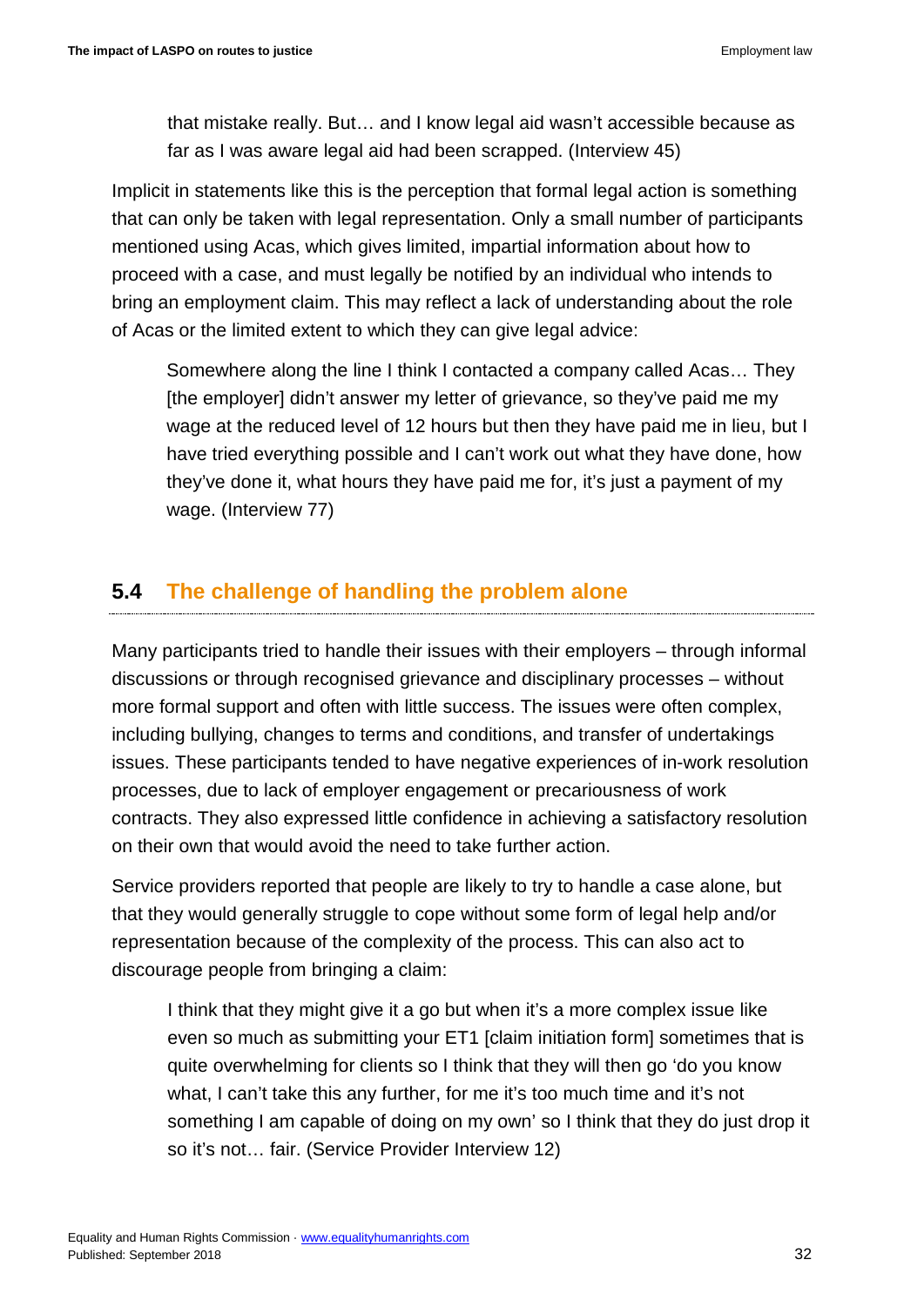For claimants that do get to tribunal without representation, there continues to be a significant 'inequality of arms', as employers tend to be represented by a solicitor. In 2015, one-third of claimants were represented at employment tribunal compared with just over two-thirds of employers (Department for Business, Innovation and Skills [BIS], 2014).

The complexity of the issues interviewees faced and the difficulty of navigating the tribunal process without representation emphasised the importance of receiving legal advice about employment issues. Previous studies have indicated that the support claimants need (particularly in cases leading to tribunal, such as how best to present a case, understanding previous case law, and what evidence to seek) is precisely the support that could have been provided through legal aid prior to LASPO (Busby, 2017).

# <span id="page-32-0"></span>**5.5 Inability to resolve legal problems**

Some participants, even those with seemingly strong claims, reported feeling they had no choice other than to give up pursuing a resolution and to accept the decision of an employer without challenge. Previous studies have found various factors linked with not taking action at different stages of an employment issue, including complexity, stress, a perception of powerlessness in the legal process, the costs of a claim and concern about the perceived likelihood of success (Busby, 2017).

Participants indicated a number of other barriers to justice as causes of taking no action, which cannot be directly attributed to but are exacerbated by LASPO. This includes the precariousness of employment, as described by this participant who was from another EU country:

But this unfair treatment I can be scared about it and be thinking, to be thinking about or be too, too confident and if I want to do any problems for my employer then they can just sack me in one second. So this is problem. (Interview 108)

Although precarious employment is not a result of LASPO, the lack of free advice available to help people understand when their situation might give rise to a potentially successful claim is a direct result of LASPO.

Participants reported receiving little informal advice from family or friends, other than being urged to seek formal advice. The impression was that without this advice and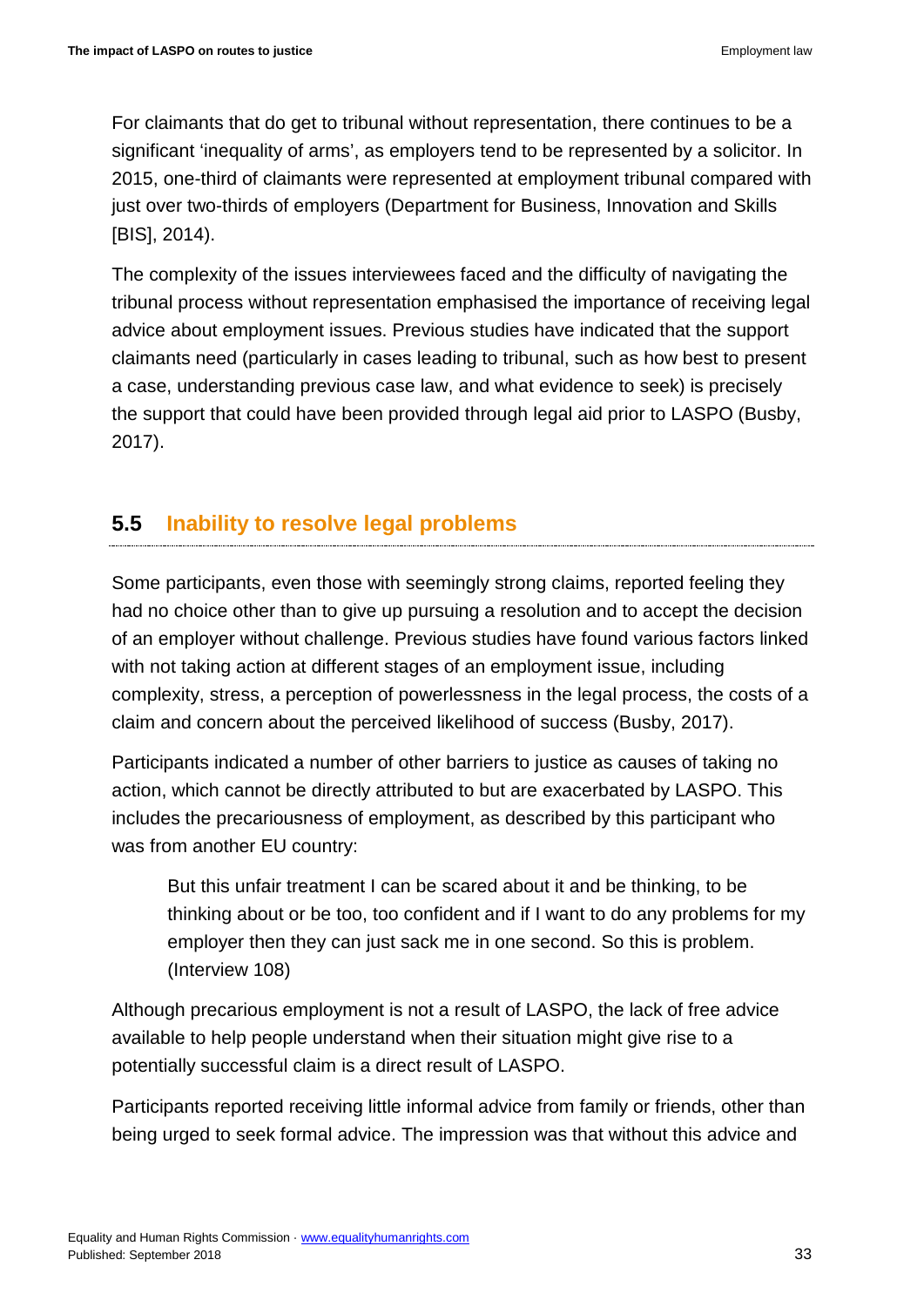encouragement, participants would have accepted issues such as unenforceable changes to contracts and unjustifiable reductions in payments without seeking formal advice to challenge them.

### <span id="page-33-0"></span>**5.6 Summary**

Participants indicated a strong need for the type of formal advice previously provided through legal aid, due to the complexity of employment cases. With almost all legal aid funding for employment cases removed by LASPO, it is now very difficult to get legal help without paying for it up front. Solicitors are viewed as expensive and unavailable, while legal help from third sector organisations is limited in availability and scope. Participants expressed feelings of powerlessness in the legal process, and negative expectations in terms of reaching a resolution.

In the third sector in this region there are very few employment law advisers who can advise fully on the merits of a case or on the best strategy to progress it, apart from Merseyside Employment Law, which provides a limited amount of free legal advice. Where legal advice is available at no cost, such as Citizens Advice, it is usually restricted to a single interaction without any ongoing support or strategic advice. The costs barrier has been exacerbated for those with low value claims, as conditional fee arrangements are generally unavailable for such cases. In the small number of cases with a discrimination element where legal aid could be available, the reduced availability of legal advice post-LASPO has also reduced the awareness that such a claim could be made.

People are likely not to challenge an issue because they do not initially see it as a legal problem, or because they cannot see a way to resolve it without free legal advice. Participants handled cases themselves with limited success, and many claimants reluctantly gave up on a case and accepted unjust outcomes.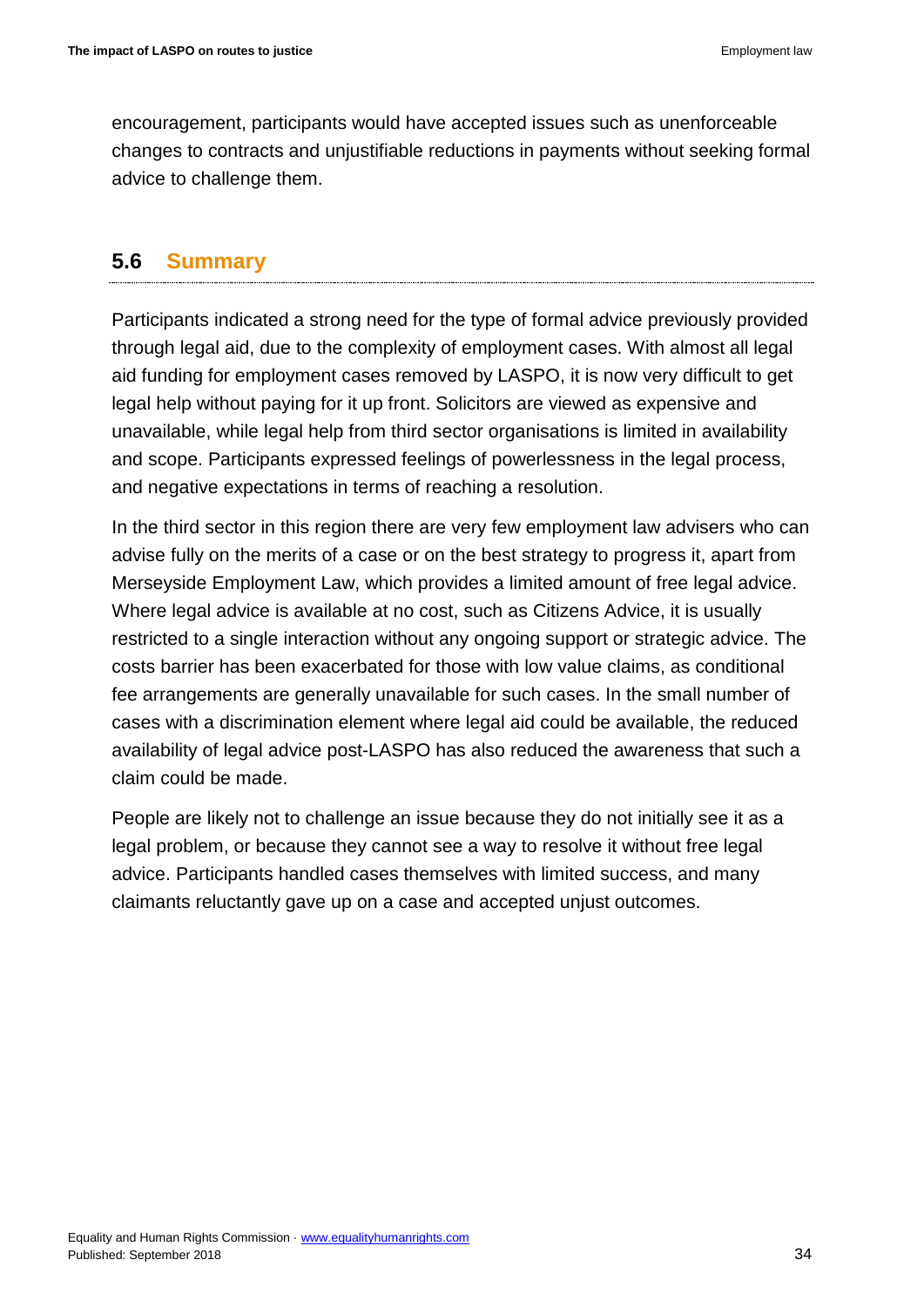# <span id="page-34-0"></span>6 | Welfare benefits law

#### **Key findings**

- LASPO has significantly diminished the capacity and scope of charities and voluntary advice organisations, who are the principal providers of formal welfare law advice. There is little specialist advice left to support appeals against welfare benefits decisions.
- The complexity and stress of legal processes and the scarcity of specialist legal advice are identified as barriers to justice.
- LASPO has exacerbated the impact of recent changes to the welfare benefits system, with a disproportionate impact on disabled people.

# <span id="page-34-1"></span>**6.1 Introduction**

Welfare benefits issues were reported by 90 participants and discussed in nine interviews with service providers. The issues raised related mainly to the disability benefits Personal Independence Payment (PIP) and Employment and Support Allowance (ESA), as well as Job Seeker's Allowance (JSA), housing benefit, tax credits and discretionary housing payments. There were also a number of participants seeking general advice about the benefits system.

Participants relied on charities and voluntary organisations for advice, but this was limited in scope and availability. A number of participants tried to resolve their legal problem by themselves, sometimes with some one-off general advice. There was also evidence of people feeling forced to take no action. Participants described the complexity of the welfare benefits system and of specific claim processes, and cited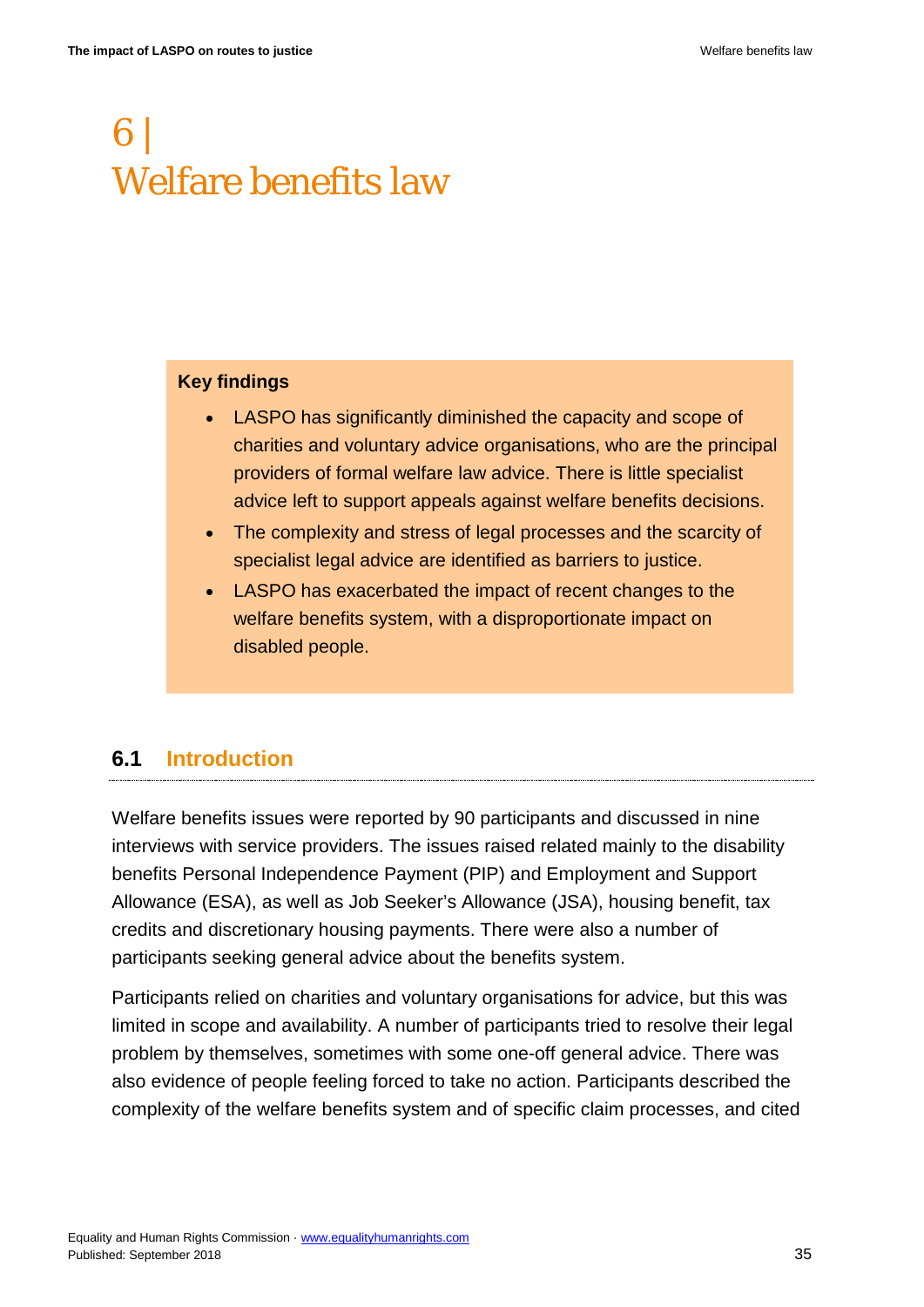the mental and emotional difficulties they experienced when trying to resolve legal issues.

#### **Welfare benefits case study: Alice (interviews 110 and 111)**

Alice had previously been refused Disability Living Allowance (DLA). She tried to resolve this on her own but was unsuccessful. Alice then sought advice from a charity, which helped her to prepare her appeal, and she had the benefit awarded at tribunal. Alice described her experience at tribunal as 'horrible'.

A few years later, Alice attempted to complete PIP and ESA claim forms by herself but found the forms and the evidence required to support them were too complicated and difficult to obtain. Alice tried to seek advice from the charity that had helped with her DLA appeal, but its service had closed after funding was cut. Without the previous support, and without time because of her son's needs (she and her husband have a severely disabled child), Alice delayed taking action to resolve her legal issue.

Alice has suffered a panic attack and she and her husband are now in debt due to the lost benefits income. They have had their utilities put onto meters and are in rent arrears, although they have an 'understanding' private landlord.

As with family and employment law, problems with welfare benefits typically cluster with other issues. According to national data from Citizens Advice (2018), the most frequent additional problem is debt, with 18 per cent of people seeking advice on benefits in January 2018 also having a debt issue. The incidence of debt problems was higher for welfare benefits clients with a mental health issue at 25 per cent. Housing issues were the second most common issue for benefits clients, which may reflect problems with rent arrears as a result of benefits issues, as well as problems with poor-quality housing associated with living on a low income.

The data also suggests a tendency for several different benefits problems to intersect, and there may be knock-on effects when eligibility for one benefit is denied. For clients with ESA issues, 35 per cent had an issue with Personal Independence Payments, 17 per cent had a housing benefit issue and 12 per cent had a council tax problem. For clients with JSA issues, over a quarter (27 per cent) also had a housing benefit issue, and 32 per cent had a problem with ESA. For JSA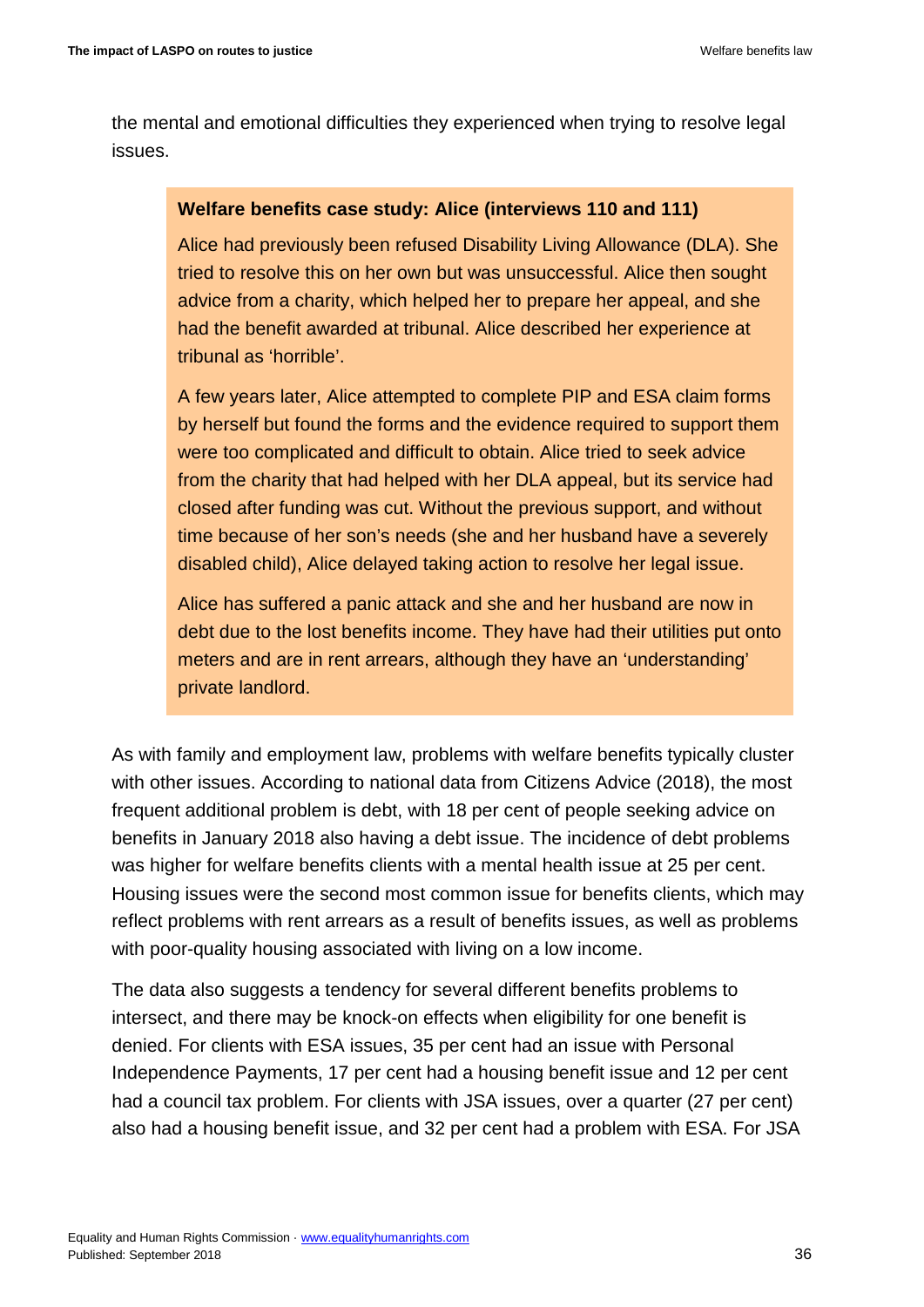clients who reported a mental health condition, 61 per cent also had an issue with ESA.

# <span id="page-36-0"></span>**6.2 Affordability of legal help and representation**

On the limited occasions when participants commented on solicitors in relation to welfare benefits issues it was usually about the difficulties of engaging one. No participants were using a solicitor at the time of interview, but a small number had used one in the past when legal aid was available. Some of these referred to law centres. One participant, who was interviewed at Citizens Advice seeking assistance with her PIP appeal, reported having previously used a legal aid solicitor to help with her son's DLA appeal, and said that the advantage of a solicitor at tribunal was that:

They speak up for you. They … seem to know how to put the words and what to say (Interview 105).

When asked a hypothetical question about whether legal aid would have helped resolve their welfare benefits issue, almost all participants responded that it would have been useful, particularly to get help at the appeal and tribunal stage.

The more support you can get the better … the CAB [Citizens Advice Bureau] are very good with information and help. But I think a solicitor would have more sway but you just can't get one these days. It's not an option. (Interview 31)

But the loss of legal aid is devastating, yeah devastating because [people] cannot get their rights at all. But someone with money can … it's wrong. (Interview 29)

# <span id="page-36-1"></span>**6.3 Limited access to formal third sector advice**

The voluntary sector advice and information services, mainly Citizens Advice, Raise and the law centres in Liverpool, play an important role in helping people access support in relation to welfare benefits law. Many of the participants who had discussed their legal issues with friends and family stated that they told them to go to Citizens Advice.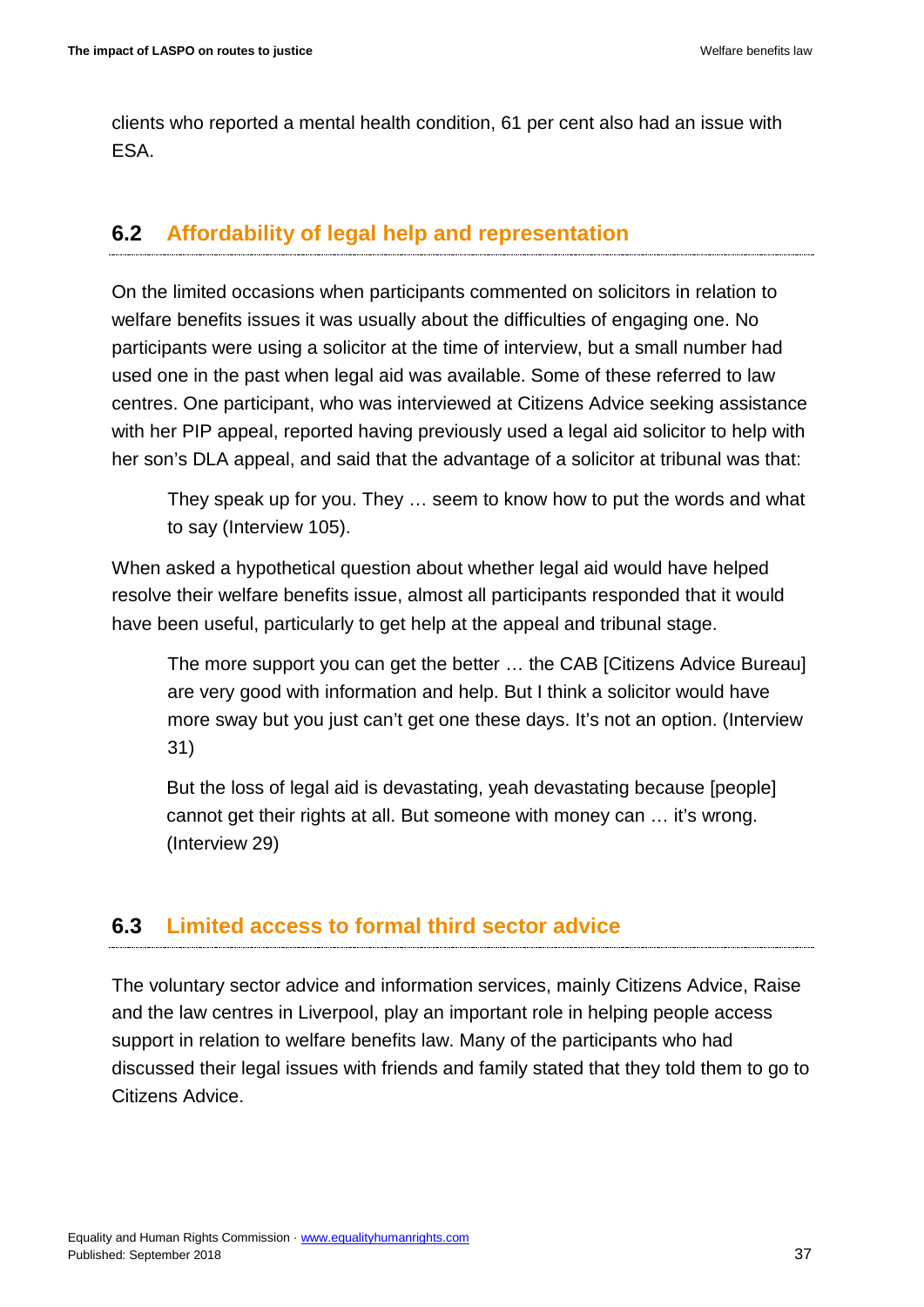Although participants valued the support they received, advice centres cannot meet demand and they can only provide a limited service. This can mean long waiting times or being unable to obtain advice at all. Participants reported that they waited up to ten weeks for an appointment:

I accept you have to wait in the Citizens Advice for a long time for your initial assessment and so, it was something that I dealt with… luckily I don't live very far from Citizens Advice. And I was lucky there wasn't 50 people. In some Citizens Advice they take the first ten and the others have got to go. (Interview 18)

Service providers stated that they had lost almost all of their welfare benefits specialists due to LASPO. Citizens Advice have estimated that 350 specialist advisers were lost nationally, largely due to LASPO removing the legal aid contracts that funded them, and partly due to local authority funding cuts in recent years (Justice Select Committee, 2015). There was a £20.4 million reduction in spending for legal help and civil representation for welfare benefits between 2010-11 and 2016–17 (Brooke, 2017: 8). Most of this funding would previously have gone to third sector agencies. The extensive cuts to specialist legal advice due to LASPO have exacerbated an already difficult funding environment for the third sector. A community-based advisory service in Liverpool that we spoke to closed in March 2018 because of a withdrawal of funding, despite the high demand for and positive outcomes from its service.

The loss of specialist advice meant that participants were usually seeking advice at a specific point in the benefits claim or appeal process, sometimes repeatedly, from different volunteer advisers. These advisers are trained to deal with general legal issues, rather than to provide specialist legal advice on an ongoing basis until resolution. Participants remarked on the lack of specialist advice most commonly in relation to going to tribunal:

I had to phone up and make a Mandatory Reconsideration [of original welfare benefits claim denial]. They just took details basically and then I got a letter. But when I was appealing I came up to Citizens Advice. But unfortunately they didn't have anyone to come with me to the tribunal. It's a bit daunting cos you're on your own and stuff. (Interview 105)

The reduction in specialist knowledge in third sector organisations as a result of LASPO limits the service that they can provide: it not only increases the demands on the volunteer-based general legal advice services but also reduces the second-tier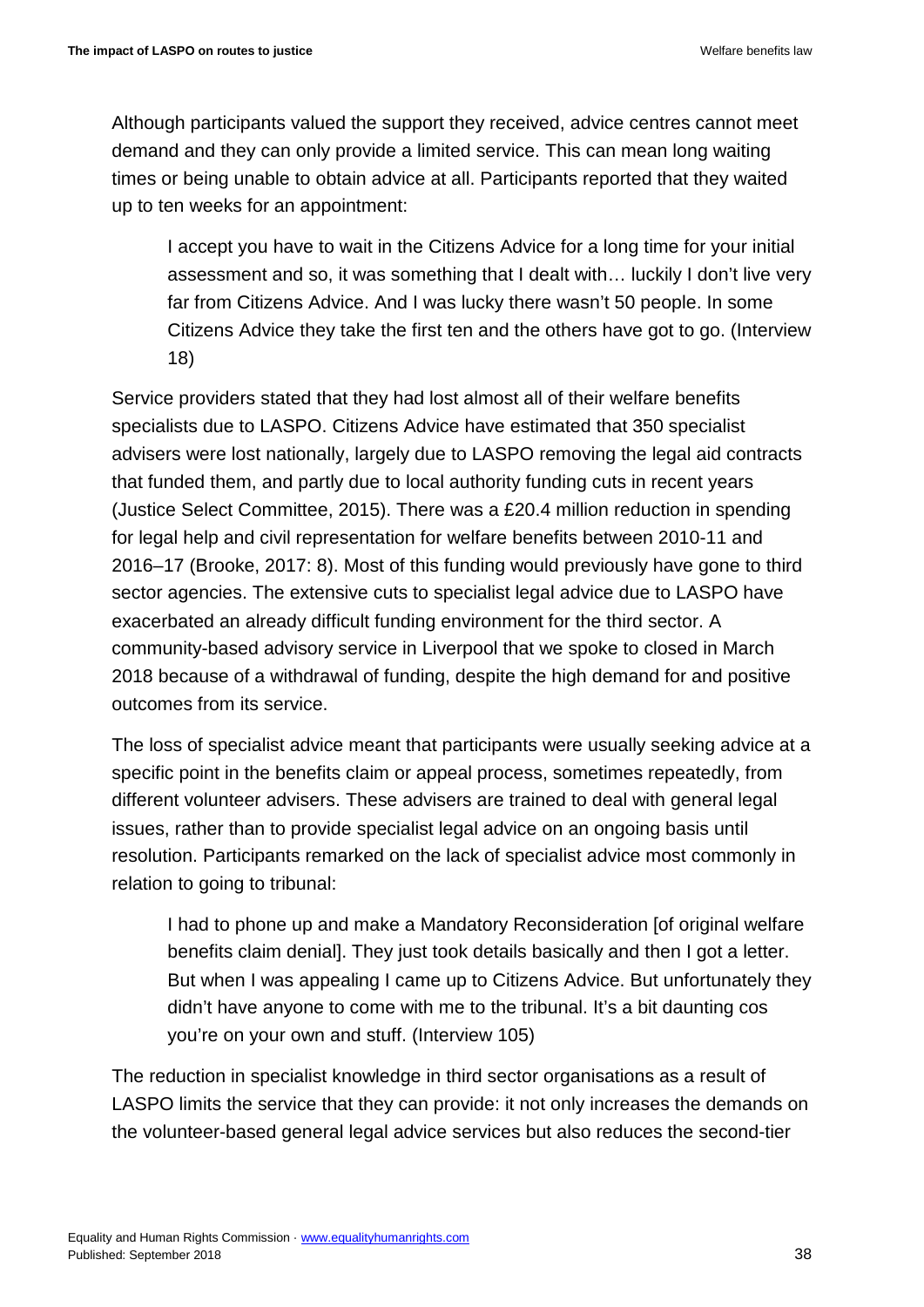support and training for that service, because the specialist legal knowledge in the organisation is much reduced as a result of LASPO.

Participants found it difficult to access the welfare benefits advice that was available because many were struggling with low incomes that meant even the cost of public transport to an appointment was hard to meet. The extreme efforts participants made to access welfare benefits advice highlights how much they value it:

I'm here today because I literally don't have any money or any work or any benefits or any food. I got a foodbank voucher from here last week so I can eat… I was supposed to go to a meeting at the doctors in the hospital now this morning but I had to come here so I had to reschedule a meeting with them for one o'clock. You know it's hard. And I walk. I don't drive because I'm not having money so I'm walking eight, ten miles a day. So getting from A to B takes a lot of time. So when people say you've got an appointment here, I say 'OK'. I turn up you know soaking wet because it's actually [gestures at heavy rain] now. It's very difficult. (Interview 12)

The relationship between LASPO and changes to the benefits system was a clear theme in the interviews, confirming findings from previous research:

It's impossible to separate the cuts to legal aid from the cuts to the benefits system. The bedroom tax and Atos disability reassessments all feed into problems we deal with, such as homelessness. Because we can't do benefits work anymore, it's harder for us to nip problems in the bud. We're forced to take action at a much later stage, which will ultimately cost the government a lot more. (Logan Green and Sandbach, 2017)

The high demand for advice for disability benefits means that the almost complete removal of welfare benefits from the scope of legal aid has had a disproportionate impact on disabled people or those with a long-term health condition. These people relied on legal aid to support appeals of incorrect decisions and to provide a valuable check on decision-making concerning eligibility for welfare benefits (Organ and Sigafoos, 2017; Scope, 2011).

The healthcare budget is one of the ways in which these services have been (partly) replaced. In Liverpool, the 'Advice on Prescription' project, which is funded by the NHS Clinical Commissioning Group and based in healthcare settings, is currently the second largest funding contract for Citizens Advice in the area. This highlights the increased reliance on other parts of the public sector and indicates a possible transfer of some of the LASPO savings into costs for other areas.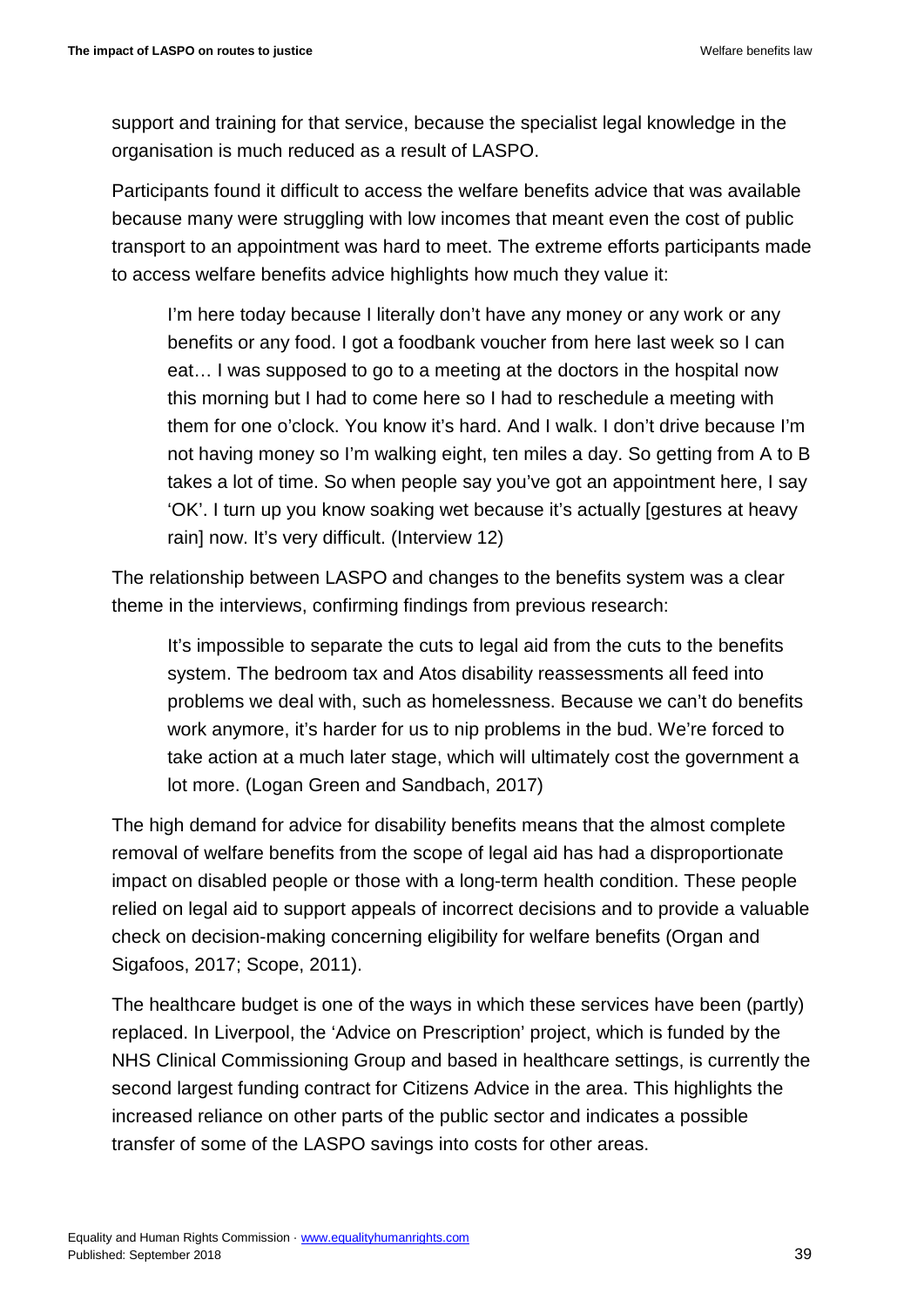### <span id="page-39-0"></span>**6.4 The challenge of handling the problem alone**

Some participants had tried to represent themselves at tribunal hearings for welfare benefits issues. Most found it to be a complex and intimidating prospect, particularly as many were unwell at the time (ill-health was usually why participants were applying for benefits):

I went to the tribunal with a three-person panel and that wasn't a great experience at all. It almost felt like you're in a court 'cos you're sat at one end and you've got three people at the other end … It wasn't a very pleasant experience. (Interview 103)

A number of participants had completed the welfare benefit application forms themselves, to the best of their ability, but then had to seek advice at the mandatory review stage, which is the first step to challenging a benefits decision, or at the later appeal stage. Once they accessed this advice they were then on their own again at the tribunal stage, which many described as daunting and stressful. A small number of participants referred to a successful outcome at tribunal when they represented themselves. However, even when participants were successful, they did not feel that it was a quick or straightforward process to navigate:

We got everything back [via tribunal but] we wasted 18 months and we got the money backdated and that. But I went to him I could never go through this again. Oh, the stress. (Interview 101/101A).

Participants also referred to the importance of getting financial and emotional support from families during the time they were trying to deal with their welfare benefits issues:

God help anyone that doesn't have parents to help… These vulnerable people, anyone so vulnerable. God help them if they've got a family that can't support them financially and emotionally. God help those people. (Interview 18)

# <span id="page-39-1"></span>**6.5 Inability to resolve legal problems**

We interviewed almost all participants at the locations where they were seeking advice. Therefore, only a limited number of participants were not acting on their problem at the time of interview. Nevertheless, there were participants who had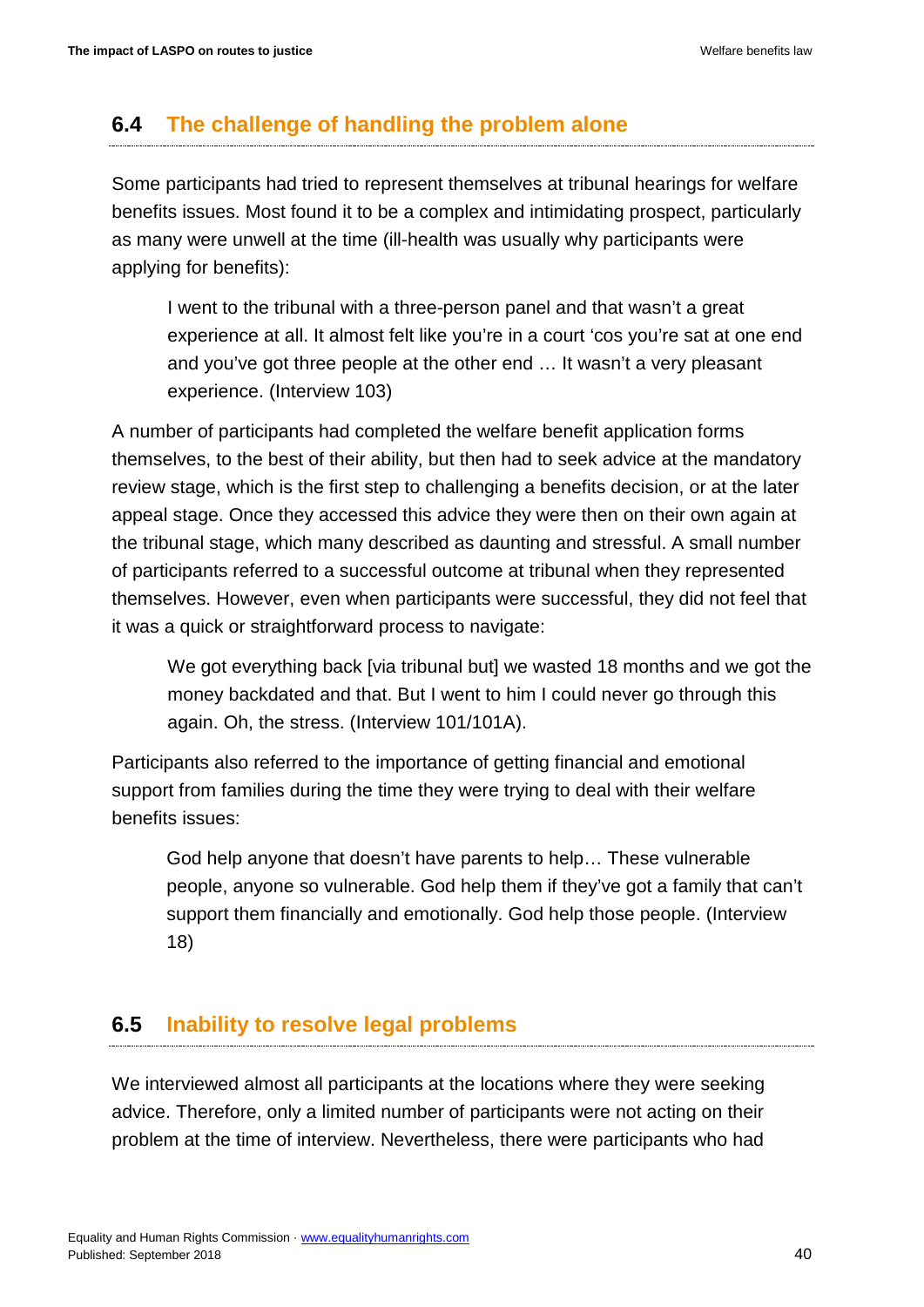delayed acting, potentially causing problems to escalate, and others who had felt forced to give up at some point while trying to resolve their issues. Even not taking action for a while is potentially problematic. When asked what else they tried to do to get access to ESA, one participant responded:

Erm, we just gave up because my mum was like I am not putting you through that stress again … because it's making me have more seizures. (Interview 85)

Several participants stated that they had delayed taking action or considered not acting because of the stress and complexity of navigating the benefits process without the legal advice that would have been available pre-LASPO, while others questioned whether the process was worth going through because of the stress:

It's just stressful at times. Sometimes you sit down and go 'is it worth this hassle?' Is all this worth the hassle?' You just sit in and vegetate. You know, is the car [paid for by the mobility component of the disability benefit PIP] worth this? (Interview 101/101A)

You basically just wanna put your head in the sand and just completely ignore [it] because it's getting too much because the housing benefit … it's like really complicated to follow. (Interview 6)

Not acting is a course of action that participants felt was forced on them because the immediate impact of trying to resolve an issue outweighed the potential benefits of success. Taking no action can also be the result of an overwhelming sense of helplessness when participants started trying to resolve issues.

# <span id="page-40-0"></span>**6.6 Summary**

Third sector organisations are the main source of advice for people with legal issues related to welfare benefits and the benefits system, but LASPO along with other funding reductions has significantly reduced the funding available to them to provide that service. This financial pressure, combined with welfare reform and increased demand, means there are limits to the services organisations can provide – in particular, it has led to the loss of specialist legal advisers. The remaining, mainly volunteer-led services face increased pressures which have led to longer waiting times and reduced availability of appointments. Organisations have adapted to the new funding environment but have been unable to mitigate the impact of cutting the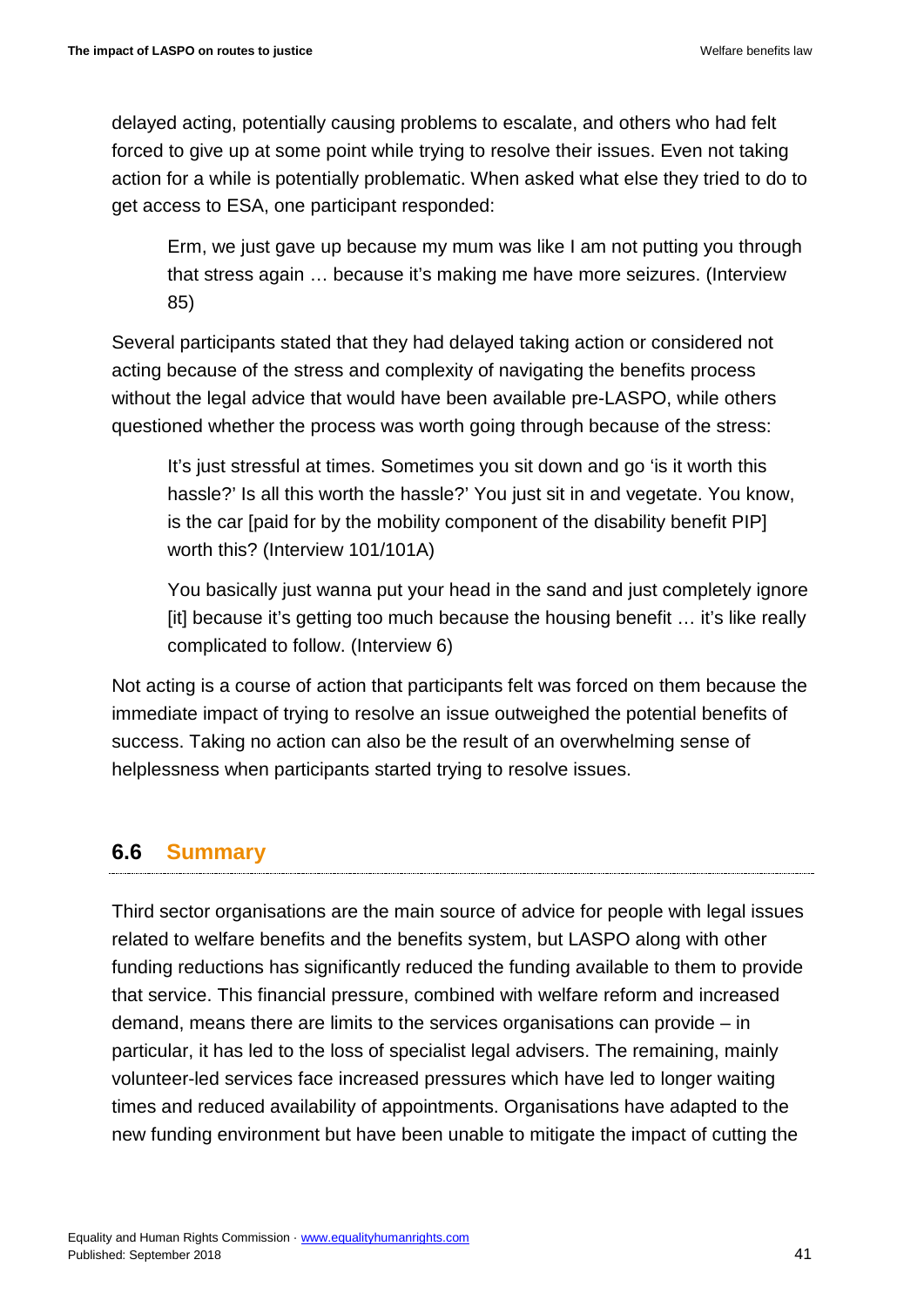legal aid that previously paid for caseworkers, whose specialist legal experience also supported the overall capacity of their organisations.

Financial and other barriers to formal advice mean there are more people attempting to handle their welfare benefits issues on their own. A number of participants commented on the complexity of understanding entitlements, and of the process to make and challenge a claim. ESA and PIP are the two benefits that participants most commonly sought advice about.

There is evidence of people deciding not to claim benefits although they need them (and are entitled to them), or not challenging decisions, due to the stress and complexity of the application process. The impacts are felt not only by individuals but by parts of the public sector, such as the NHS, where the costs resulting from LASPO may be transferred.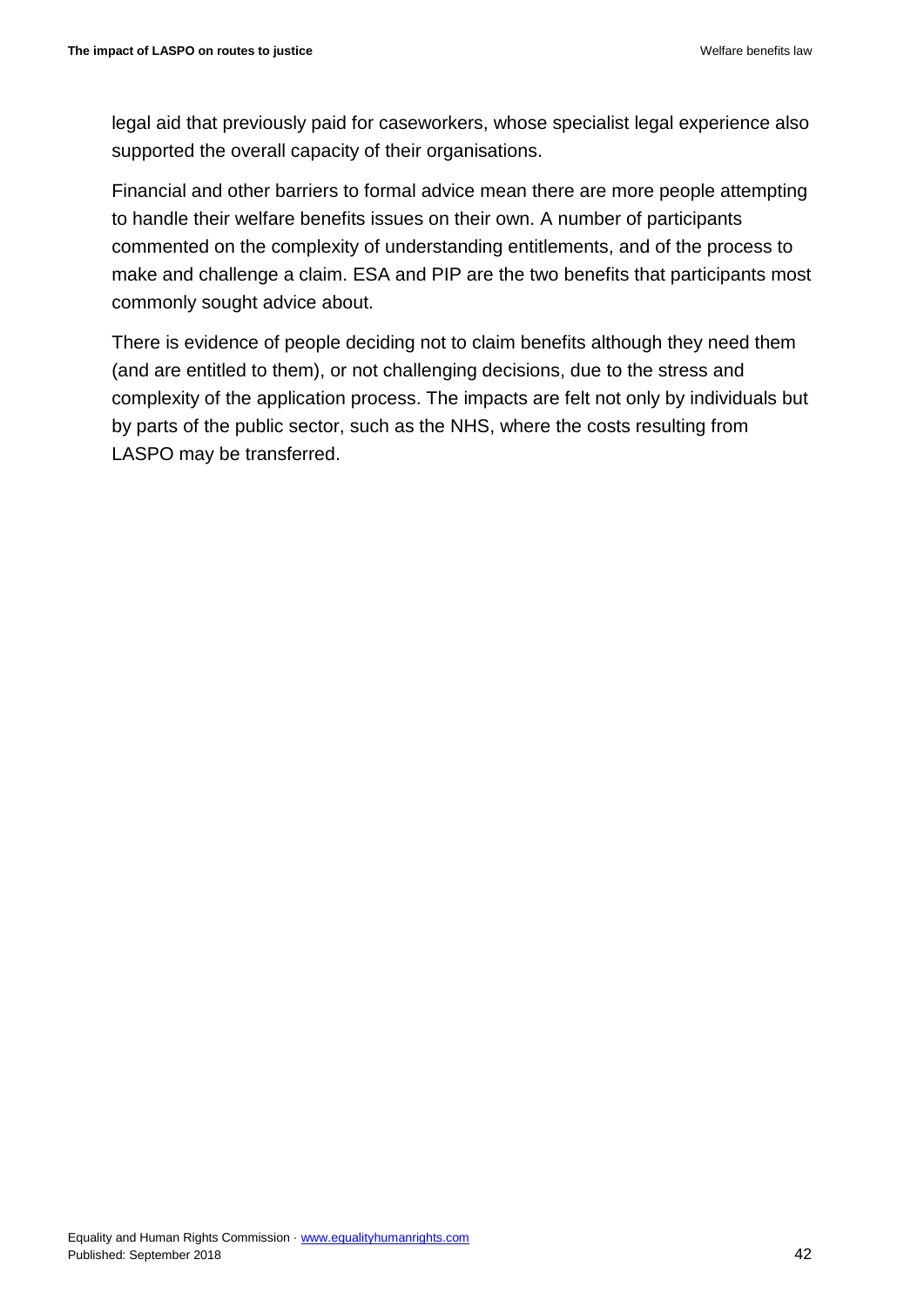# <span id="page-42-0"></span>7 | Impact of LASPO on people's lives

#### **Key findings**

- Unresolved welfare benefits issues resulted in financial deprivation, including in some cases a risk of homelessness and an inability to pay for necessities such as food, heating and electricity.
- The difficulty of resolving legal issues caused physical, emotional and mental health problems.
- Children's lives have been affected by unresolved legal problems, particularly in relation to family law.
- Costs may be incurred in other parts of the justice system and the public sector as a result of cuts to legal aid.

# <span id="page-42-1"></span>**7.1 Introduction**

Participants reported extensive and wide-ranging impacts on their lives from the difficulties they faced in resolving their legal issues, across family, employment and welfare benefits law. These included financial and social impacts, as well as impacts on health and wellbeing. These impacts seem to be further exacerbated by other factors such as the increased complexity of welfare benefits processes and the adversarial nature of the family courts.

# <span id="page-42-2"></span>**7.2 Financial and housing insecurity**

#### **Financial problems are common across all areas of law**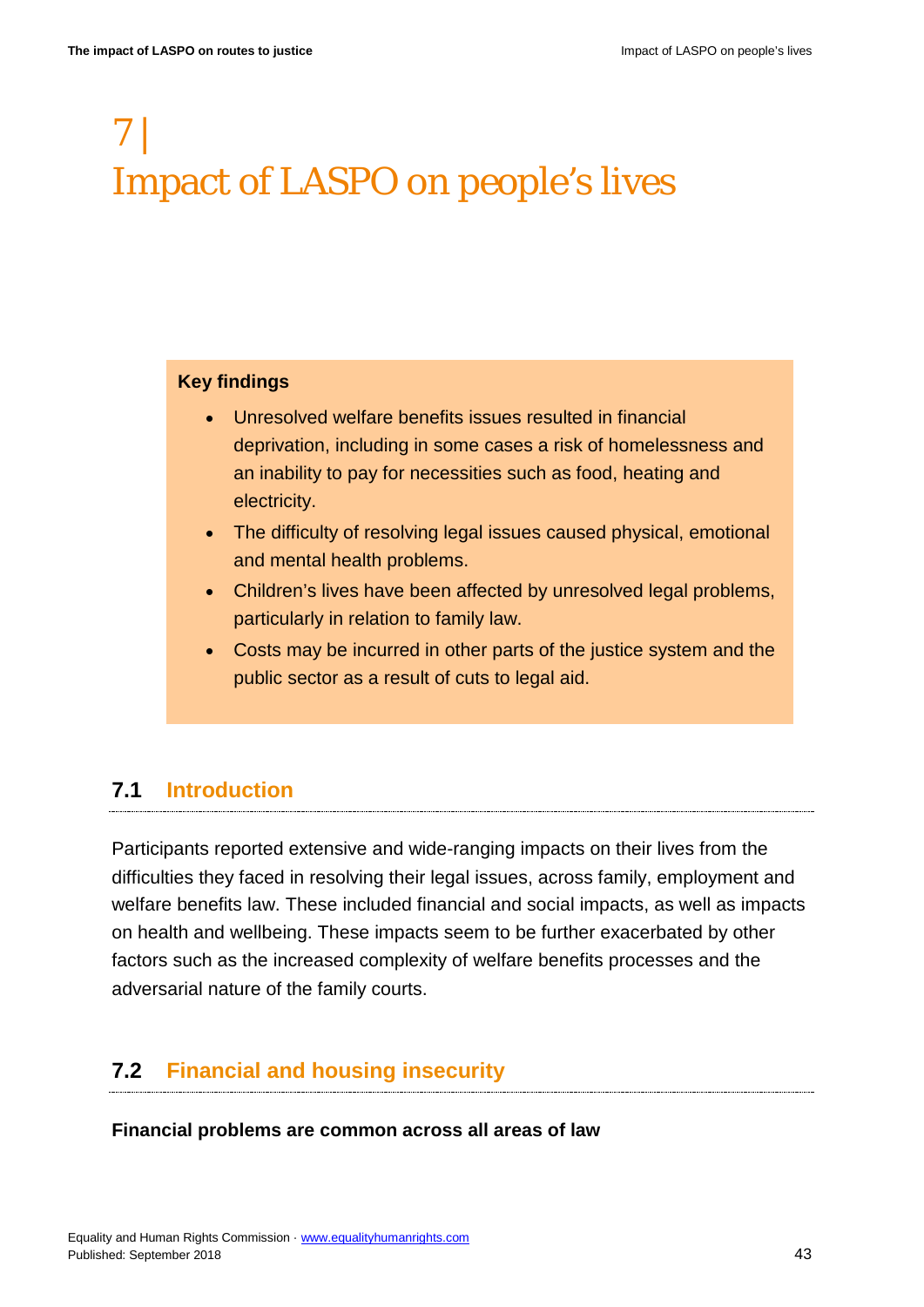There were financial impacts on people's lives in all areas of law. This was most pronounced in family law cases, where people were more likely to have sought paid formal legal help, often after failing to find free advice. Participants reported going into debt or taking extreme measures to be able to pay for formal advice:

I suppose if I hadn't have had nearly £5,000 in [legal] bills I may have been able to scrape together the money to pay him off so I wouldn't have had to sell my house. (Interview 39)

In the case of both employment and welfare benefits issues, some participants reported that unresolved issues led to a drop in their income that meant they were unable to pay for essentials, such as utility bills, clothing and food:

I've been under a lot of pressure with paying my bills… I'm worried about arrears on [water], I'm worried about also my [utility company name] gas and electric bill was quite high. They hounded me saying 'you need to pay, you're in arrears and I said 'look I haven't got the money'. (Interview 78)

### **Problems escalate if help is not available, leading to worsening impacts**

Participants reported worsening financial impacts from legal problems that escalated when they could not be resolved at an early stage. If these participants had been able to access specialist advice earlier, the subsequent financial problems might have been mitigated.

In one example, a 60-year-old participant encountered problems reapplying for a benefit. She has type 1 diabetes, and a previous case of septicaemia had led to severe kidney and liver problems. She had twice applied, without assistance, for Employment and Support Allowance (ESA). On both occasions her claim was denied, and her subsequent requests for mandatory reconsideration to have the decision looked at again were also denied. She attended the Job Centre on two occasions to try to claim Job Seeker's Allowance instead and was advised there of her right of appeal the ESA decision. She was now at Citizens Advice trying to get some help with the appeal, having previously been unable to get an appointment because of the high demand on their services. Over this period her financial situation had worsened: she had been getting by borrowing some money from her children, but they were not in a position to be able to support her, and she was hiding her financial difficulties. She expressed hopelessness at attempting to navigate the process on her own:

I'm not a fighter really … I just go 'okay' and go away. (Interview 42)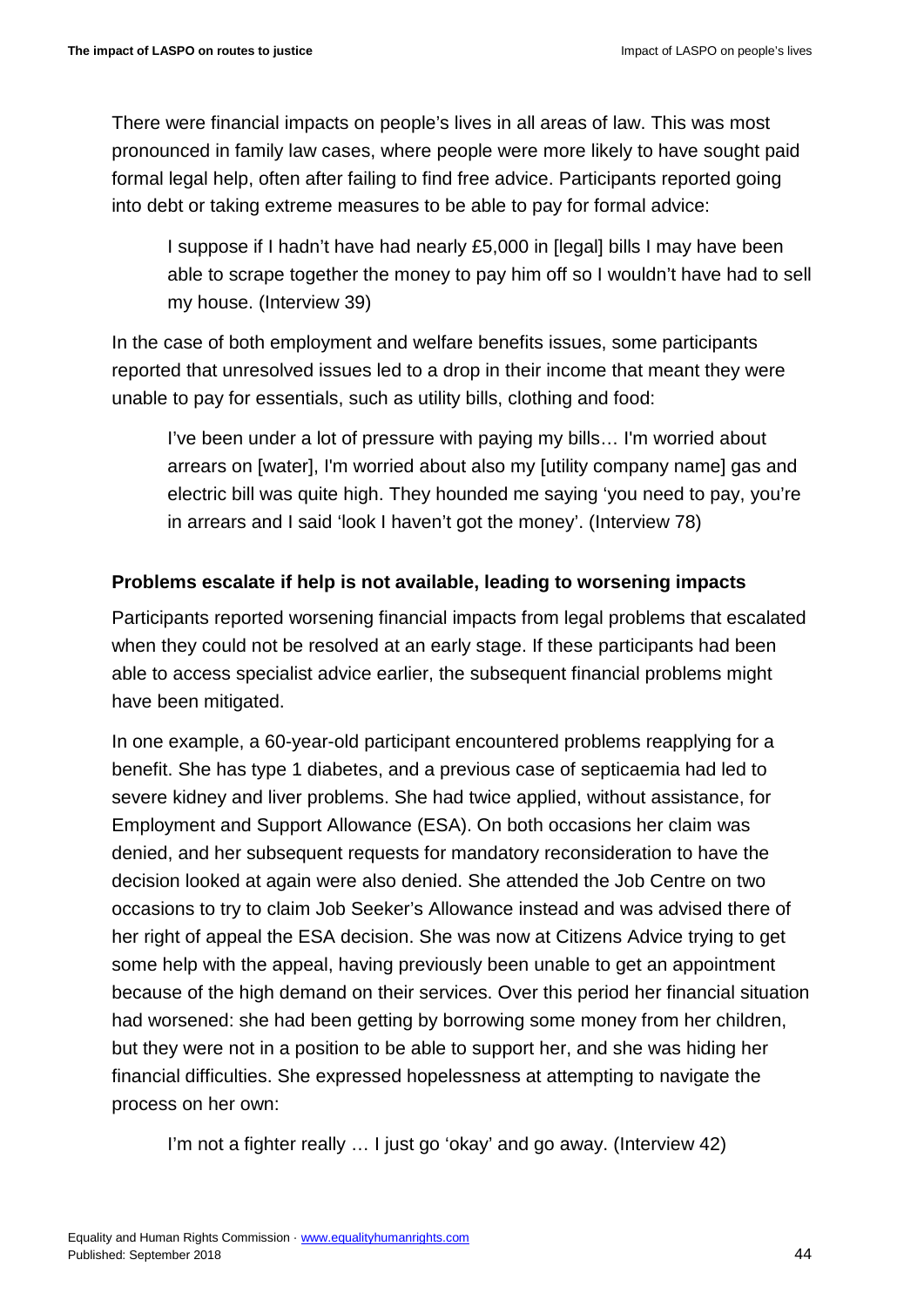Her escalating financial difficulties had driven her to try to appeal this time. She was experiencing difficulties paying for electricity and gas, arrears and a summons on her council tax, and a lack of money for food that could have further health implications:

I'm diabetic, I need to keep an eye on my sugars and all the rest of it. I've had to stop taking one needle as much because I haven't had as much food to be able to take that. You know how you're supposed to take so many meals a day to have your sugar regulated - I can't do it. I can't do it. I'm living on bread. Toast. (Interview 42)

In one extreme example, a service provider reported a case of a benefit claimant with no other income or means of actively seeking work who had died, as a result of a lack of food, during the process of resolving their welfare benefit appeal. The Department for Work and Pensions was criticised by the coroner in this case for not fulfilling its duty of care.

The financial impact of being unable to resolve a benefits issue can often worsen because receipt of some benefits 'passports' individuals to further support. This means that when one benefit is withdrawn, so are several others:

Now I've phoned a couple of days ago they've told me I might not get a payment until I'm assessed and that could be a while. So what am I meant to live on? I'm in a house with five kids and because my ESA has stopped so has my Council tax contribution – the help I get with that. And my housing benefit stopped as well. (Interview 102)

Legal help is potentially an important preventive factor in breaking the cycle of impacts, and avoiding the most severe outcomes. The preventive value of early legal help has been shown to extend beyond the legal problems themselves. For example, debt advice can help to prevent debt getting out of control and the subsequent onset of mental health problems, and therefore provides a cost-effective intervention (Knapp et al.*,* 2011). A survey of young people receiving advice from youth advice agencies prior to the introduction of LASPO found that 42 per cent had improved housing situations and that 70 per cent had experienced improvements in either health or stress (Balmer and Pleasence, 2012: 22).

### **Financial difficulties following legal problems are linked to housing insecurity**

Many participants explained that the financial impact of unresolved legal issues left them anxious about inadequate housing situations and worried about the risk of homelessness. One participant spent time in a homeless hostel following an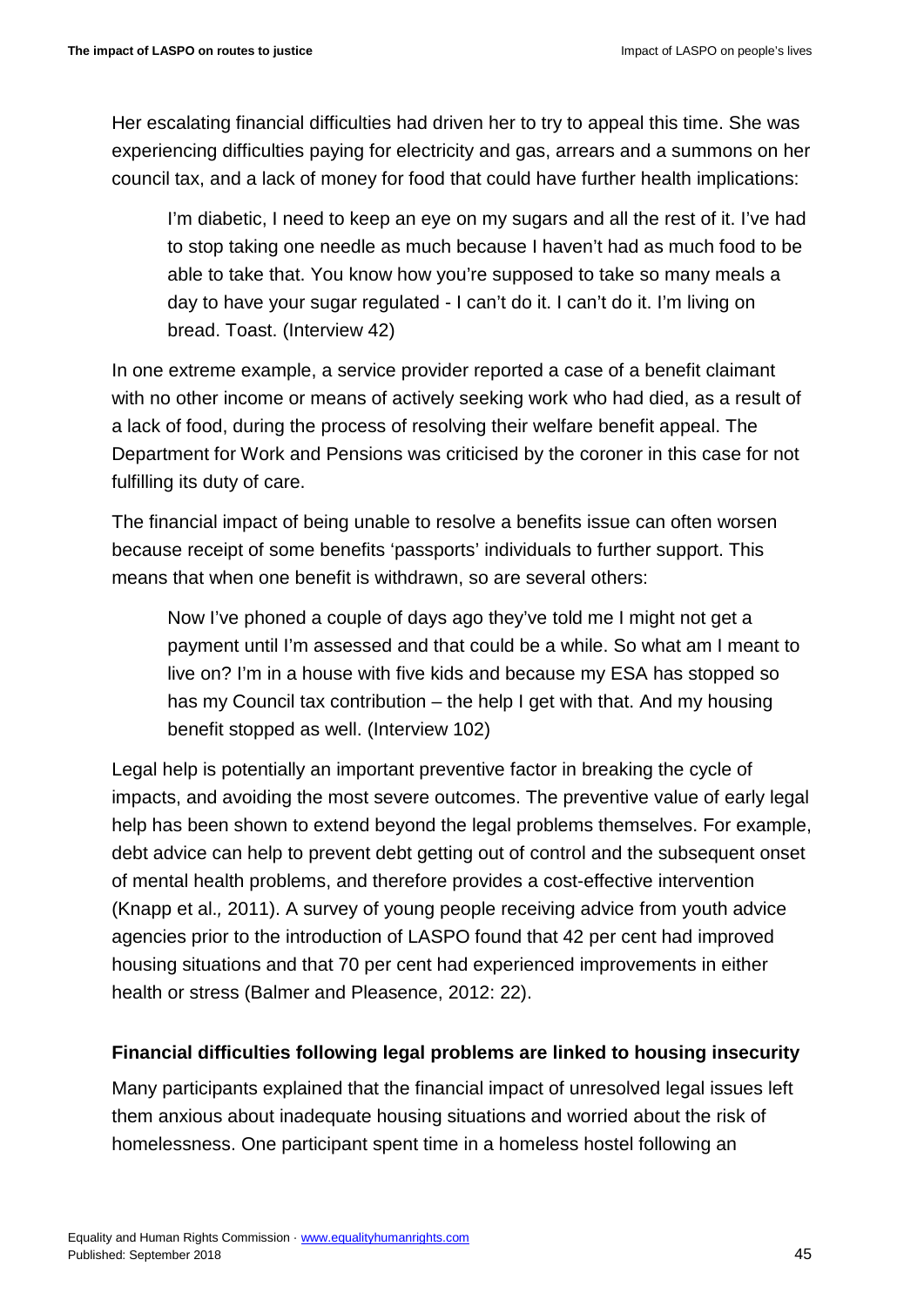employment problem that led to the loss of his job and family break-up. Participants who had experienced family law issues reported selling off property to pay for legal fees and paying more than could be afforded on private tenancies to accommodate children:

She refuses me… joint you know custody which means that I have to stay in private tenancy that I can't afford. I'm actually only four or five weeks from being evicted and being homeless. (Interview 109)

Housing insecurity was associated with psychosocial distress, for example for this participant with welfare benefits issues:

Oh stress, thinking [if] I'm gonna get kicked out my flat. I don't wanna lose the flat. I stay in a one bedroom flat but they say they have to send you the eviction notice as procedure but they shouldn't really be doing that because it comes as a red letter that you owe it all. It's all lit up, it's all a big letter in big print you owe £700-800 or something like that and I'm like there is no way I can pay that. It's impossible for me to pay that. I couldn't. So it is stressful. It is really stressful. (Interview 11)

# <span id="page-45-0"></span>**7.3 Adverse effects on health and wellbeing**

### **Difficulty resolving legal problems is linked to mental and physical ill-health**

Participants with issues in all areas of law repeatedly described stress, anxiety, depression and other emotional or mental and physical health problems, including sleeplessness, loss of appetite, high blood pressure and other issues. Adverse effects on wellbeing are to some extent an inevitable consequence of any legal problem. However, the lack of access to legal advice and representation as a result of LASPO means that legal problems take longer to resolve, are more difficult to resolve, or cannot be resolved at all, which exacerbates the negative impacts on people's lives. These impacts are often part of a cycle of multiple reinforcing problems for participants, including job loss, family break-up, debt and social exclusion.

One participant, who cried throughout the interview because of the emotional impact of the previous 12 months, had multiple emotional, financial and health impacts from a delay in resolving welfare benefits issues. She had needed advice and support to help her resolve a problem with overpayment of Disability Living Allowance, which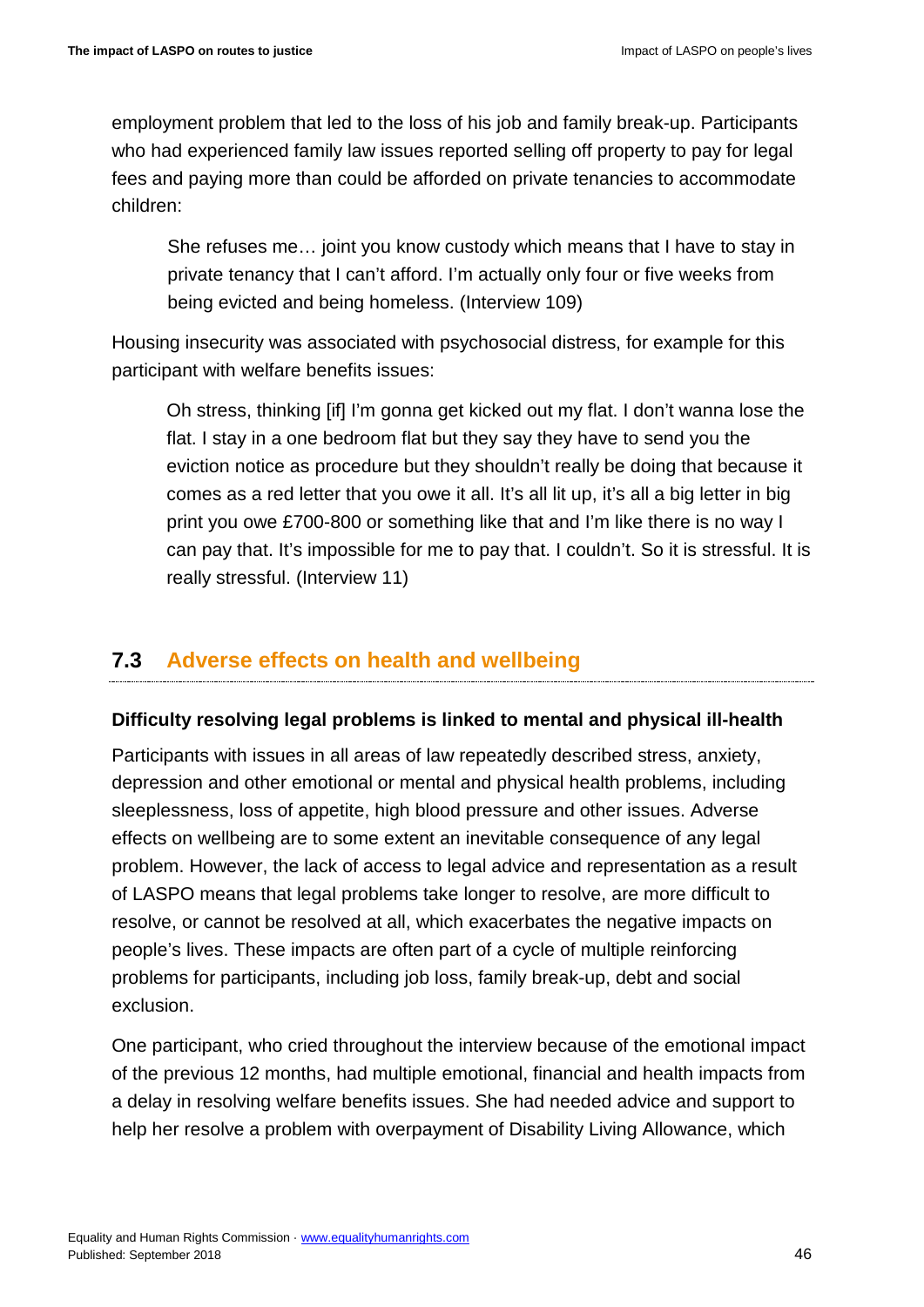had occurred when her husband (who subsequently died) had continued to receive the benefit after he had been admitted to hospital. This spiralled into debt:

So it's all that coming in as well. And it just brings loads of other problems that you shouldn't really have. I have never been anxious in my life, I never had a panic attack. I didn't even know what… I thought I was having a heart attack when I was in the shops and I went to the doctors and they said no it was a panic attack and it was all brought on by the issues of the money and not knowing what I was to do. (Interview 5)

A number of participants described emotional and mental distress when dealing directly with the welfare benefits system. One service provider commented on a suicide that he was aware of taking place during the process of trying to resolve welfare benefits issues. Other research has confirmed an increased risk of suicide as a result of the reassessment of benefits claimants using the Work Capability Assessment (Barr et al.*,* 2016). Benefit claims are, for many people, associated with psychosocial distress, often exacerbating existing conditions, particularly during the long appeal process. This participant was pursuing an ESA appeal and, in the meantime, surviving on food vouchers and struggling with the recurrence of mental ill-health:

Mentally it's not been too good, like I've said before I'm a self-harmer. That's what I turn to when I get stressed so I've tried to stop myself from doing that as well. Financially I'm not doing that good either. I just get on day-to-day. (Interview 40)

LASPO is unlikely to be the sole cause of these sometimes extreme impacts on health and wellbeing, but the loss of specialist advice casework that could support individuals like this during their appeals process is likely to be an important contributing factor in some cases. While it would be difficult to quantify, the cost to the health service – as a result of increased mental and physical health problems for those with legal issues they cannot or struggle to resolve – is an important consideration in the economic assessment of LASPO.

Several participants reported social self-exclusion as a significant knock-on effect of unresolved legal issues in all three areas. The following participant was being prevented from seeing his four-year-old daughter, who lives with her mother. He and his ex-partner did not have a formal separation arrangement. The participant tried to get help from a solicitor but was told that there was no legal aid available and he could not afford to pay without it. He expressed hopelessness at being able to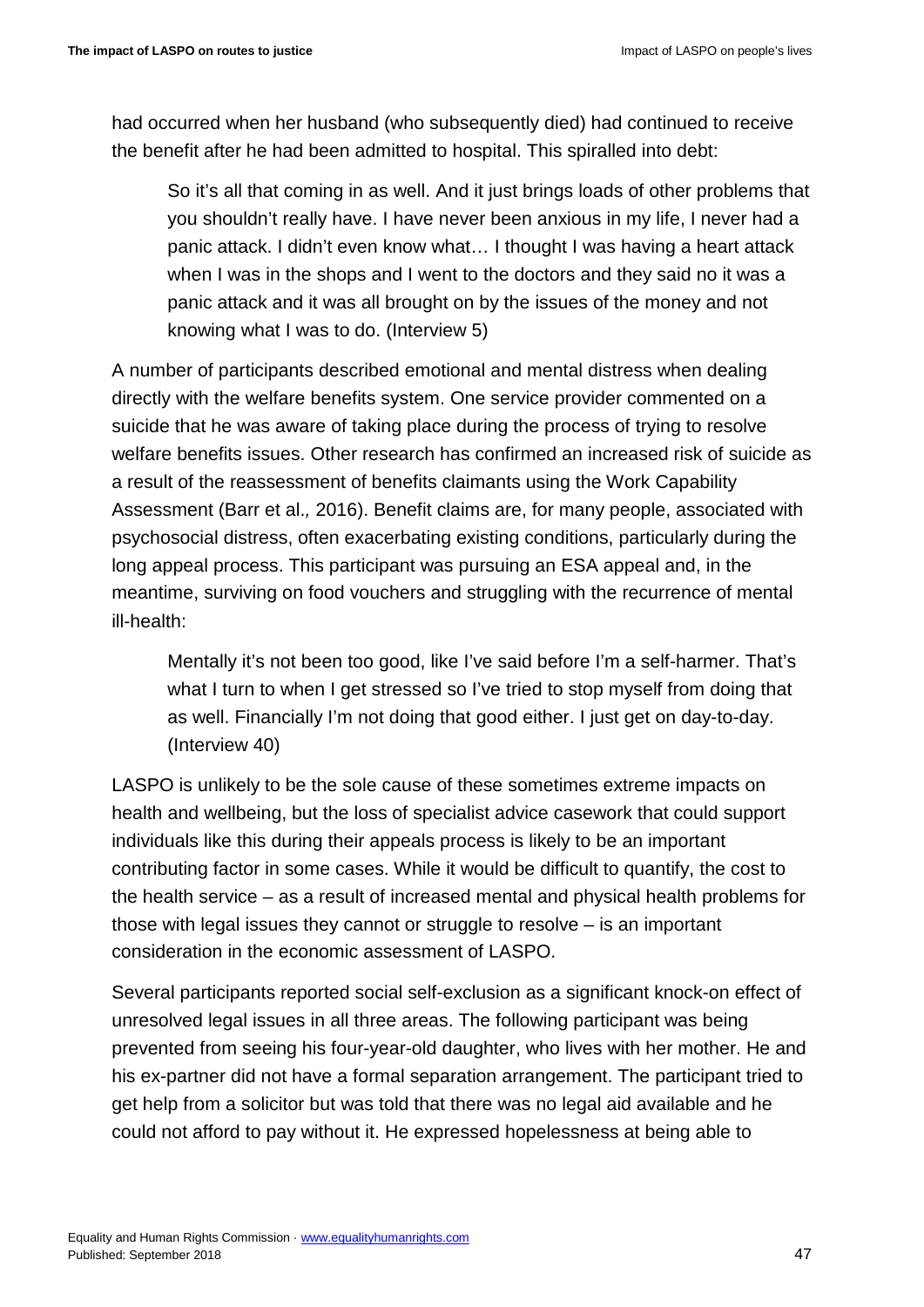resolve the situation ('there's literally nothing else I can do') and described resulting stress and depression ('I literally sit around and I smoke my days away'). He described his resulting self-exclusion:

Yeah, like because I just don't wanna go out no more. Like I used to enjoy going out, and I don't. I won't even go in a pub, I won't go in a shop, I won't stand in a queue, I won't do nothing. I… when I leave this building, I'll put my hood up and I'll just try and get away from it all. (Interview 21)

# <span id="page-47-0"></span>**7.4 Impact on children**

Participant interviews highlighted the significant impact of not being able to access legal aid in cases involving children. Previous research has also focused on this issue (TUC 2016; Law Society 2017a). There are a number of children at the centre of private family law proceedings who are not parties in the case, but whose lives (and their rights to justice and not to be put in danger) are nonetheless seriously impacted by its outcome. These cases may determine who children live with, whether they will have contact (supervised or otherwise) with the non-resident parent, and how much financial support will be available to their household (Coram, 2018). The Ministry of Justice estimated the cost of providing legal aid for all matters involving children at £5–6 million (Law Society, 2017).

In addition to the impact of family law problems on children, participants described how other issues, such as an unresolved welfare benefits problem, could lead to family disputes that directly affect children. Others reported splitting up children from their caregivers and the settings they were used to:

It took me a while because we've gone from a lovely big house where we were all together to having separate houses and my granddaughter who I've, you know, I've brought up really, is with her mum and only comes on the weekend so it's just… it's a whole sad situation I think if… I do think that if the legal aid had carried on throughout, things may have been different. We may all still be together. (Interview 39)

The service provider interviews also emphasised the impact on children and contact with non-resident parents, usually fathers. In addition to the problems of unrepresented parties, there is also an issue with the lack of funding to provide the evidence needed to assist the court to evaluate claims of alcohol or substance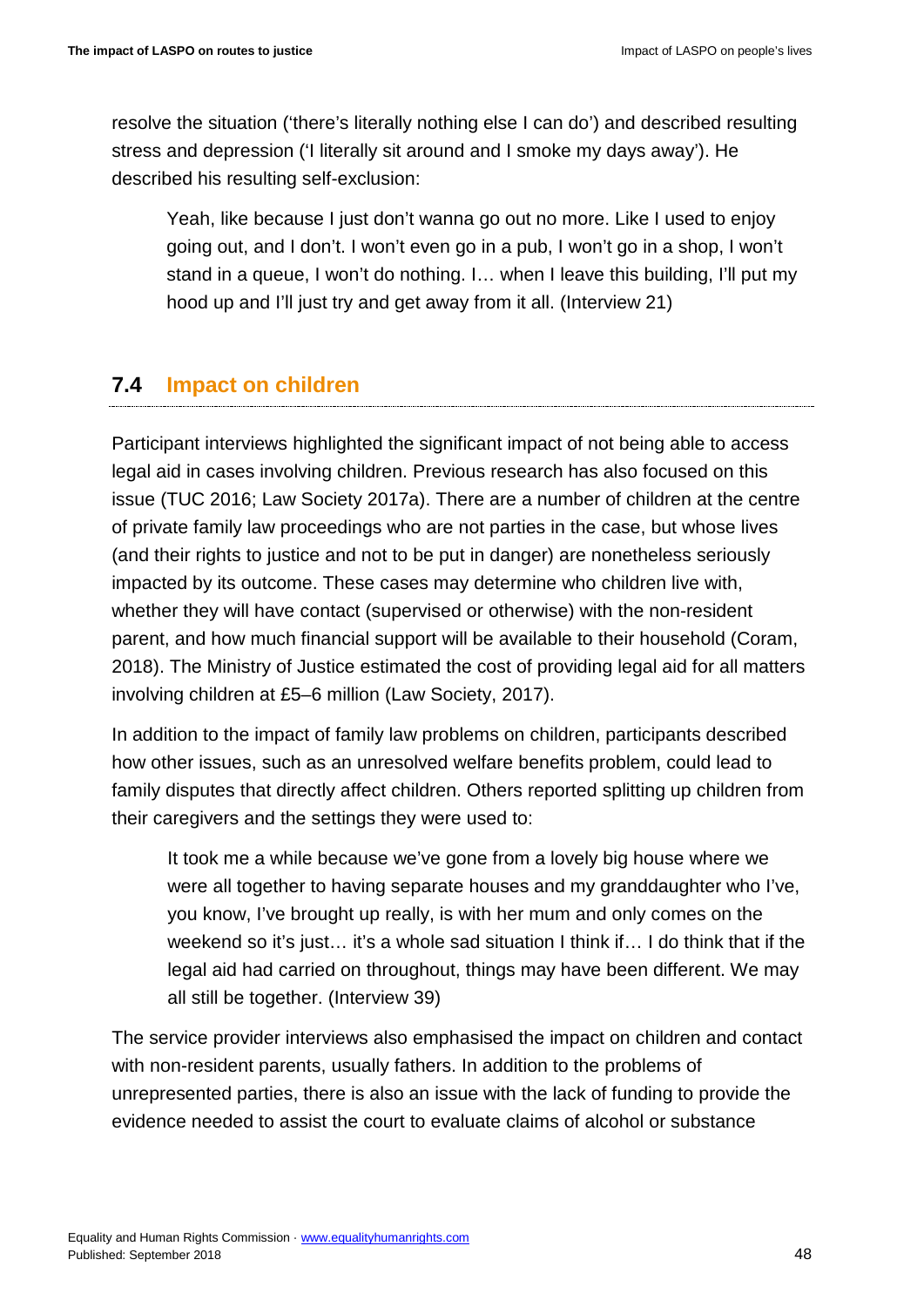abuse, mental illness, or violence. Prior to LASPO, disbursements for this type of evidence would have been covered by legal aid.

Whereas now you're relying on possibly a parent who's got quite severe mental health problems on a brief letter from the GP saying this is a diagnosis and they are compliant with treatment, and that's about it. So how that then… how you then assess the impact that that has on children, and parenting, and all of those processes it's… the information just isn't there. So then you're back to just relying on the parents self-reporting really, on how they think their mental health is and the other parents reporting on how that impacts on the children and that relationship, which is not really satisfactory. (Service Provider Interview 3)

If there are drug and alcohol issues, often contact will not progress beyond a supervised and safe setting, particularly if the court are satisfied that there definitely has been a history of this, which often the person who's not seeing the children won't deny. But unless they can provide the evidence in a hair strand test for drug use, it's… I think it costs £240. They are often stuck seeing their children in a supervised centre for years, because they can't afford to get the drug test, or they don't understand how important it is for them to get that in order to progress their case. So they say well I can't afford it, and anyway she's lying, so I don't understand why I can't just see my children. And so they can't engage with the legal process. (Service Provider Interview 2)

If insufficient evidence is provided, it is difficult for courts to assess effectively where the balance should lie between protecting children and allowing appropriate access to parents. This is particularly concerning in relation to domestic violence. Women's Aid, a national domestic violence charity, published research in 2004 showing 29 homicides of children in the previous ten years by a domestic abuser during or as a result of unsafe child contact (Saunders, 2004). Women's Aid published a further report in 2016 showing 19 children killed by an abusive father between 2005 and 2015 'in circumstances related to child contact' (Women's Aid, 2016: 9). One service provider reported:

With the domestic violence there are real problems around evidence and legally really the court should hold fact finding hearings if there isn't enough evidence. They don't want to hold fact finding hearings where people aren't represented, because they don't want the alleged abuser cross examining somebody. Plus also it's quite difficult for the court to actually find out what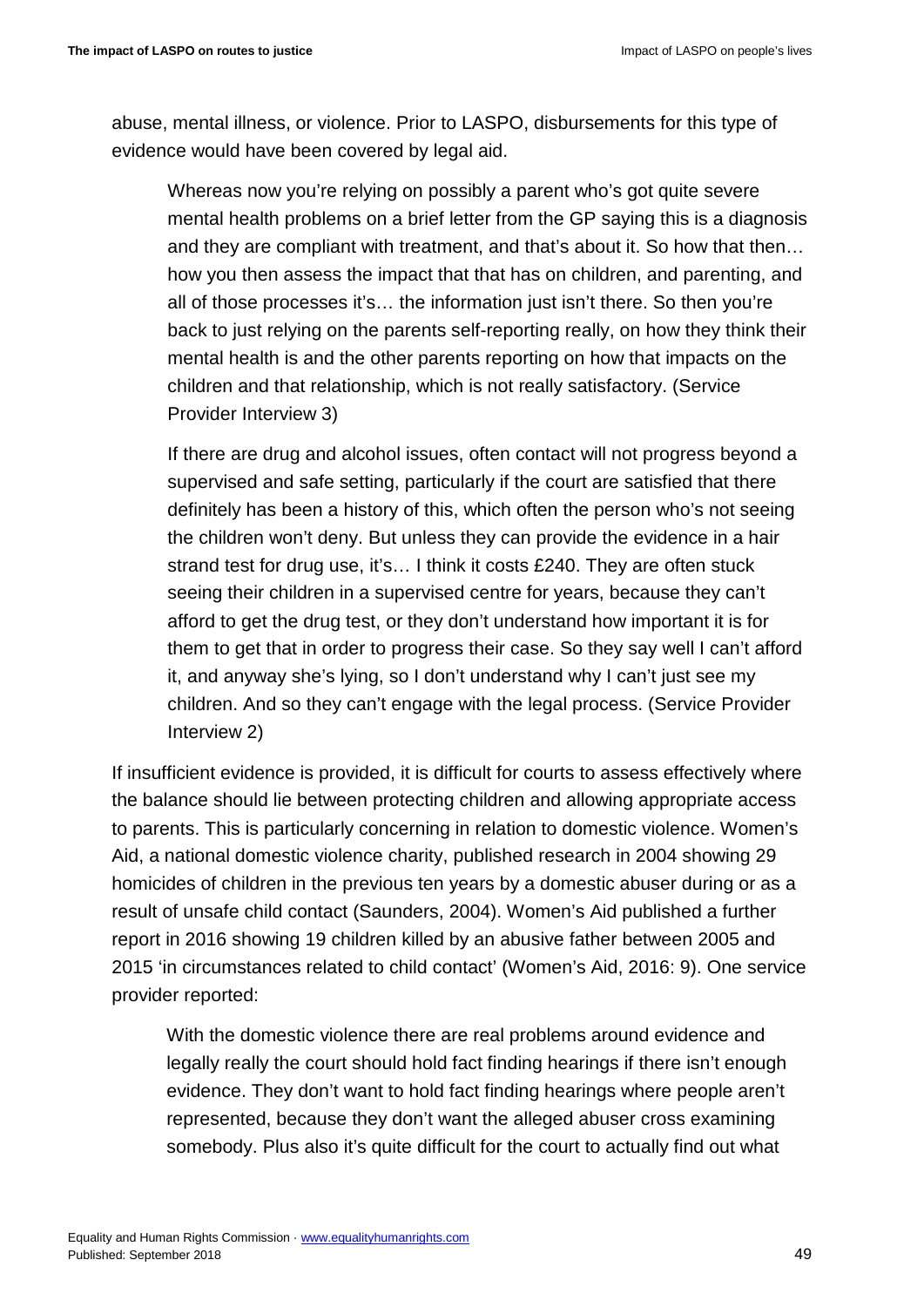really happened without legal representation in a fact-finding hearing. It is quite complex. So, that can be problematic. Either it might mean that the father doesn't get to see his children when he hasn't been violent. Or alternatively the court will allow him to have contact when he has been violent, because they haven't really got enough evidence to make a decision either way, so they… well it just… they can't really make good decisions. (Service Provider Interview 2)

# <span id="page-49-0"></span>**7.5 Costs passed to other areas of state funding**

While LASPO has made significant savings to the legal aid budget, it may also have increased costs elsewhere in the justice system. This is particularly associated with the pressure on courts and tribunals that has resulted from the increase in people representing themselves, typically with no legal help to support them up to this point.

The escalation of legal problems without early intervention can also increase costs in the justice system and other parts of the public sector. Early legal help has preventive value and can avoid the need for lengthy, more complex, and more costly legal processes. Citizens Advice research has found that for every £1 spent on employment advice the state saves £7.13 (Citizens Advice, 2010). The Bach Commission reported:

One of the most damaging aspects of the cuts to scope has been the withdrawal of legal aid for early legal help across a number of areas. It is also one of the least cost effective cuts. Whether housing help or advice about a family breakdown, an early understanding of how the law can help resolve problems can help prevent significant distress downstream. It will also save the state money; the pressure on welfare services, for example, from a homeless person far exceed the cost of early help. (Bach Commission, 2017b: 29)

The previous section notes the potential increased costs to the health services as a result of adverse mental and physical health impacts related to unresolved legal problems. The study also identified a specific example of health services funding advice provision: the Advice on Prescription Service is funded by the NHS and delivered in partnership with Citizens Advice in Liverpool, providing advice for nonhealth related issues in GP surgeries, such as welfare benefits, employment, housing and debt.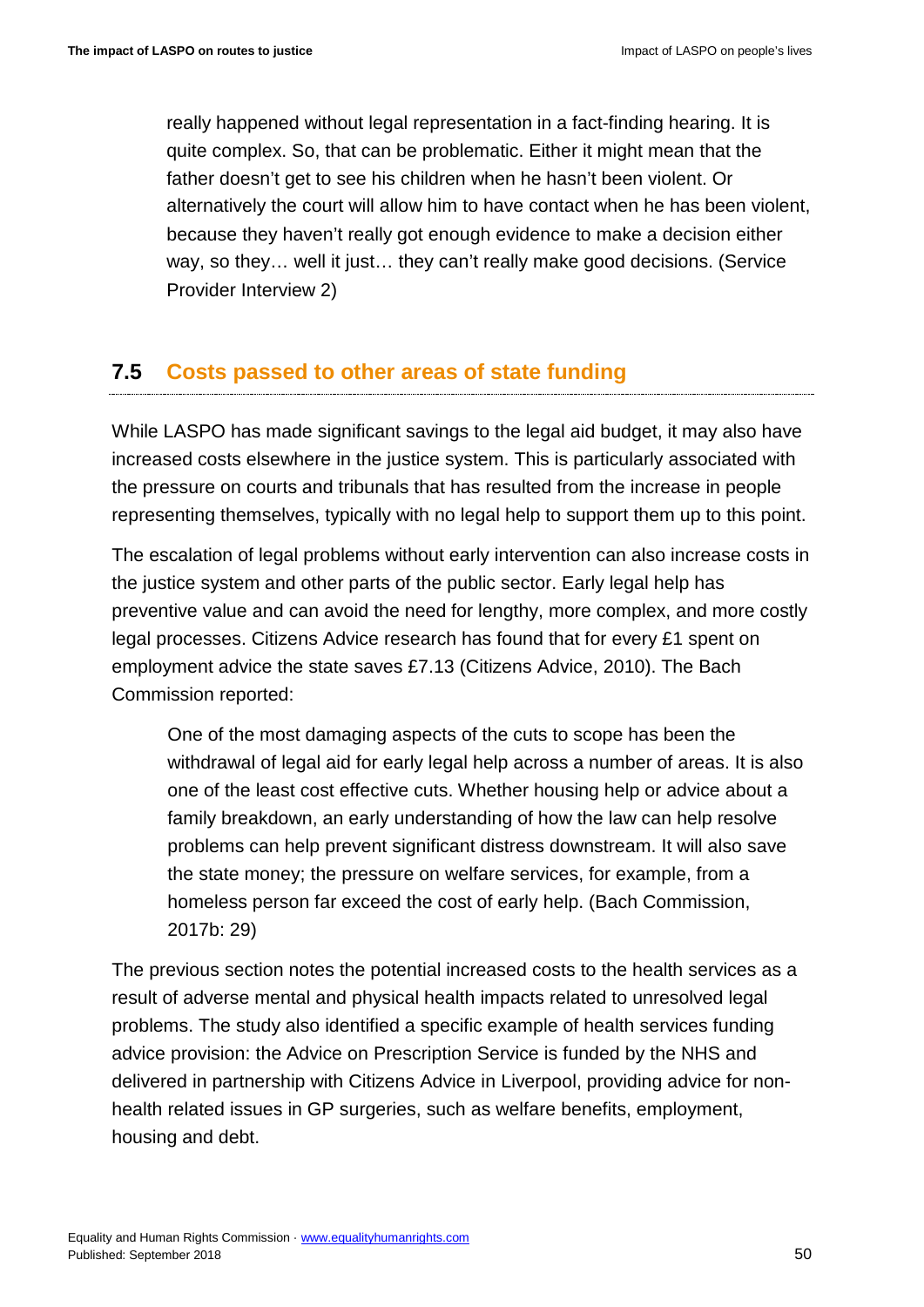In addition to health services, the lack of support to resolve legal problems may increase reliance on benefits. This was evident for unresolved employment issues, which in some cases led to increased uptake of welfare benefits. Many of the participants with employment problems were identified when they were seeking advice at a Citizens Advice office for welfare benefits claims. Their unresolved employment problems had led to unemployment and they were seeking advice about welfare benefits to substitute their lost income, often as first-time claimants struggling with the application process. They reported that they had not planned to get advice about the employment issue they discussed in interviews, because of their perception that it could not be resolved. Potentially some of the cases would have been resolved in the participant's favour had they been able to get the advice and representation needed to pursue them or even to recognise that they had a justifiable employment law problem. This may have meant they could have avoided needing to make the welfare benefits claim, which many were reluctant to do:

Any [advice] would help, to help me in the situation, anything. I don't want to come out of work. I've never not worked. This is why I don't understand what [welfare benefits] I could be entitled to. Nothing at all, I don't understand any of it. (Interview 100)

Further research is needed to identify other areas of the justice system and the wider public sector where costs may have increased. This consideration is important in the assessment of the full cost implications of LASPO and overall value for money.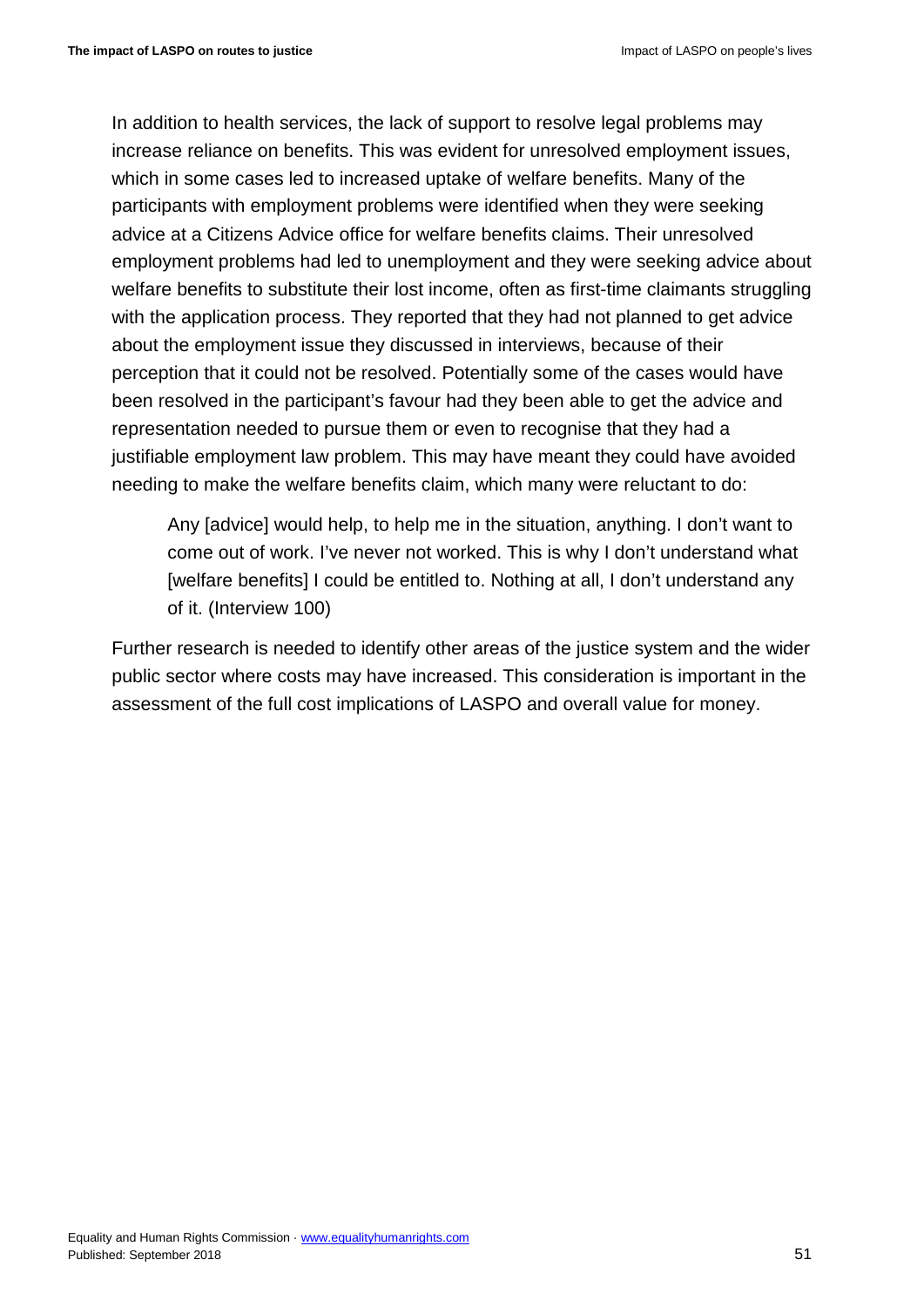# <span id="page-51-0"></span>8 | Conclusion

This qualitative study provides new perspectives on the impact of LASPO, and evidence of the extent of the adverse impacts on people's lives in family, employment and welfare benefits law. It shows how changes to legal aid have negatively affected people's access to justice and their ability to reach a satisfactory resolution to their legal problems.

Many individuals could not afford to get the help they needed, and across all three areas of law participants reported significant difficulties in accessing formal advice from solicitors or from charities and voluntary organisations. Participants repeatedly cited cost as the barrier to using a solicitor. Some were aware that legal aid was previously available to pay for advice and representation; others perceived legal aid to be generally unavailable, even in areas where it may have been in scope to support their case.

In family law matters, the more adversarial nature of cases and the need to respond to legal action brought by another party meant that participants were more likely to seek paid legal support and representation. Some reported going into debt as a result. In all areas of law, free formal advice was very difficult to obtain, due to the effect of LASPO on the capacity of the third sector, in the context of other funding reductions. Significant changes to the welfare benefits system have also increased demand. Organisations have refocused their services to try to mitigate the impact of legal aid cuts, but remain limited in the amount, type and degree of specialism of the advice they can provide. Participants faced long waiting times for appointments and mostly were able to access only one-off or general advice, rather than ongoing casework and specialist advice.

Participants reported little satisfaction from trying to handle legal issues on their own. There was a sense of disempowerment; many people experienced escalating issues and worsening impacts, and some felt they had no option but to stop trying to resolve their legal problems.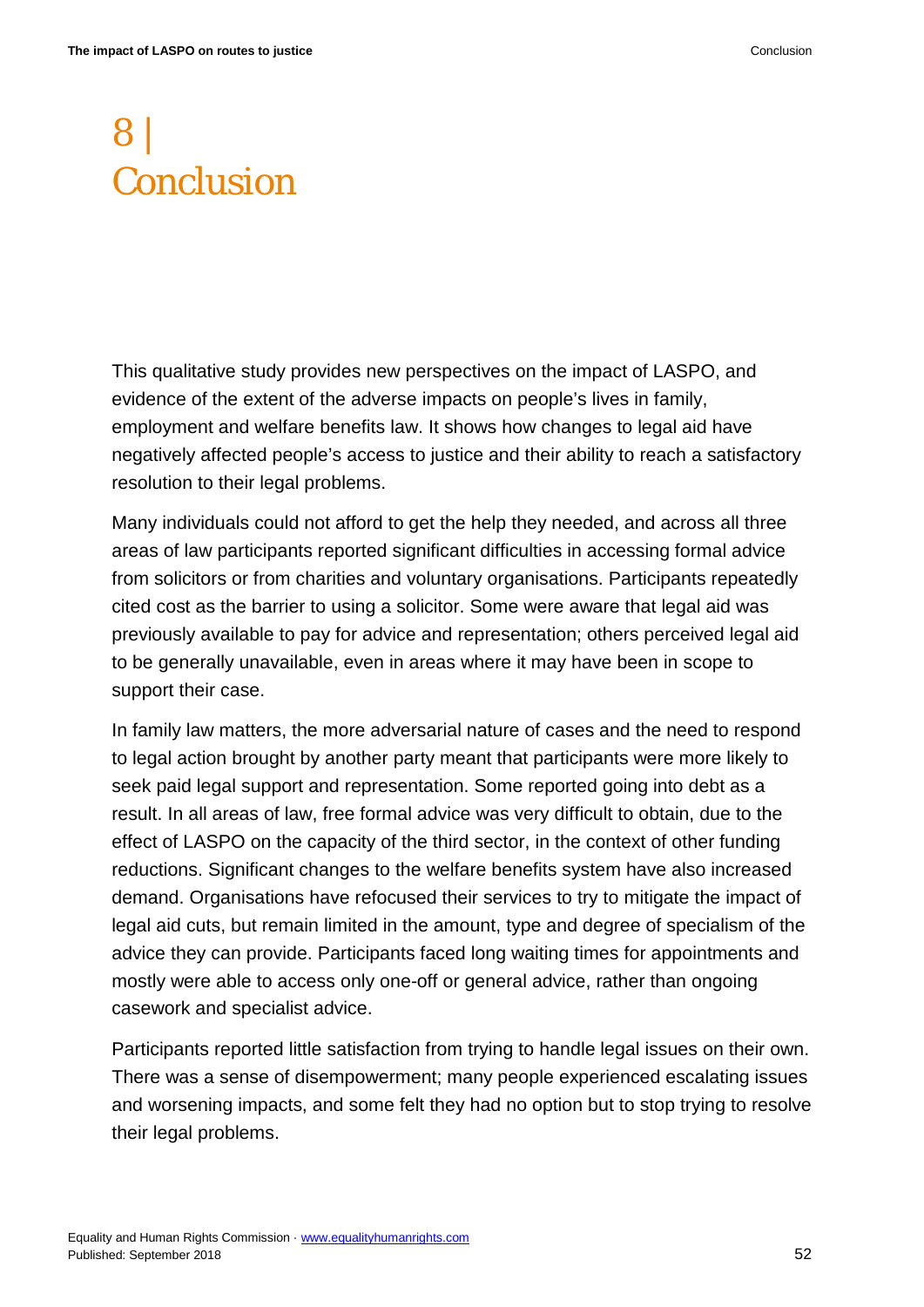In all areas of law, participants reported financial, social, emotional, physical and mental health impacts. There were numerous reports of relationship difficulties due to the strains of struggling to resolve legal issues. The process of trying to pursue justice without legal aid added extra physical and mental strain, which may exacerbate existing physical and mental health issues or cause new ones. This was particularly noticeable for disabled participants, who found the stress of trying to resolve a welfare issue with inadequate advice made their health condition worse. Financial, housing and employment instability exacerbated the impact of unresolved legal issues. At least one participant accepted unlawful changes to her work conditions owing to the fear of losing her job altogether.

The study highlighted a number of 'false economies' that may undermine the savings LASPO has made from the legal aid budget. For example, a number of people might have stayed in their jobs if free employment advice had been available and avoided needing to claim benefits. There was also evidence that changes have led to higher public sector costs elsewhere. These include the cost to the NHS of supporting those whose physical and mental health has deteriorated as a result of not being able to resolve their legal problems. There are also costs to the justice system of litigants in person in the family courts, and as a result of issues that have escalated by the time they reach the courts because of a lack of legal advice at an earlier stage in the process.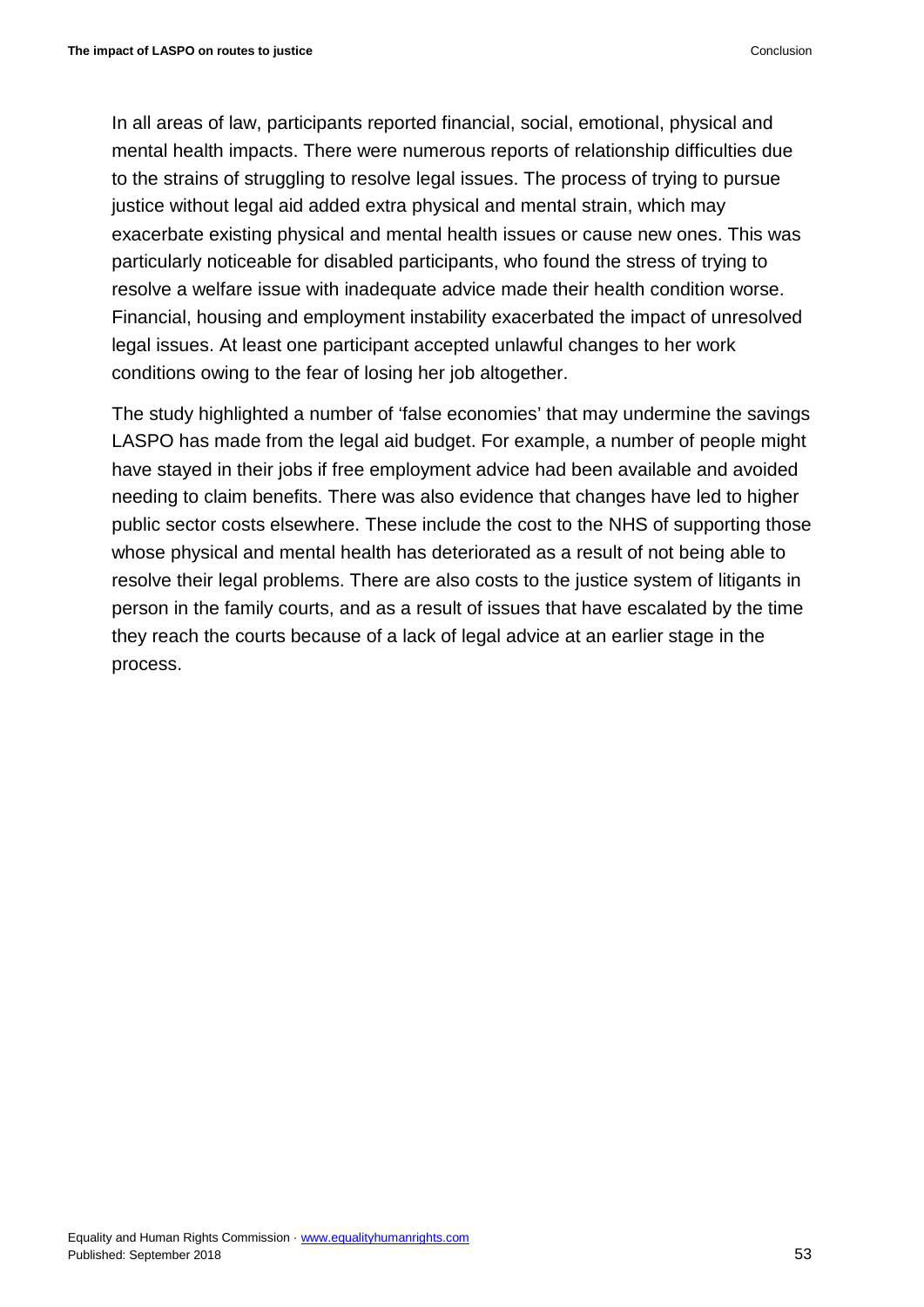# <span id="page-53-0"></span>References

Amnesty International (2016) *Cuts that hurt: the impact of legal aid cuts in England on access to justice*. Available at:

[https://www.amnesty.org.uk/files/aiuk\\_legal\\_aid\\_report.pdf](https://www.amnesty.org.uk/files/aiuk_legal_aid_report.pdf) [Accessed: 14 December 2017].

Anthony, H. and Crilly, C. (2015) *Equality, human rights and access to civil law justice: a literature review*. EHRC research report 99. Available at: [https://www.equalityhumanrights.com/sites/default/files/research-report-99-equality](https://www.equalityhumanrights.com/sites/default/files/research-report-99-equality-human-rights-and-access-to-civil-law-justice.pdf)[human-rights-and-access-to-civil-law-justice.pdf](https://www.equalityhumanrights.com/sites/default/files/research-report-99-equality-human-rights-and-access-to-civil-law-justice.pdf) [Accessed: 11 December 2017].

Bach Commission (2017a) *The right to justice: The final report of the Bach Commission*. Fabian Society. Available at: [https://fabians.org.uk/wp](https://fabians.org.uk/wp-content/uploads/2017/09/Bach-Commission_Right-to-Justice-Report-WEB-2.pdf)[content/uploads/2017/09/Bach-Commission\\_Right-to-Justice-Report-WEB-2.pdf](https://fabians.org.uk/wp-content/uploads/2017/09/Bach-Commission_Right-to-Justice-Report-WEB-2.pdf) [Accessed: 14 December 2017].

Bach Commission (2017b) *Bach Commission on access to justice: Appendix 2. The current state of access to justice. The written evidence*. Fabian Society. Available at: [http://www.fabians.org.uk/wp-content/uploads/2017/09/Bach-Commission-Appendix-](http://www.fabians.org.uk/wp-content/uploads/2017/09/Bach-Commission-Appendix-2-F.pdf)[2-F.pdf](http://www.fabians.org.uk/wp-content/uploads/2017/09/Bach-Commission-Appendix-2-F.pdf) [Accessed: 15 December 2017].

Balmer, N. and Pleasence, P. (2012) *The legal problems and mental health needs of youth advice service users: the case for advice*. Youth Access. Available at: [https://baringfoundation.org.uk/wp-content/uploads/2014/09/YAdviceMHealth.pdf.](https://baringfoundation.org.uk/wp-content/uploads/2014/09/YAdviceMHealth.pdf) [Accessed: 13 April, 2018].

Balmer, N., Pleasence, P. and Sandefur, R. (2013) *Paths to justice: a past, present and future roadmap*, London: Nuffield Foundation.

Barlow, A. (2017) 'Rising to the post-LASPO challenge: how *should* mediation respond?', *Journal of Social Welfare and Family Law,* vol. 39, no. 2, pp. 203–22.

Barr, B., Taylor-Robinson, D., Stuckler, D., Loopstra, R., Reeves, A. and Whitehead, M. (2016) '"First, do no harm": are disability assessments associated with adverse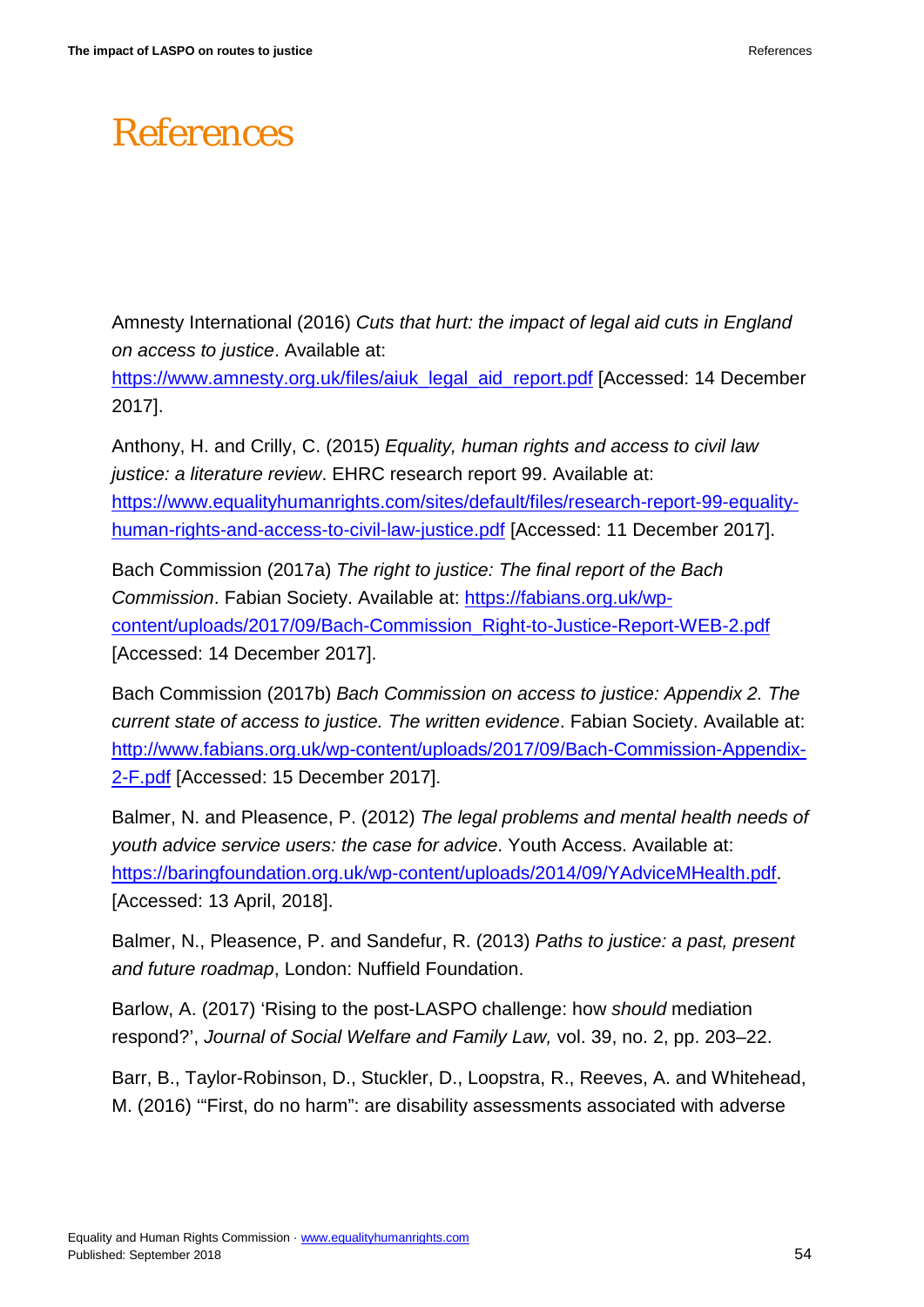trends in mental health? A longitudinal ecological study', *Journal of Epidemiology and Community Health*, vol. 70, no. 4, pp. 339–45.

Braun, V. and Clarke, V. (2006) 'Using thematic analysis in psychology', *Qualitative Research in Psychology,* vol. 3, no. 2, pp. 77–101.

Brooke, H. (2016) *Three years of exceptional case funding in non-inquest cases*. Available at: [https://sirhenrybrooke.me/2016/08/13/three-years-of-exceptional-case](https://sirhenrybrooke.me/2016/08/13/three-years-of-exceptional-case-funding-in-non-inquest-cases/)[funding-in-non-inquest-cases/](https://sirhenrybrooke.me/2016/08/13/three-years-of-exceptional-case-funding-in-non-inquest-cases/) [Accessed: 15 February 2018].Brooke, H. (2017) *An Analysis of the Evidence*. Bach Commission on Access to Justice, Appendix 5. Available at: https://www.fabians.org.uk/wp-content/uploads/2017/09/Bach-Commission-Appendix-5-FINAL-1.pdf [Accessed: 3 May 2018].

Busby, N. (2017) 'The costs of justice: barriers and challenges to accessing the employment tribunal system', in S. Kirwan (ed.) *Advising in austerity*, Bristol: Policy Press.

Carter, J (2014) *The impact of legal aid changes on children since April 2013: participation work with children and young people*, London: Officer of the Children's Commissioner.

Citizens Advice (2010) *Towards a business case for legal aid*. Paper to the Legal Services Research Centre's eighth international research conference. Available at: [www.citizensadvice.org.uk/towards\\_a\\_business\\_case\\_for\\_legal\\_aid.pdf](http://www.citizensadvice.org.uk/towards_a_business_case_for_legal_aid.pdf) [Accessed: 27 March 2018].

Citizens Advice (2014b) *Written evidence to the Justice Select Committee inquiry into the impact of the Legal Aid, Sentencing and Punishment of Offenders Act 2012*. Available at:

[http://data.parliament.uk/writtenevidence/committeeevidence.svc/evidencedocument/](http://data.parliament.uk/writtenevidence/committeeevidence.svc/evidencedocument/justice-committee/impact-of-changes-to-civil-legal-aid-under-laspo/written/8923.html) [justice-committee/impact-of-changes-to-civil-legal-aid-under-laspo/written/8923.html](http://data.parliament.uk/writtenevidence/committeeevidence.svc/evidencedocument/justice-committee/impact-of-changes-to-civil-legal-aid-under-laspo/written/8923.html) [Accessed: 27 March 2018].

Citizens Advice (2017) *Written evidence to Work and Pensions Committee: ESA and PIP assessments*. Available at:

[http://data.parliament.uk/writtenevidence/committeeevidence.svc/evidencedocument/](http://data.parliament.uk/writtenevidence/committeeevidence.svc/evidencedocument/work-and-pensions-committee/pip-and-esa-assessments/written/73556.pdf) [work-and-pensions-committee/pip-and-esa-assessments/written/73556.pdf](http://data.parliament.uk/writtenevidence/committeeevidence.svc/evidencedocument/work-and-pensions-committee/pip-and-esa-assessments/written/73556.pdf) [Accessed: 15 December 2017].

Citizens Advice (2018) *Advice trends 2017/18*. Available at: [https://www.citizensadvice.org.uk/about-us/difference-we-make/advice](https://www.citizensadvice.org.uk/about-us/difference-we-make/advice-trends/advice-trends/advice-trends-201718/)[trends/advice-trends/advice-trends-201718/](https://www.citizensadvice.org.uk/about-us/difference-we-make/advice-trends/advice-trends/advice-trends-201718/) [Accessed: 1 February 2018].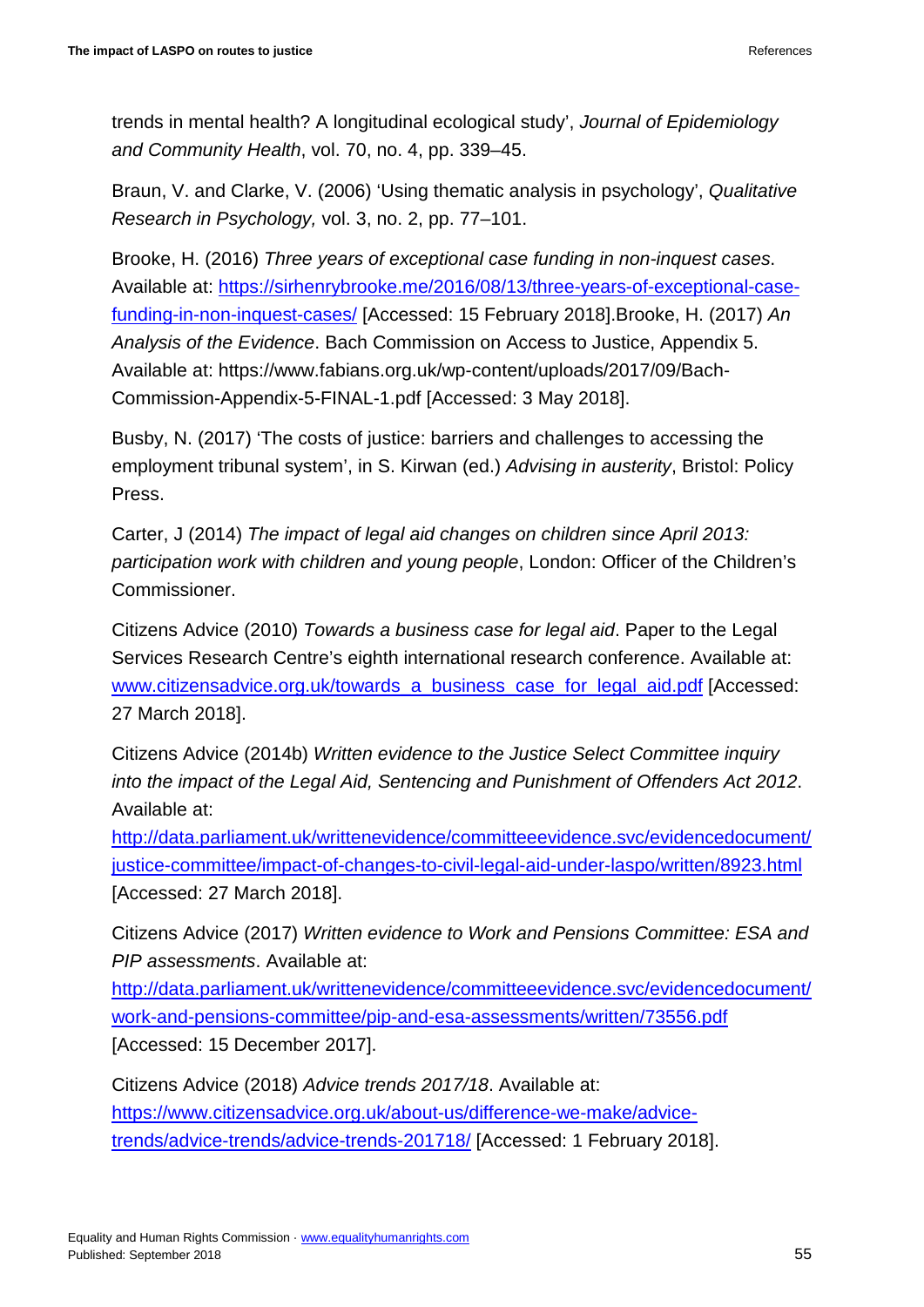Coram Children's Legal Centre (2018) *Rights without remedies: legal aid and access to justice for children*. Available at: [http://www.childrenslegalcentre.com/rights](http://www.childrenslegalcentre.com/rights-without-remedies/)[without-remedies/](http://www.childrenslegalcentre.com/rights-without-remedies/) [Accessed: 20 February 2018].

Department for Business Innovation and Skills [BIS] (2014) *Findings from the Survey of Employment Tribunal Applications 2013*. Research Series no.177. Available at: [https://www.gov.uk/government/publications/survey-of-employment-tribunal](https://www.gov.uk/government/publications/survey-of-employment-tribunal-applications-2013)[applications-2013](https://www.gov.uk/government/publications/survey-of-employment-tribunal-applications-2013) [Accessed: 15 April 2018].

Equality and Human Rights Commission [EHRC] (2016) *Legal aid reforms and women's access to justice. Shadow report to the UN Committee on the Elimination of Discrimination against Women: Follow-up procedure*. Available at: <https://www.equalityhumanrights.com/en/file/14126/download?token=At0KL7uh> [Accessed: 11 December 2017].

Faulks, Lord (2014) House of Lords, Hansard 11 February 2014: Column 530. Available at:

[http://www.publications.parliament.uk/pa/ld201314/ldhansrd/text/140211-](http://www.publications.parliament.uk/pa/ld201314/ldhansrd/text/140211-0001.htm#14021176000398) [0001.htm#14021176000398](http://www.publications.parliament.uk/pa/ld201314/ldhansrd/text/140211-0001.htm#14021176000398) [Accessed: 27 March 2018].

Genn, H. (1999) *Paths to justice: what people do and think about going to law*. Oxford: Hart.

Hickman, B. and Oldfield, D. (2015) *Keys to the gateway: an independent review of the mandatory civil legal advice gateway*. Public Law Project. Available at: [www.publiclawproject.org.uk/data/resources/199/Keys-to-the-Gateway-An-](http://www.publiclawproject.org.uk/data/resources/199/Keys-to-the-Gateway-An-Independent-Review-of-the-Mandatory-CLA-Gateway.pdf)[Independent-Review-of-the-Mandatory-CLA-Gateway.pdf](http://www.publiclawproject.org.uk/data/resources/199/Keys-to-the-Gateway-An-Independent-Review-of-the-Mandatory-CLA-Gateway.pdf) [Accessed: 15 April 2018].

Justice Select Committee (2015) *Impact of changes to civil legal aid under Part 1 of the Legal Aid, Sentencing and Punishment of Offenders Act 2012*. Available at: <https://publications.parliament.uk/pa/cm201415/cmselect/cmjust/311/31102.htm> [Accessed: 16 March 2018].

Kaganas, FR, (2017) 'Justifying the LASPO Act: authenticity, necessity, suitability, responsibility and autonomy.' *Journal of Social Welfare and Family Law.*

Knapp, M., McDaid, D. and Parsonage, M. (eds) (2011) *Mental health and prevention: the economic case*, Department of Health. Available at: [http://www.lse.ac.uk/businessAndConsultancy/LSEEnterprise/pdf/PSSRUfeb2011.pd](http://www.lse.ac.uk/businessAndConsultancy/LSEEnterprise/pdf/PSSRUfeb2011.pdf) [f](http://www.lse.ac.uk/businessAndConsultancy/LSEEnterprise/pdf/PSSRUfeb2011.pdf) [Accessed: 13 April 2018].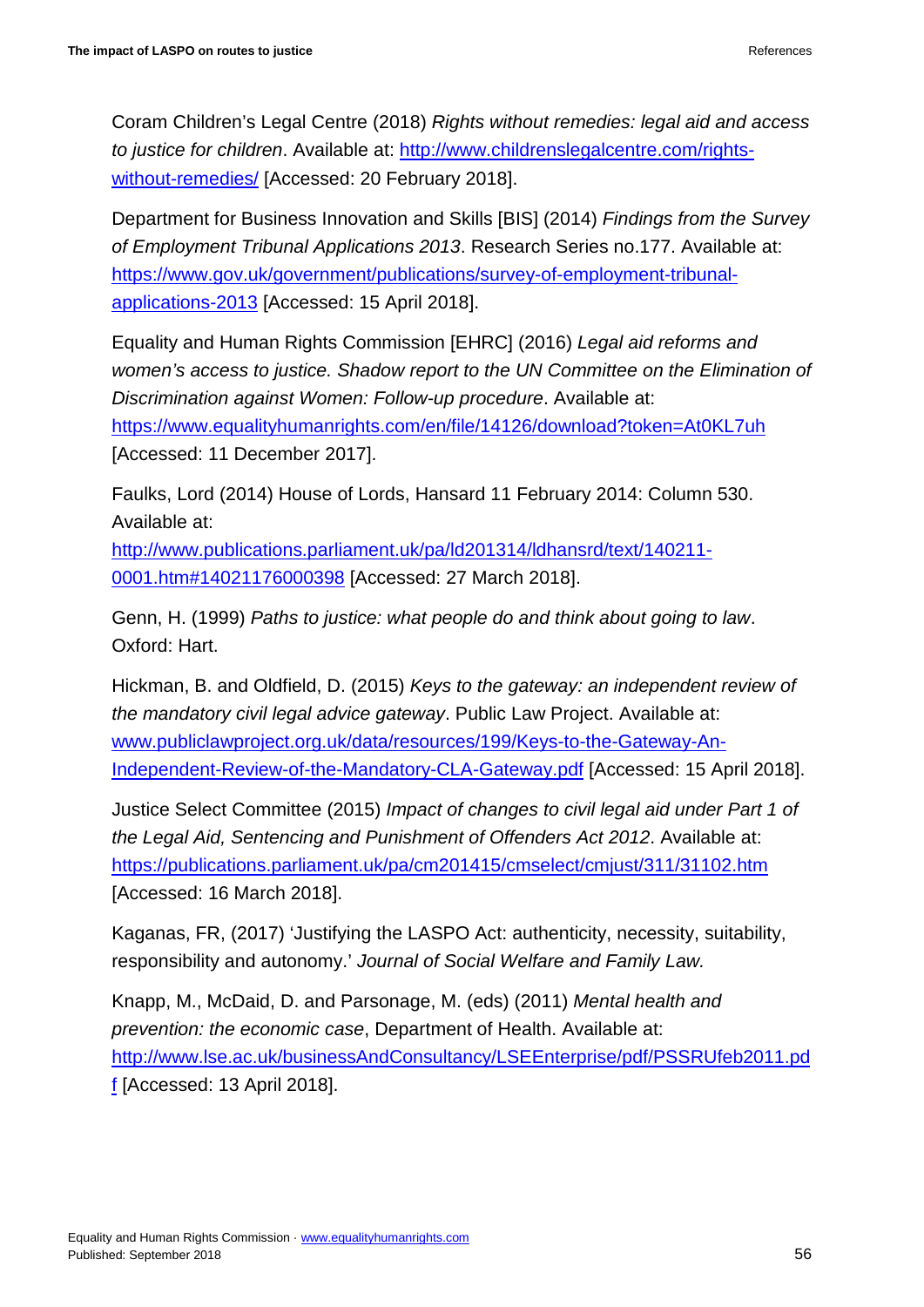Law Society (2017a) *Access denied? LASPO 4 years on: a Law Society review*. Available at: [http://www.lawsociety.org.uk/support-services/research-trends/laspo-4](http://www.lawsociety.org.uk/support-services/research-trends/laspo-4-years-on/) [years-on/](http://www.lawsociety.org.uk/support-services/research-trends/laspo-4-years-on/) [Accessed: 6 July 2018].

Legal Aid Agency (2014) *Legal aid statistics: main tables*. Available at: [https://www.gov.uk/government/statistics/legal-aid-statistics-july-2014-to-september-](https://www.gov.uk/government/statistics/legal-aid-statistics-july-2014-to-september-2014)[2014](https://www.gov.uk/government/statistics/legal-aid-statistics-july-2014-to-september-2014) [Accessed: 15 April 2018].

Legal Aid Agency (2016) *Legal aid statistics quarterly, England and Wales, January to March 2016*. Available at: [https://www.gov.uk/government/statistics/legal-aid](https://www.gov.uk/government/statistics/legal-aid-statistics-quarterly-january-to-march-2016)[statistics-quarterly-january-to-march-2016](https://www.gov.uk/government/statistics/legal-aid-statistics-quarterly-january-to-march-2016) [Accessed: 27 March 2018].

Legal Aid Agency (2017) *Legal aid statistics quarterly, England and Wales, January to March* 2017. Available at: [https://www.gov.uk/government/collections/legal-aid](https://www.gov.uk/government/collections/legal-aid-statistics)[statistics](https://www.gov.uk/government/collections/legal-aid-statistics) [Accessed: 10 December 2017].

Logan Green, L. and Sandbach, J. (2017) *Justice in free fall: a report on the decline of civil legal aid in England and Wales*. Legal Action Group. Available at: <http://new.lag.org.uk/11376.aspx> [Accessed: 27 March 2018].

Low Commission (2015) *Getting it right in social welfare law: the Low Commission's follow up report*. Available at:

[https://www.lowcommission.org.uk/dyn/1435772523695/Getting\\_it\\_Right\\_Report\\_we](https://www.lowcommission.org.uk/dyn/1435772523695/Getting_it_Right_Report_web.pdf) [b.pdf](https://www.lowcommission.org.uk/dyn/1435772523695/Getting_it_Right_Report_web.pdf) [Accessed: 19 December 2017].

McDermont, M., Sales, A. and Kirwan, S. (2016) 'Poverty, social exclusion and the denial of rights to a fair hearing: a case study of employment disputes', *Journal of Poverty and Social Justice*, vol. 24, no. 1, pp. 21–35.

Ministry of Justice [MOJ] (2010) *Proposals for the reform of civil legal aid in England and Wales*. Available at:

[https://assets.publishing.service.gov.uk/government/uploads/system/uploads/attach](https://assets.publishing.service.gov.uk/government/uploads/system/uploads/attachment_data/file/228970/7967.pdf) [ment\\_data/file/228970/7967.pdf](https://assets.publishing.service.gov.uk/government/uploads/system/uploads/attachment_data/file/228970/7967.pdf) [Accessed: 12 April 2018].

Ministry of Justice [MOJ] (2011a) *Legal Aid Reform in England and Wales: the Government Response*. Available at:

[https://assets.publishing.service.gov.uk/government/uploads/system/uploads/attach](https://assets.publishing.service.gov.uk/government/uploads/system/uploads/attachment_data/file/228890/8072.pdf) [ment\\_data/file/228890/8072.pdf](https://assets.publishing.service.gov.uk/government/uploads/system/uploads/attachment_data/file/228890/8072.pdf) [Accessed: 17 July 2018].

Ministry of Justice [MOJ] (2011b) *Reform of legal aid in England and Wales: equality impact assessment*. Available at: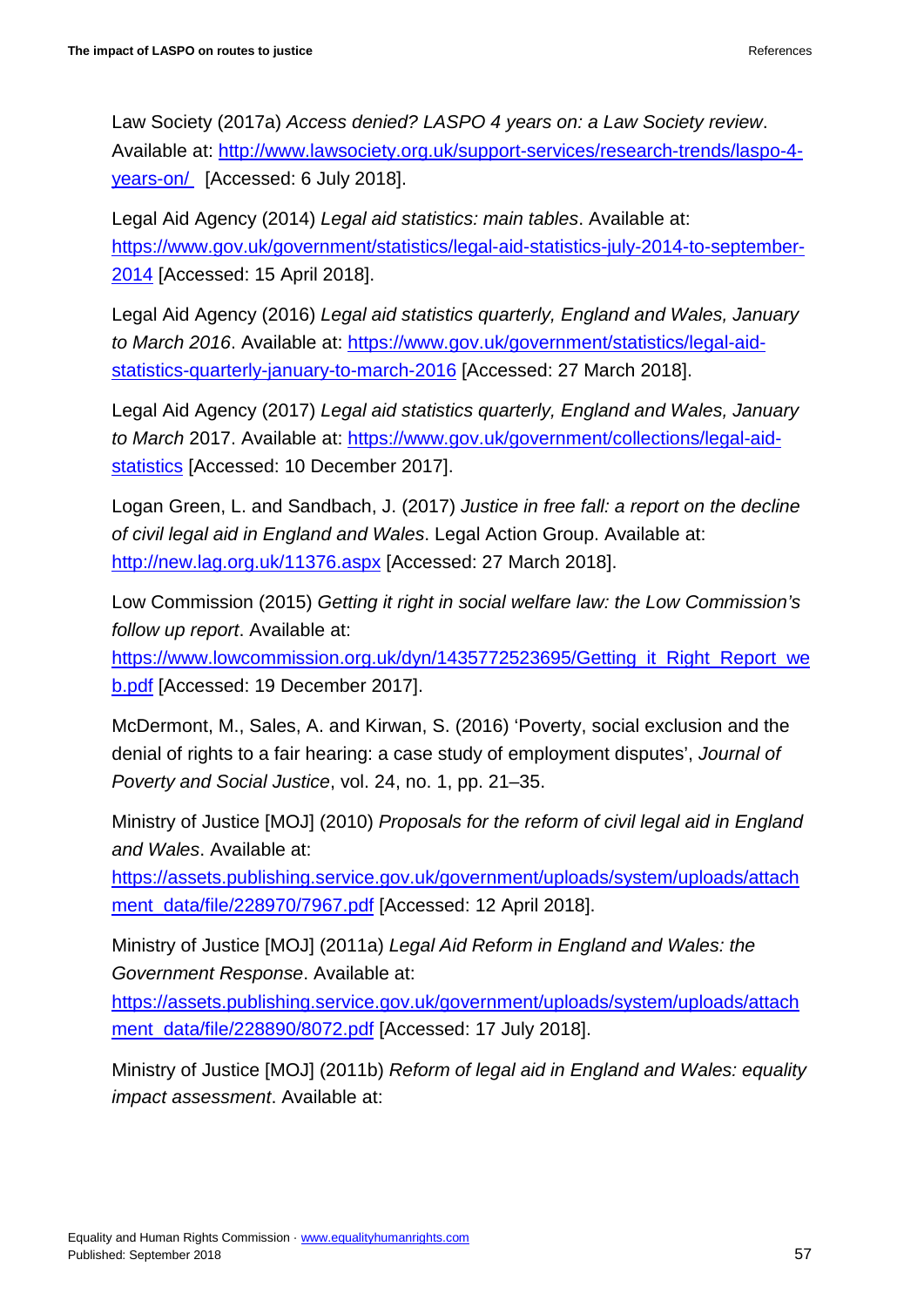[http://webarchive.nationalarchives.gov.uk/20111013060745/http://www.justice.gov.u](http://webarchive.nationalarchives.gov.uk/20111013060745/http:/www.justice.gov.uk/downloads/consultations/legal-aid-reform-eia.pdf) [k/downloads/consultations/legal-aid-reform-eia.pdf](http://webarchive.nationalarchives.gov.uk/20111013060745/http:/www.justice.gov.uk/downloads/consultations/legal-aid-reform-eia.pdf) [Accessed: 13 April 2018].

Ministry of Justice [MOJ] (2017) *Legal Aid, Sentencing and Punishment of Offenders Act 2012: post-legislative memorandum*. Available at:

[https://www.gov.uk/government/publications/legal-aid-sentencing-and-punishment](https://www.gov.uk/government/publications/legal-aid-sentencing-and-punishment-of-offenders-act-2012-post-legislative-memorandum)[of-offenders-act-2012-post-legislative-memorandum](https://www.gov.uk/government/publications/legal-aid-sentencing-and-punishment-of-offenders-act-2012-post-legislative-memorandum) [Accessed: 11 December 2017].

National Audit Office [NAO] (2014) *Implementing reforms to civil legal aid*. Available at: [https://www.nao.org.uk/wp-content/uploads/2014/11/Implementing-reforms-to](https://www.nao.org.uk/wp-content/uploads/2014/11/Implementing-reforms-to-civil-legal-aid1.pdf)[civil-legal-aid1.pdf](https://www.nao.org.uk/wp-content/uploads/2014/11/Implementing-reforms-to-civil-legal-aid1.pdf) [Accessed: 17 July 2018].

Organ, J. and Sigafoos, J. (2017) 'What if there is nowhere to get advice', in A. Flynn and J. Hodgson (eds) *Access to justice and legal aid: comparative perspectives on unmet legal need*, Oxford: Hart.

Pleasence, P., Balmer, N., Patel, A. and Denvir, C. (2010) *Civil justice in England and Wales 2009: report of the 2006-9 English and Welsh Civil and Social Justice Survey*. London: Legal Service Research Centre.

Rights of Women (2015) *Evidencing domestic violence: nearly three years on*. Available at: [http://rightsofwomen.org.uk/wp-content/uploads/2014/09/Evidencing](http://rightsofwomen.org.uk/wp-content/uploads/2014/09/Evidencing-domestic-violence-V.pdf)[domestic-violence-V.pdf](http://rightsofwomen.org.uk/wp-content/uploads/2014/09/Evidencing-domestic-violence-V.pdf) [Accessed: 16 March 2018].

Saunders, H. (2004) *Twenty-nine child homicides*. Women's Aid. Available at: [http://familieslink.co.uk/download/jan07/twenty\\_nine\\_child\\_homicides.pdf](http://familieslink.co.uk/download/jan07/twenty_nine_child_homicides.pdf) [Accessed: 10 April 2018].

Scope (2011) *Legal aid in welfare: the tool we can't afford to lose*. Legal Action Group. Available at: [https://baringfoundation.org.uk/wp](https://baringfoundation.org.uk/wp-content/uploads/2011/10/LegalAidinWelfare.pdf)[content/uploads/2011/10/LegalAidinWelfare.pdf](https://baringfoundation.org.uk/wp-content/uploads/2011/10/LegalAidinWelfare.pdf) [Accessed: 12 April 2018].

Trinder, L., Hunter, R., Hitchings, E., Miles, J., Moorhead, R., Smith, L., Sefton, M., Hinchly, V., Bader, K. and Pearce, J. (2014) *Litigants in person in private family law cases*. Ministry of Justice. Available at:

[https://assets.publishing.service.gov.uk/government/uploads/system/uploads/attach](https://assets.publishing.service.gov.uk/government/uploads/system/uploads/attachment_data/file/380479/litigants-in-person-in-private-family-law-cases.pdf) [ment\\_data/file/380479/litigants-in-person-in-private-family-law-cases.pdf](https://assets.publishing.service.gov.uk/government/uploads/system/uploads/attachment_data/file/380479/litigants-in-person-in-private-family-law-cases.pdf) [Accessed: 13 April 2018].

TUC (2016) *Justice denied: impacts of the Government's reforms to legal aid and court services on access to justice*. Available at: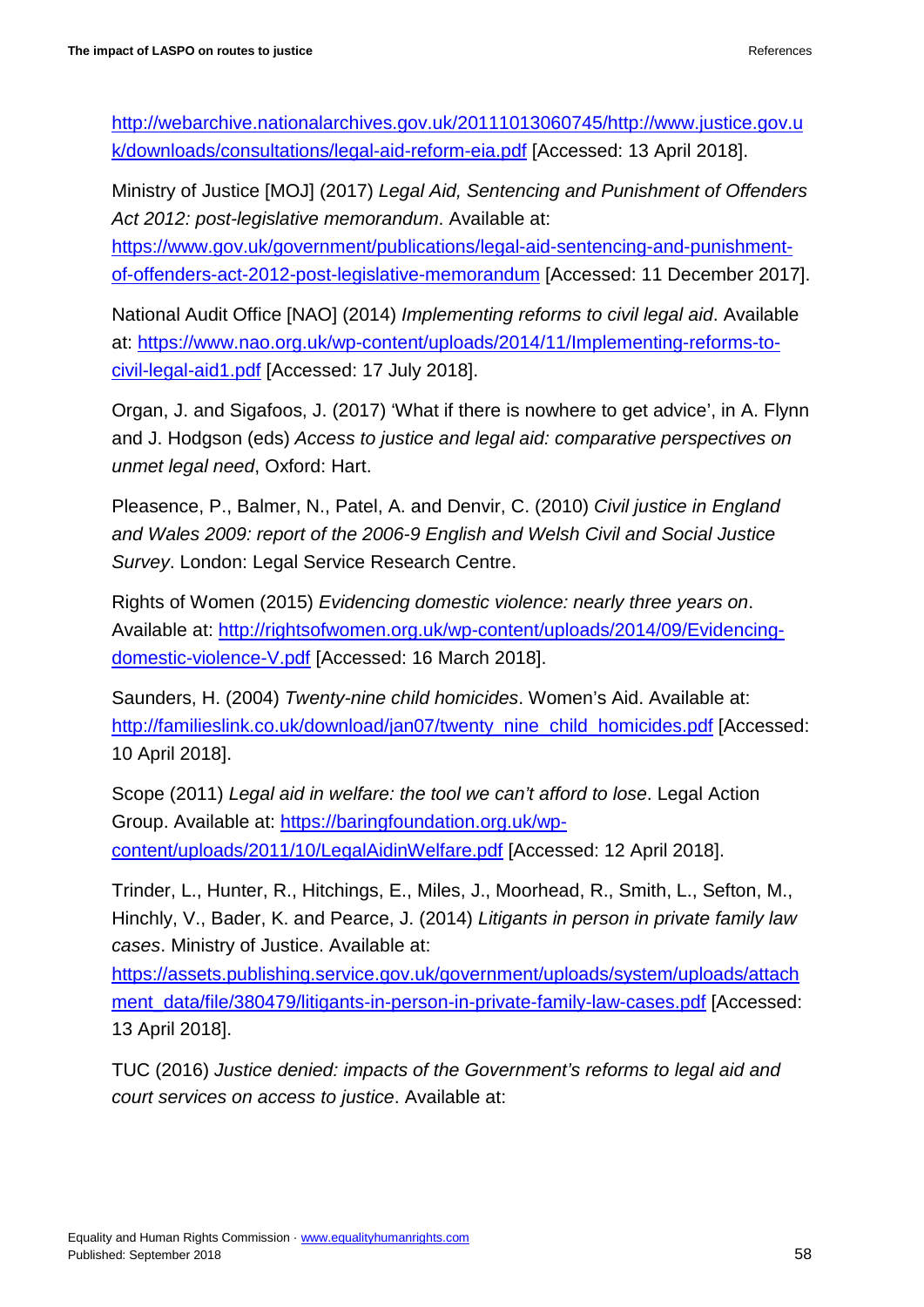[https://www.tuc.org.uk/sites/default/files/Justice\\_Denied\\_Report.pdf](https://www.tuc.org.uk/sites/default/files/Justice_Denied_Report.pdf) [Accessed: 19 December 2017].

University College London (2015) *English and Welsh Civil and Social Justice Panel Survey: waves 1-2, 2010-2012* [data collection]. UK Data Service. SN: 7643. Available at:<http://doi.org/10.5255/UKDA-SN-7643-1> [Accessed: 27 March 2018].

Women's Aid (2016) *Nineteen child homicides*. Available at: [https://1q7dqy2unor827bqjls0c4rn-wpengine.netdna-ssl.com/wp](https://1q7dqy2unor827bqjls0c4rn-wpengine.netdna-ssl.com/wp-content/uploads/2016/01/Child-First-Nineteen-Child-Homicides-Report.pdf)[content/uploads/2016/01/Child-First-Nineteen-Child-Homicides-Report.pdf](https://1q7dqy2unor827bqjls0c4rn-wpengine.netdna-ssl.com/wp-content/uploads/2016/01/Child-First-Nineteen-Child-Homicides-Report.pdf) [Accessed: 10 April 2018].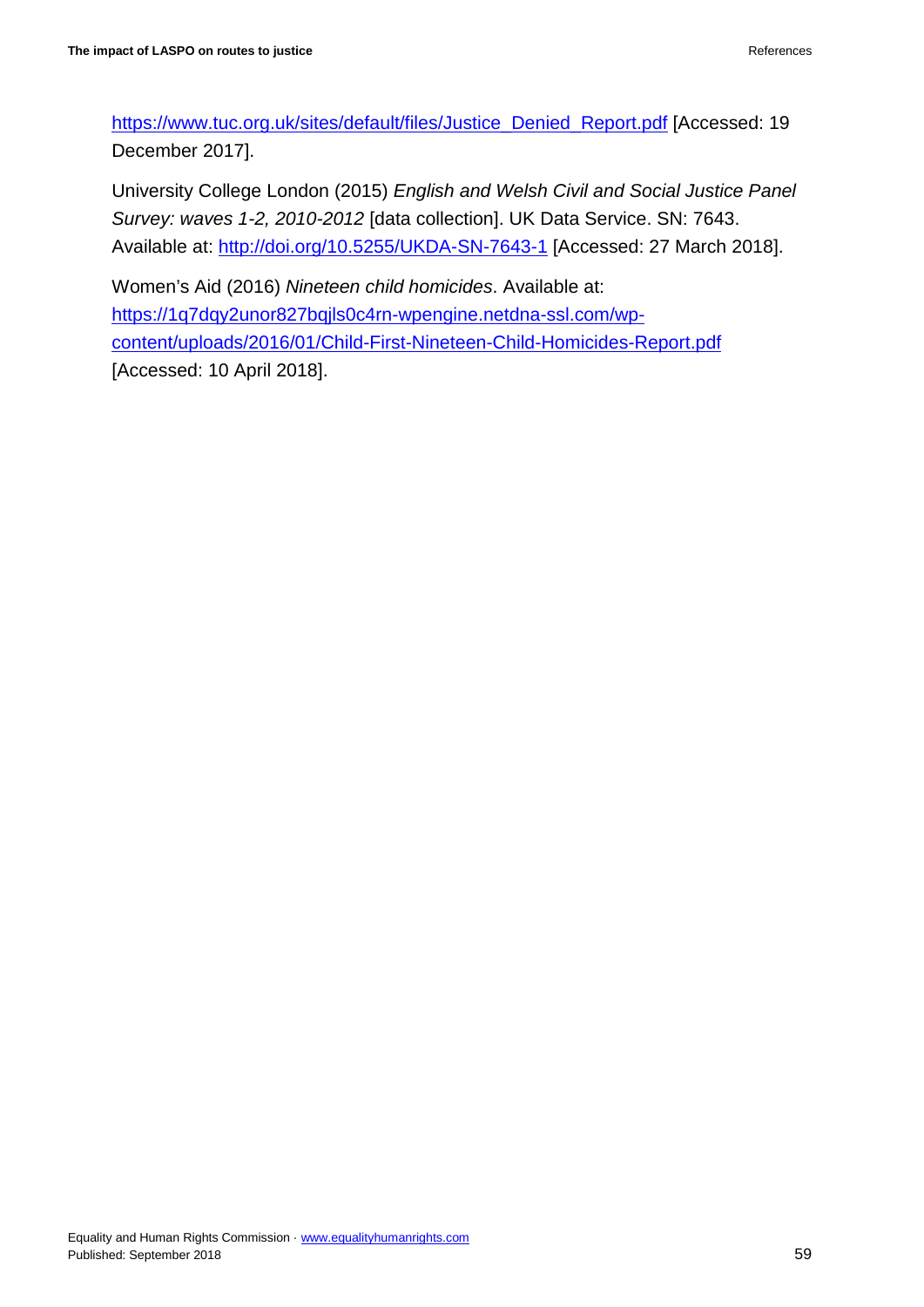# <span id="page-59-0"></span>Appendix: Further methods information

#### **Fieldwork schedule**

A six-week period had been planned, but in week five we had neared the target for participant interviews and it was apparent from analysis that service provider interviews would add useful context to the study. We therefore conducted service provider interviews in weeks six and seven.

### **Sampling strategy**

We approached potential participants at charities and voluntary organisations throughout the Liverpool City Region. The participating organisations or charities were primarily local Citizens Advice offices, Merseyside Employment Law, Merseyside Law Centre and foodbanks. Because of the nature of the client population, we anticipated a high incidence of people who have relevant legal issues, and of people who would have met the legal aid means test pre-LASPO. We oversampled in agencies/wards with higher ethnic minority or migrant populations, in order to reach persons sharing this protected characteristic. Liverpool has a high level of disability deprivation, which ensured a sufficient sample of individuals sharing this protected characteristic. In order to reach participants with family and employment problems, which are less common than benefits problems, we worked with Merseyside Employment Law to contact their clients and pro bono family law clinic and drop-in providers.

Every client who entered the charity or voluntary organisation was given basic information on the study by the receptionist or other relevant gatekeeper. Interested clients were directed to the study team. We asked potential participants if they had a legal problem or problems in the area of family, employment and welfare, and we asked them to confirm that they would have met the legal aid means test pre-LASPO by providing them a list of the financial eligibility requirements. We collected information on protected characteristics from all participants who wished to disclose this information. Interviews were conducted in private rooms.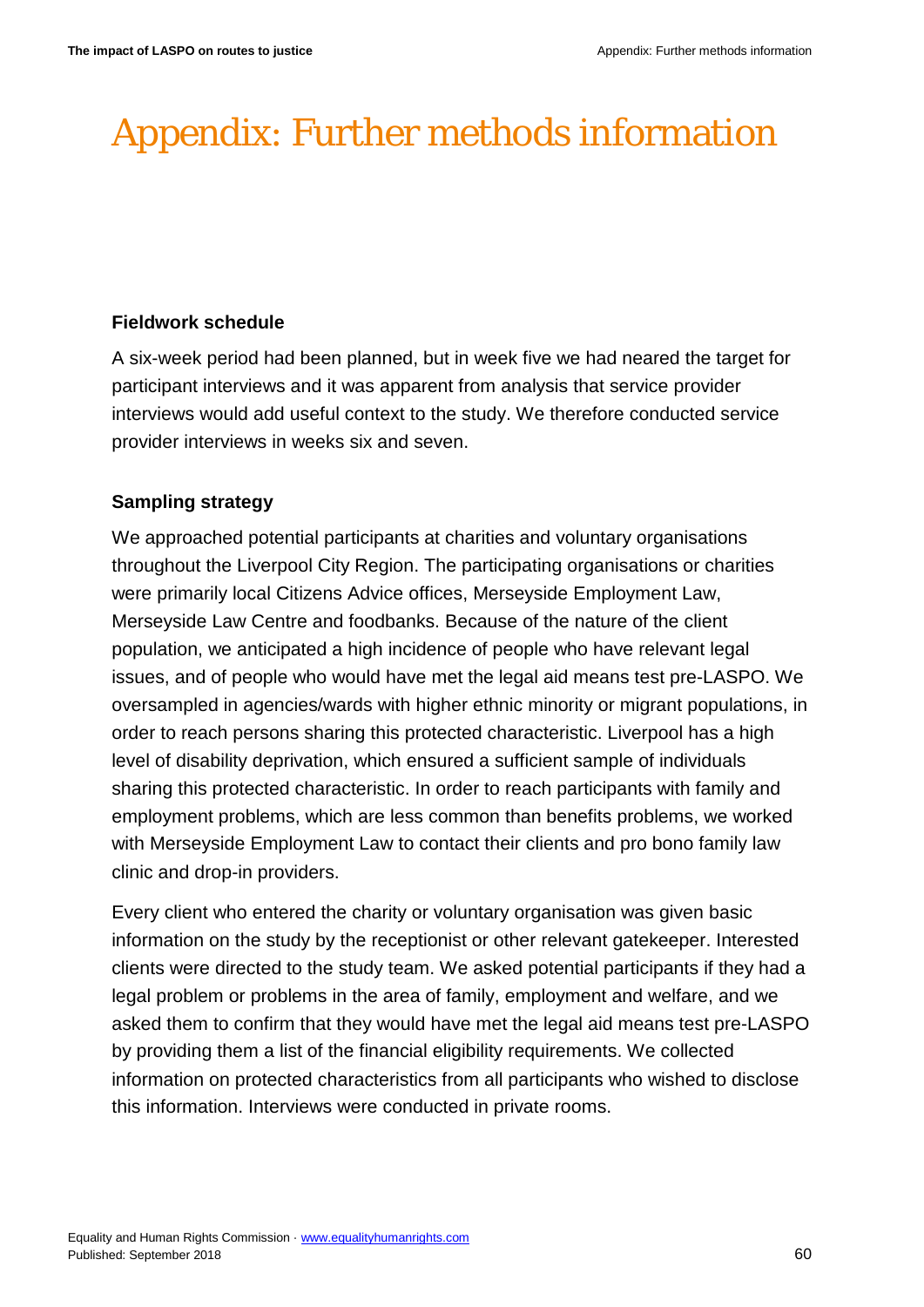Participants were offered refreshments and £10 compensation for their time and expenses.

Service provider interviews were sampled by asking relevant individuals at the participating agencies and others if they were willing to participate. Nearly all potential interviewees approached agreed, although three potential interviewees did not have time to take part.

#### **Interview questions**

The semi-structured interviews consisted of open questions to allow individuals to describe the impact of their legal problems on their lives and the route to justice they pursued. Follow-up probing questions addressed particular impacts, such as the financial burden, emotional distress, physical or mental illness.

### **Data analysis**

The data were coded in QSR NVivo 10, using a thematic analysis on an ongoing basis. The coding and analysis followed the approach identified by Braun and Clarke (2006) for thematic analysis: becoming familiar with the data, producing an initial coding framework and coding the data, searching for themes, reviewing and defining themes and then writing up the analysis.

### **Data limitations**

Although this study was conducted in the Liverpool City Region, it is not expected that the experiences of our participants would be significantly different, when viewed as a group, from those of other low-income populations in England and Wales. The Liverpool City Region is economically deprived, relative to many other places in England and Wales, but it still has resources for advice services.

Most participants were interviewed when they were in the process of seeking advice about a legal issue and could therefore be perceived as a relatively 'active' group when compared with the general population. In fact, we identified a number of cases in which people had not taken action to resolve a legal issue, but we recognise the methodological challenges associated with identifying 'inactivity'.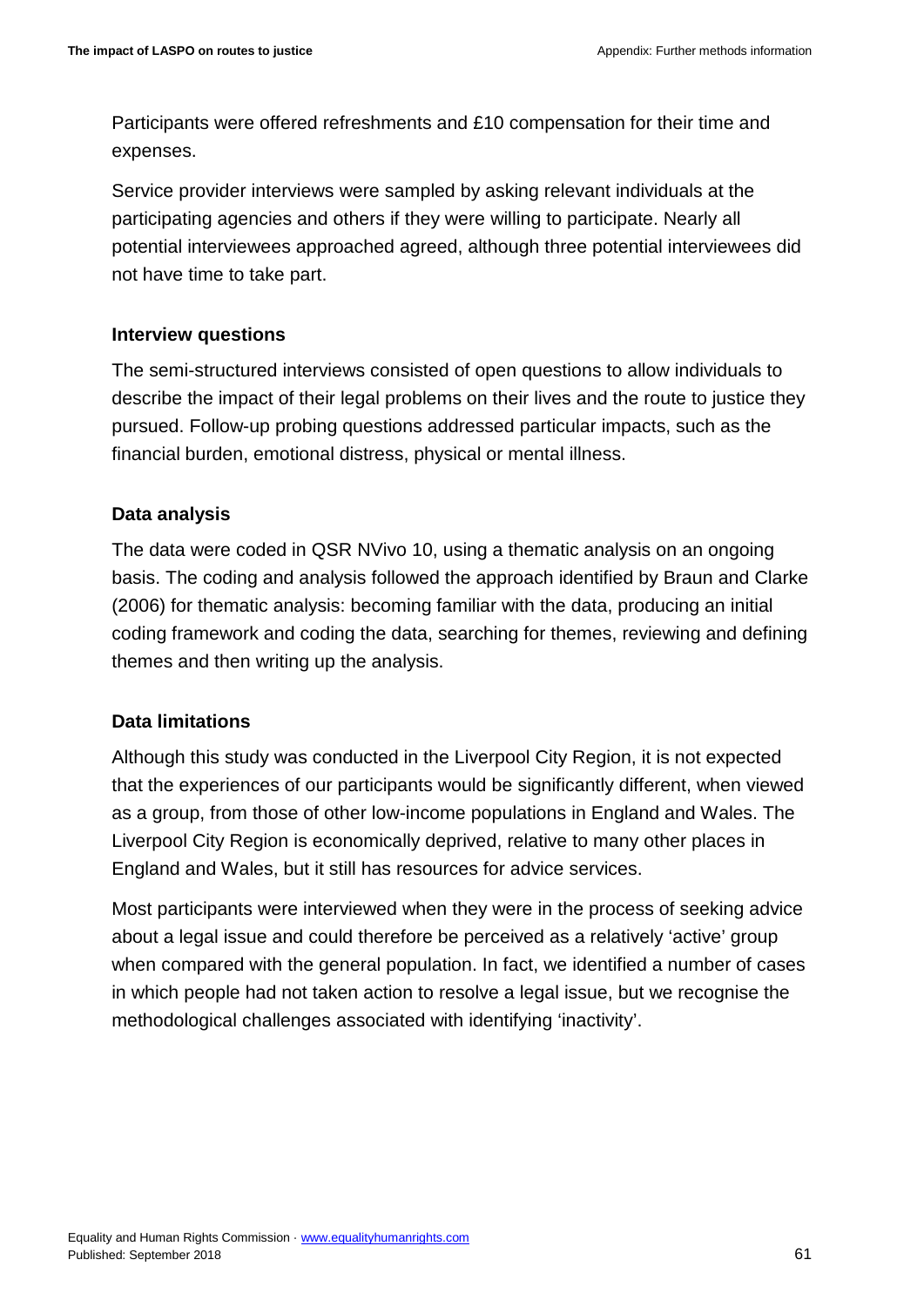# <span id="page-61-0"></span>**Contacts**

This publication and related equality and human rights resources are available from [our website.](http://www.equalityhumanrights.com/)

Questions and comments regarding this publication may be addressed to: [correspondence@equalityhumanrights.com.](mailto:correspondence@equalityhumanrights.com) We welcome your feedback.

For information on accessing one of our publications in an alternative format, please contact: [correspondence@equalityhumanrights.com.](mailto:correspondence@equalityhumanrights.com)

Keep up to date with our latest news, events and publications by [signing up to our e](https://www.equalityhumanrights.com/en/newsletter-sign)[newsletter.](https://www.equalityhumanrights.com/en/newsletter-sign)

#### **EASS**

For advice, information or guidance on equality, discrimination or human rights issues, please contact the **Equality Advisory and Support Service**, a free and independent service.

|       | Telephone 0808 800 0082                                        |
|-------|----------------------------------------------------------------|
|       | Textphone 0808 800 0084                                        |
| Hours | 09:00 to 19:00 (Monday to Friday)<br>10:00 to 14:00 (Saturday) |
| Post  | <b>FREEPOST EASS HELPLINE FPN6521</b>                          |

© 2018 Equality and Human Rights Commission

Published September 2018